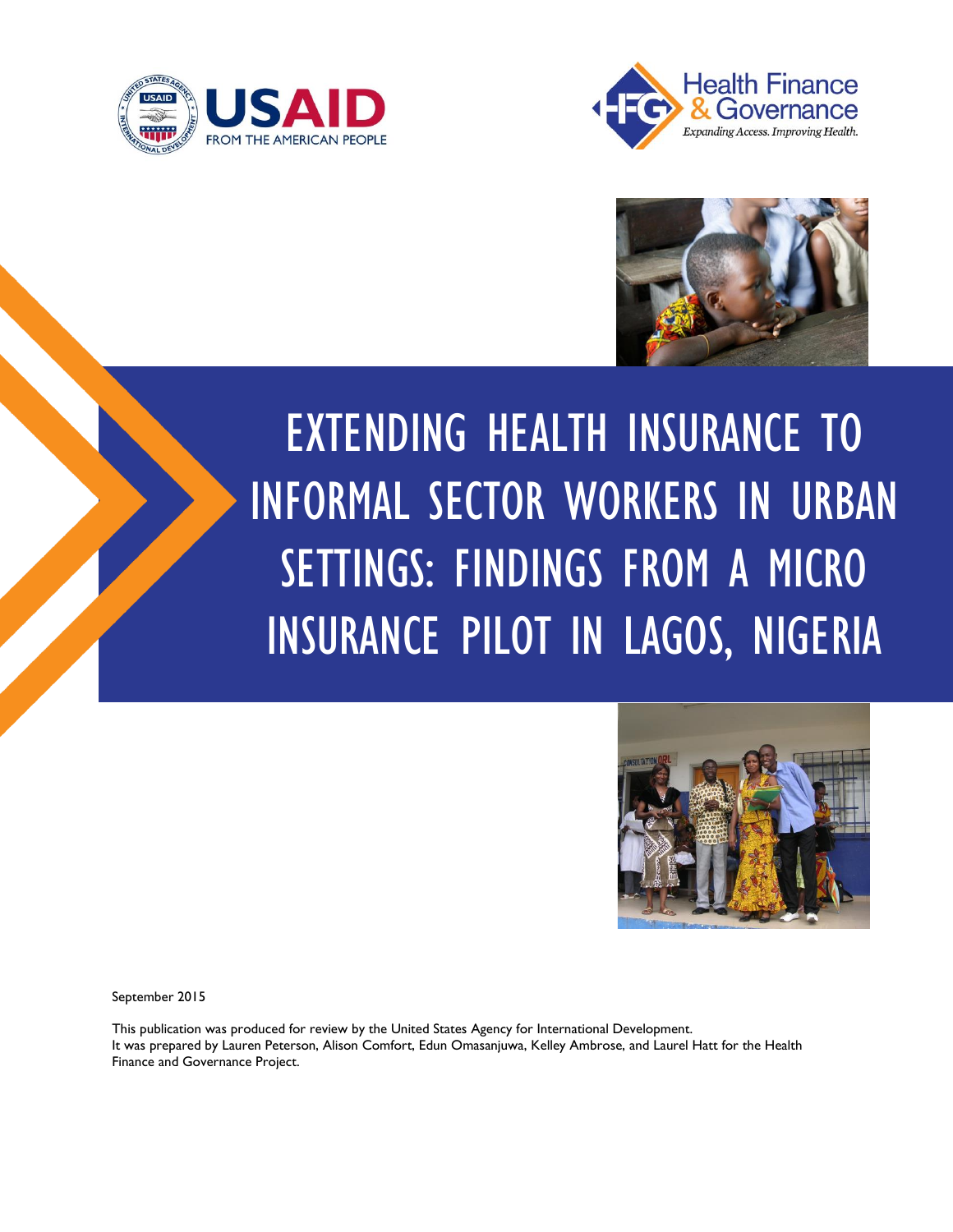#### **The Health Finance and Governance Project**

USAID's Health Finance and Governance (HFG) project helps to improve health in developing countries by expanding people's access to healthcare. Led by Abt Associates, the project team works with partner countries to increase their domestic resources for health, manage those precious resources more effectively, and make wise purchasing decisions. As a result, this five-year, \$209 million global project will increase the use of both primary and priority health services, including HIV/AIDS, tuberculosis, malaria, and reproductive health services. Designed to fundamentally strengthen health systems, HFG supports countries as they navigate the economic transitions needed to achieve universal healthcare.

#### **September 2015**

**Cooperative Agreement No:** AID-OAA-A-12-00080

**Submitted to:** Scott Stewart, AOR Office of Health Systems Bureau for Global Health

**Recommended Citation:** Peterson, Lauren, Alison Comfort, Edun Omasanjuwa, Kelley Ambrose, and Laurel Hatt. September 2015. *Extending Health Insurance Coverage to Urban Informal Sector Workers in Lagos, Nigeria.*  Bethesda, MD: Health Finance & Governance Project, Abt Associates Inc.



Abt Associates Inc. | 4550 Montgomery Avenue, Suite 800 North | Bethesda, Maryland 20814 T: 301.347.5000 | F: 301.652.3916 | www.abtassociates.com

Avenir Health | Broad Branch Associates | Development Alternatives Inc. (DAI) | Johns Hopkins Bloomberg School of Public Health (JHSPH) | Results for Development Institute (R4D) | RTI International | Training Resources Group, Inc. (TRG)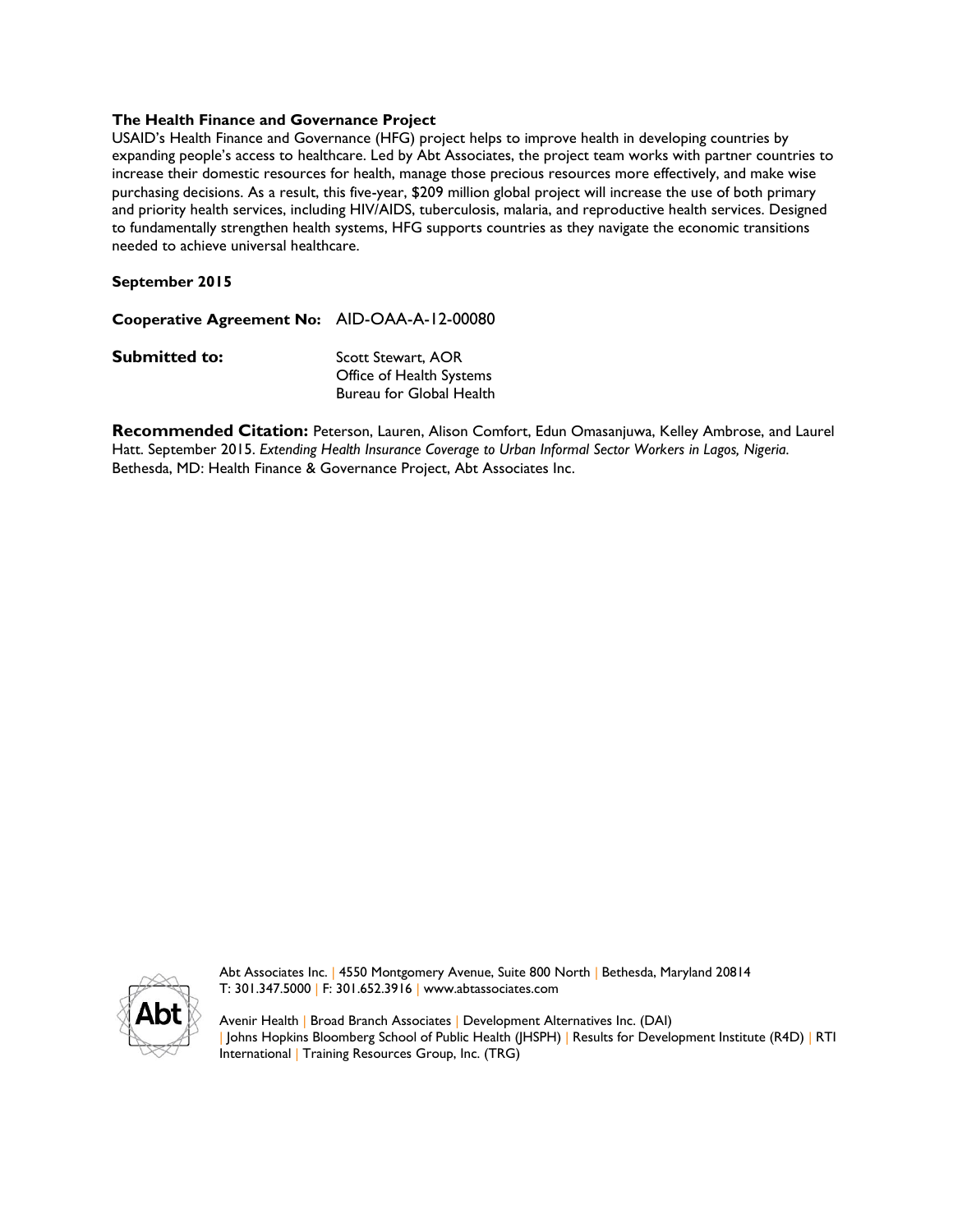

EXTENDING HEALTH INSURANCE TO INFORMAL SECTOR WORKERS IN URBAN SETTINGS: FINDINGS FROM A MICRO INSURANCE PILOT IN LAGOS, NIGERIA

**DISCLAIMER**

The author's views expressed in this publication do not necessarily reflect the views of the United States Agency for International Development (USAID) or the United States Government.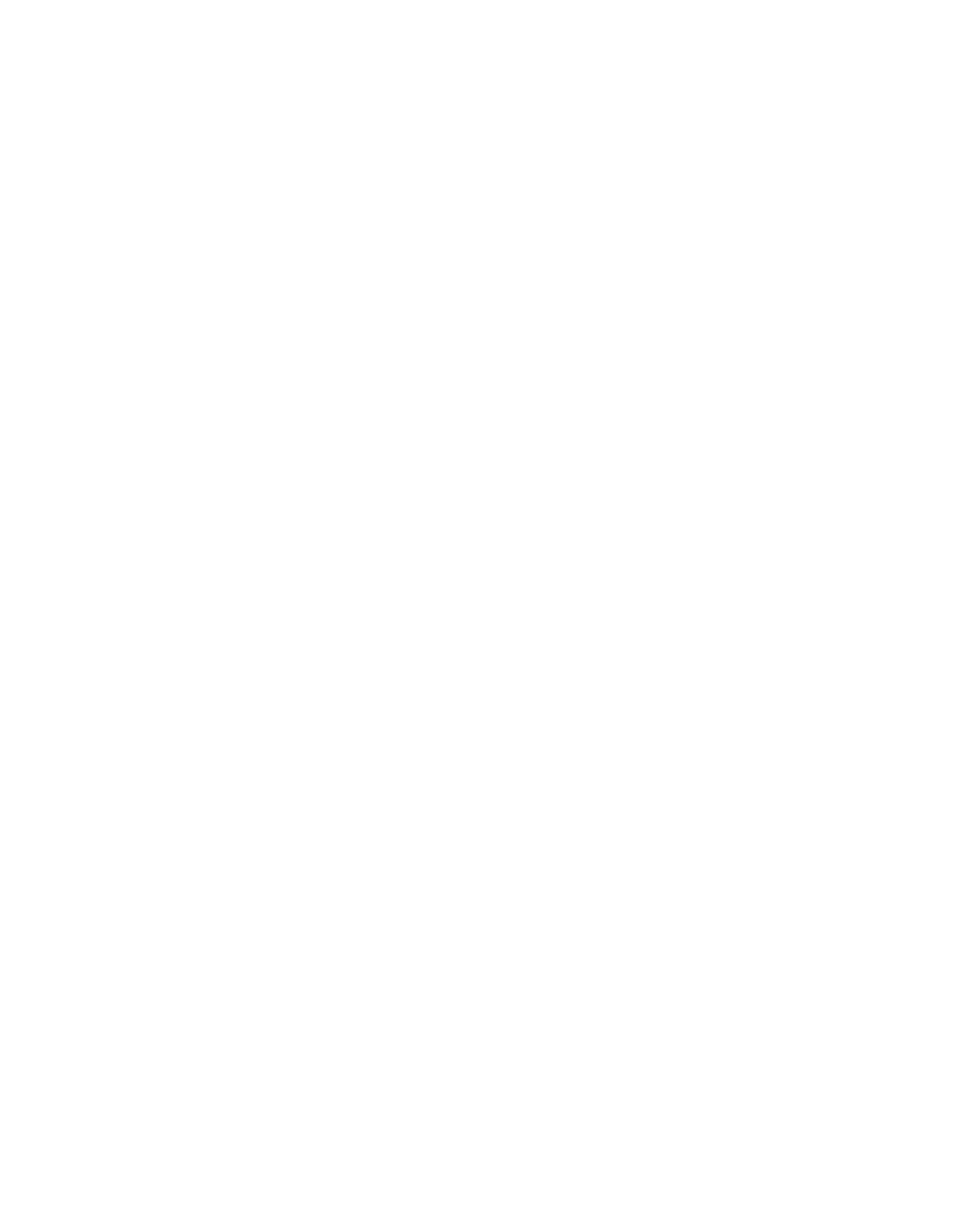## **CONTENTS**

| Τ.           |  |                                                                          |  |  |  |
|--------------|--|--------------------------------------------------------------------------|--|--|--|
|              |  |                                                                          |  |  |  |
| 2.           |  |                                                                          |  |  |  |
|              |  | 2.3 Development of the Lagos Pro-Poor Private Health Insurance Product 6 |  |  |  |
| 3.           |  |                                                                          |  |  |  |
|              |  |                                                                          |  |  |  |
| $\mathbf{4}$ |  |                                                                          |  |  |  |
|              |  |                                                                          |  |  |  |
| 5.           |  |                                                                          |  |  |  |
|              |  | 5.2 Health Seeking Behavior at Time of Insurance Enrollment 31           |  |  |  |
|              |  |                                                                          |  |  |  |

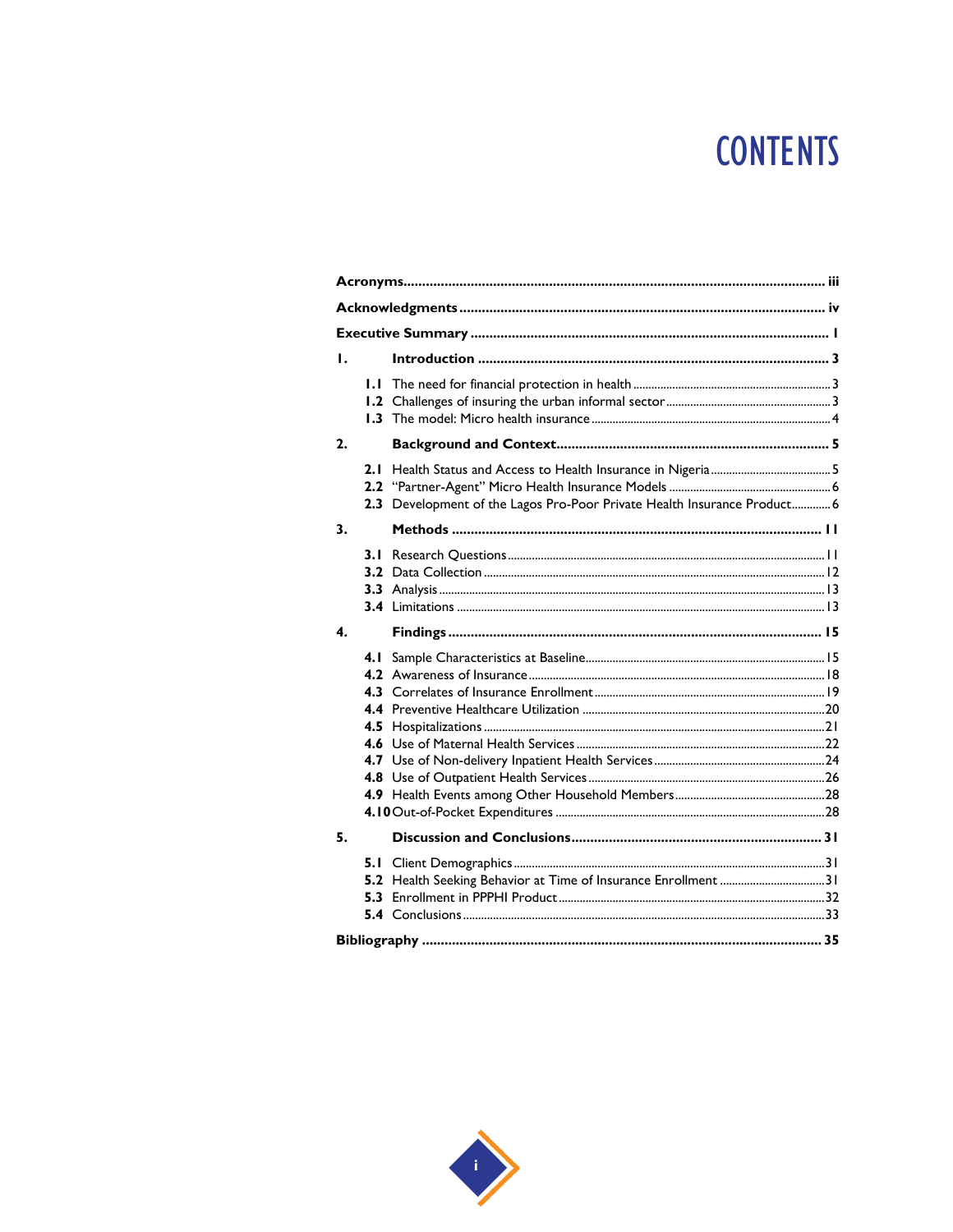## List of Tables

| Table 1: Willingness to pay for health insurance, relative to observed health             |    |
|-------------------------------------------------------------------------------------------|----|
| expenditures and as a share of total consumption per month, by MFB7                       |    |
| Table 2: Description of the Pro-Poor Private Health Insurance product for MFB clients 8   |    |
|                                                                                           |    |
|                                                                                           |    |
|                                                                                           |    |
| Table 6. Income, savings, and loan amounts by asset index quintile 18                     |    |
|                                                                                           |    |
| Table 8. Enrollment of clients in PPPHI product (column percentages) 20                   |    |
| Table 9. Use of preventive health services by any household member  21                    |    |
|                                                                                           |    |
|                                                                                           |    |
|                                                                                           |    |
|                                                                                           |    |
|                                                                                           |    |
|                                                                                           |    |
|                                                                                           |    |
| Table 17. Client outpatient health seeking behavior in past 4 weeks26                     |    |
| Table 18. Financing of outpatient care visit in past four weeks (Naira)27                 |    |
| Table 19. Health seeking behavior of clients' household members (excluding client)28      |    |
| Table 20. Ratio of spending on one delivery or one hospitalization to average monthly     |    |
|                                                                                           | 29 |
| Table 21. Cost of health insurance (individual coverage) relative to average total health |    |
|                                                                                           |    |
|                                                                                           |    |

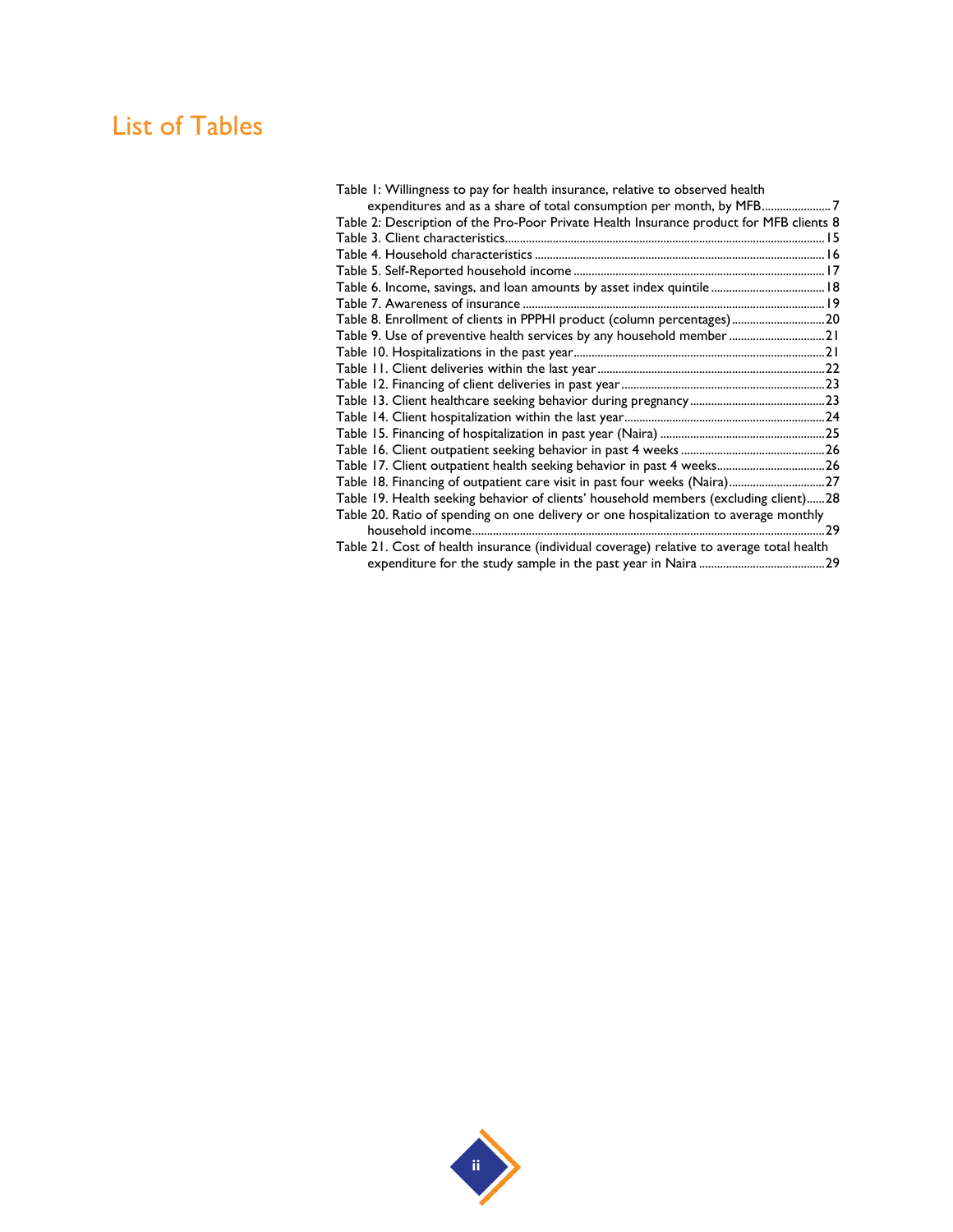## ACRONYMS

| <b>ANC</b>    | Antenatal care                                       |
|---------------|------------------------------------------------------|
| <b>DFID</b>   | Department for International Development             |
| <b>EPCMD</b>  | <b>Ending Preventable Child and Maternal Deaths</b>  |
| HMO           | <b>Health Maintenance Organization</b>               |
| MFB           | Microfinance Bank                                    |
| <b>MNCH</b>   | Maternal, Newborn, and Child Health                  |
| <b>NHIS</b>   | National Health Insurance Scheme                     |
| OOP           | Out-of-pocket                                        |
| <b>PATHS2</b> | Partnership for Transforming Health Systems Phase II |
| <b>PPPHI</b>  | <b>Pro-Poor Private Health Insurance</b>             |
| <b>PCA</b>    | <b>Principal Component Analysis</b>                  |
| <b>PNC</b>    | Postnatal care                                       |
| UHC           | Universal Health Coverage                            |
| <b>USAID</b>  | United States Agency for International Development   |
| <b>WTP</b>    | Willingness to pay                                   |
|               |                                                      |

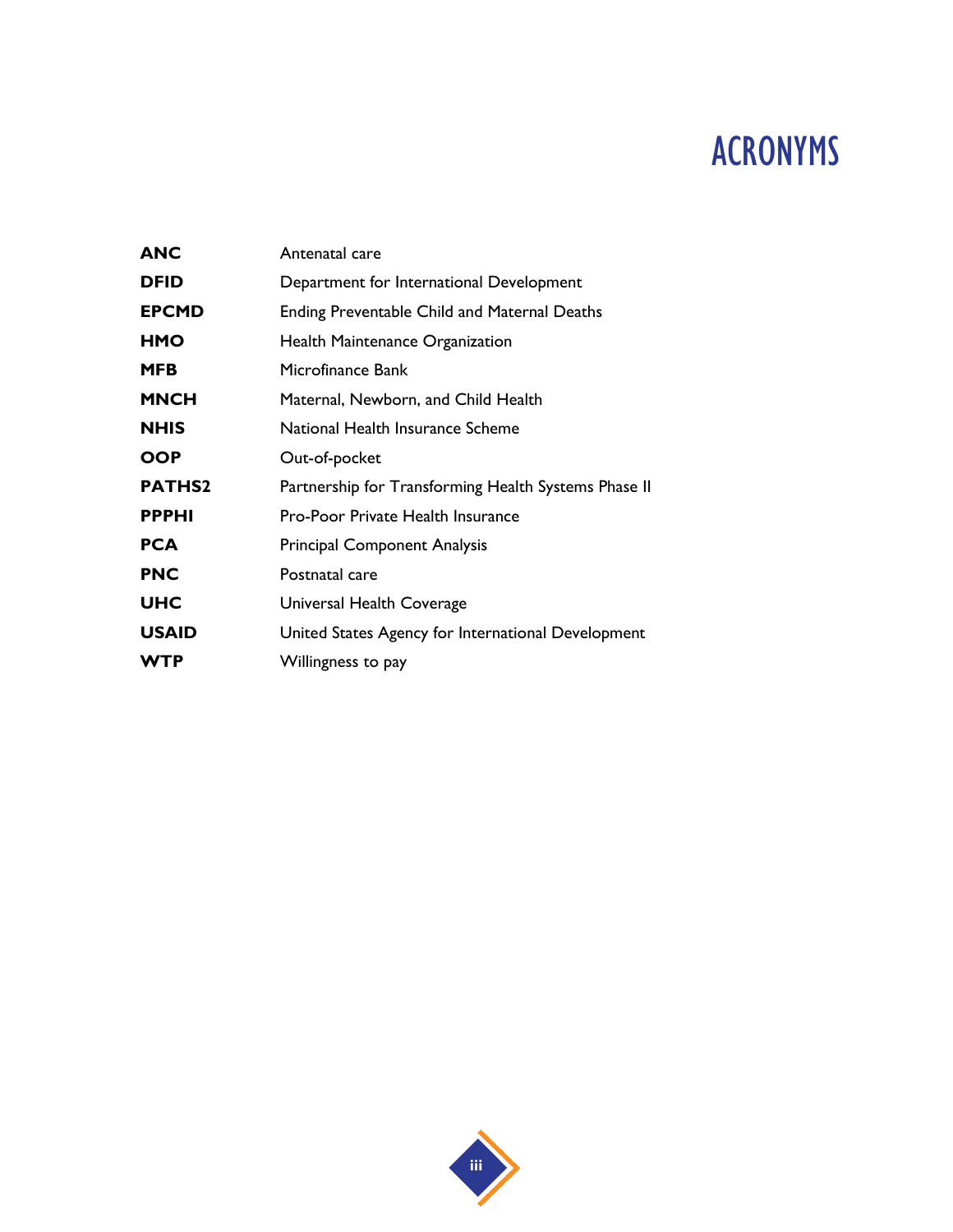## ACKNOWLEDGMENTS

The research team appreciates the support of the leadership of the Lagos-based microfinance bank and private insurance company to conduct this study in Lagos, Nigeria. In addition, we wish to thank the bank's loan officers who were instrumental in locating the survey respondents. We also acknowledge the crucial role played by Dr. Ibironke Dada, Dr. Adesoji Ologun, Babatunde Akomolafe, and the PATHS2 Lagos administrative staff in communicating with key stakeholders and carrying out this research. Finally, we are very grateful for the valuable inputs provided by Thierry van Bastelaer and Christine Ortiz as well as the guidance given by Josef Tayag and Ben Johns during the implementation of this study.

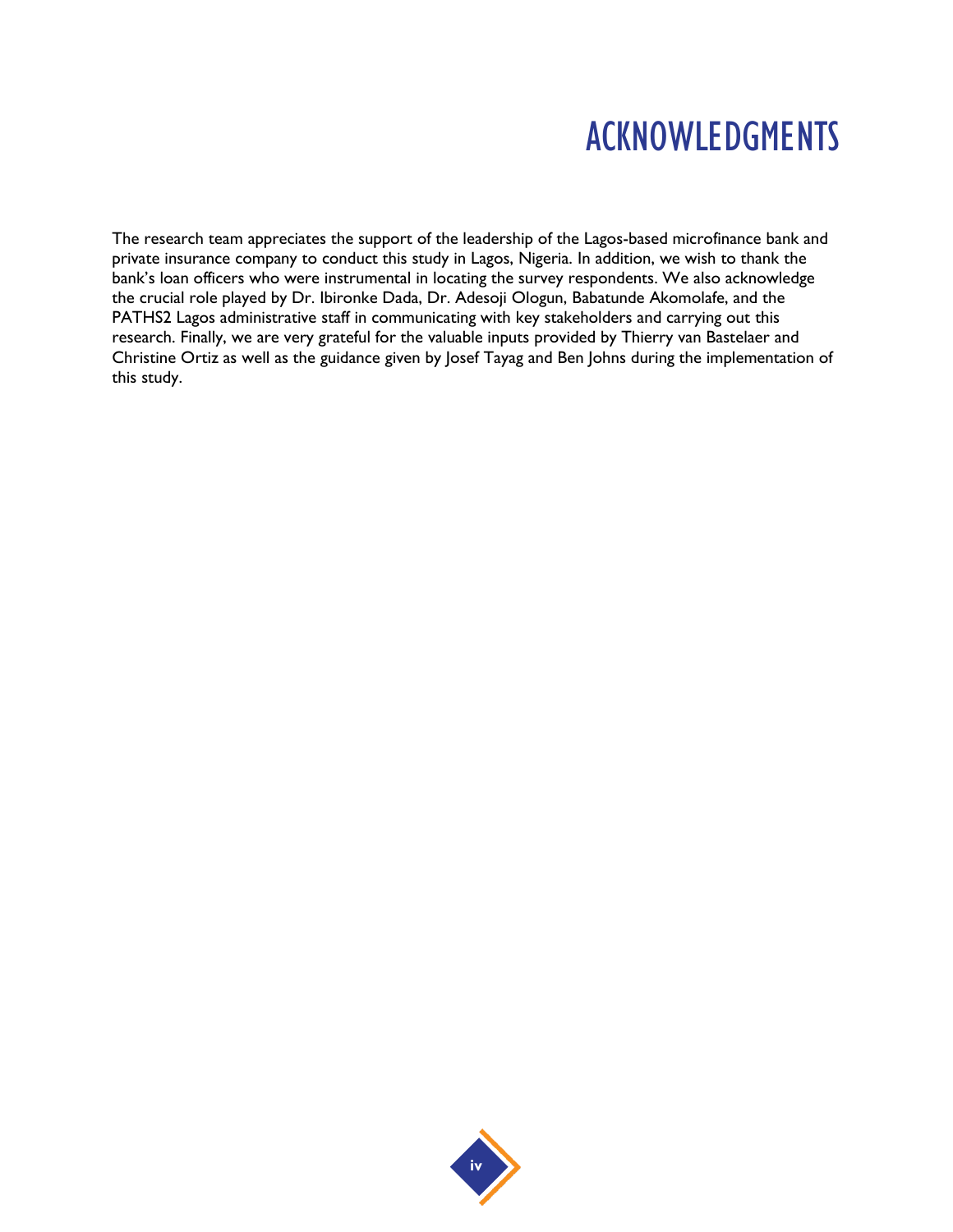## EXECUTIVE SUMMARY

As a growing number of low- and middle-income countries commit to achieving universal health coverage (UHC), micro health insurance provides a potential model to finance health services for informal sector workers in the absence of a comprehensive government insurance program targeting that group. Micro health insurance, broadly defined, is health insurance specifically priced and designed to meet the needs of low-income populations. This often means charging lower premiums, offering limited benefit packages, and utilizing alternative distribution channels.

This evaluation was designed to assess the potential of a micro health insurance partnership in Nigeria to improve informal sector workers' access to health services, particularly maternal, newborn, and child health (MNCH) care. The Lagos-based "Pro-Poor Private Health Insurance" (PPPHI) partnership brought together a private insurer and a microfinance bank (MFB) to offer insurance to microfinance loan recipients. The partners hoped to leverage the infrastructure of the MFB and the MFB loan officers' relationships with clients to deliver the product. A willingness-to-pay study and other market research were conducted to design a benefit package that would offer value to these clients; this research indicated that clients were most interested in purchasing coverage for maternity and outpatient care. The product was priced at a level clients could afford and did not require additional subsidies, thereby promoting the sustainability of the scheme. Given fluctuations in clients' income, the MFB agreed to pay premiums to the insurer upfront, while clients could repay the MFB in interest-free installments as they repaid their loans. To improve access to priority MNCH services, there were no waiting periods for eligibility for maternity care. Clients gained access to the provider network of a private insurer that served formal sector workers.

Results from the baseline survey detailed in this report indicated that while female MFB clients represented just over half of the study sample, they were disproportionately more likely to report a need for health services and recalled significantly higher health expenditures than male clients. The survey confirmed that the MFB's clients were in need of improved financial protection. Nearly all clients who reported health events financed their healthcare via out-of-pocket spending prior to insurance enrollment; all respondents were using personal savings and most were relying on support from family and neighbors to finance needed health services. A single health event could be devastating to this group. Average health expenditure for a normal facility-based delivery was \$265 (52,700 Naira), or approximately 60% of one month's income for the women's households. Average health expenditure for a hospitalization (excluding deliveries) was \$481 (95,730 Naira), close to an entire month's income. The baseline findings support the expectation that the product would offer financial value to the target population. The annual insurance premium was approximately two-thirds of the estimated average yearly health expenditure across the sample and one-half of the estimated average annual total health expenditure for women.

However, survey findings indicated that respondents had poor understanding of the new PPPHI insurance product, their enrollment status, and their entitlement to benefits. Despite the wellresearched design of the product, challenges in its implementation (detailed elsewhere) have threatened the potential of the PPPHI. Marketing could be improved by offering financial or in-kind incentives to loan officers to compensate them for time spent enrolling clients in the health insurance scheme and incentivize them to properly inform clients about the benefits of the PPPHI product. More education is needed for the HMO staff selling voluntary insurance, the loan officers enrolling clients, and the clients themselves. Every effort must be made to ensure clients are enrolled properly the first time and benefit

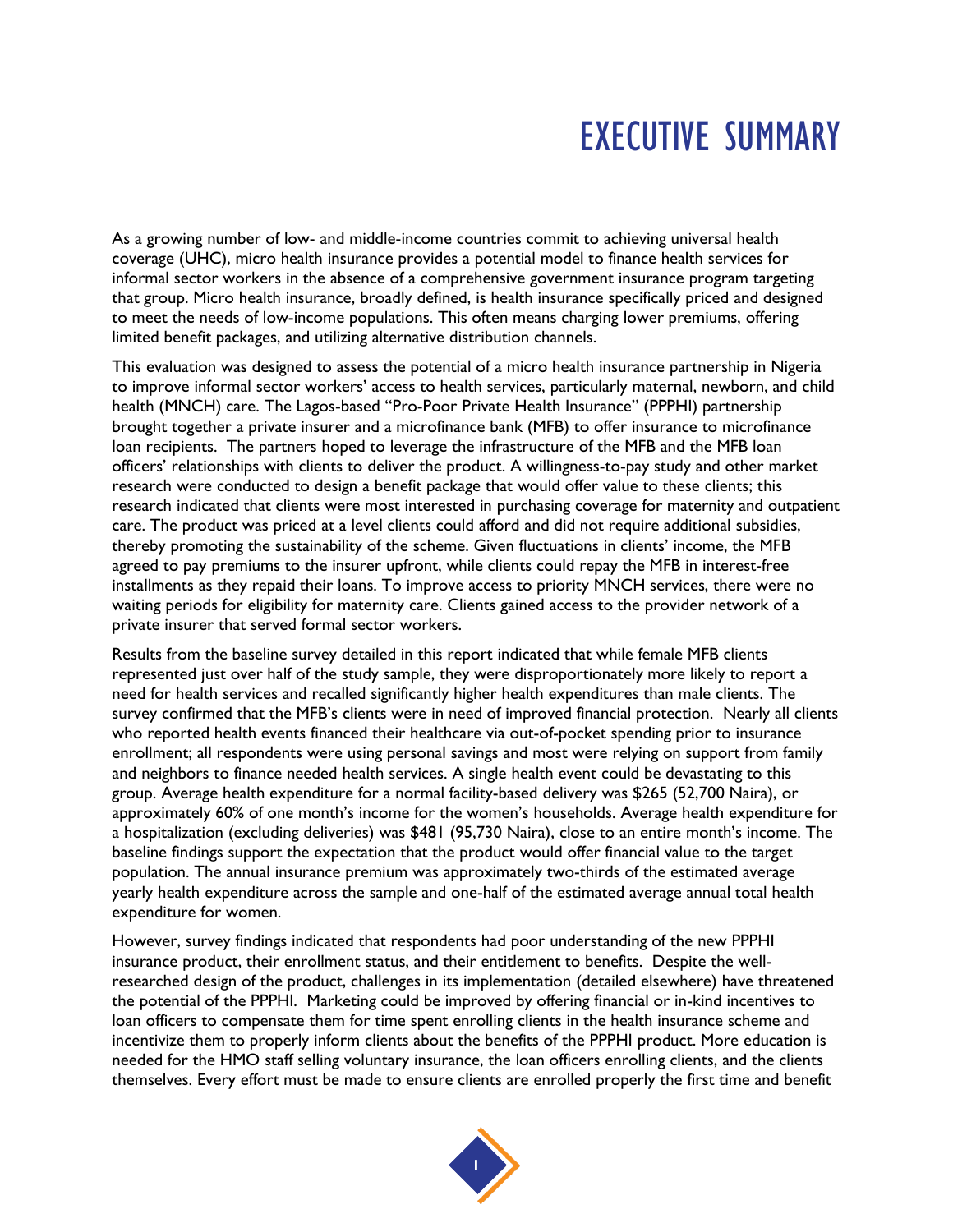cards are distributed to clients in a timely manner with clear instructions on where and how the cards are to be used.

Offering a comprehensive benefits package including inpatient, outpatient, and maternity coverage is an important start for improving access to quality care for urban, informal sector workers. There is a need for more rigorous evidence on the optimal design of such insurance; the associated effects on patient and provider behavior; and the most efficient processes to expand coverage to this population in urban settings.

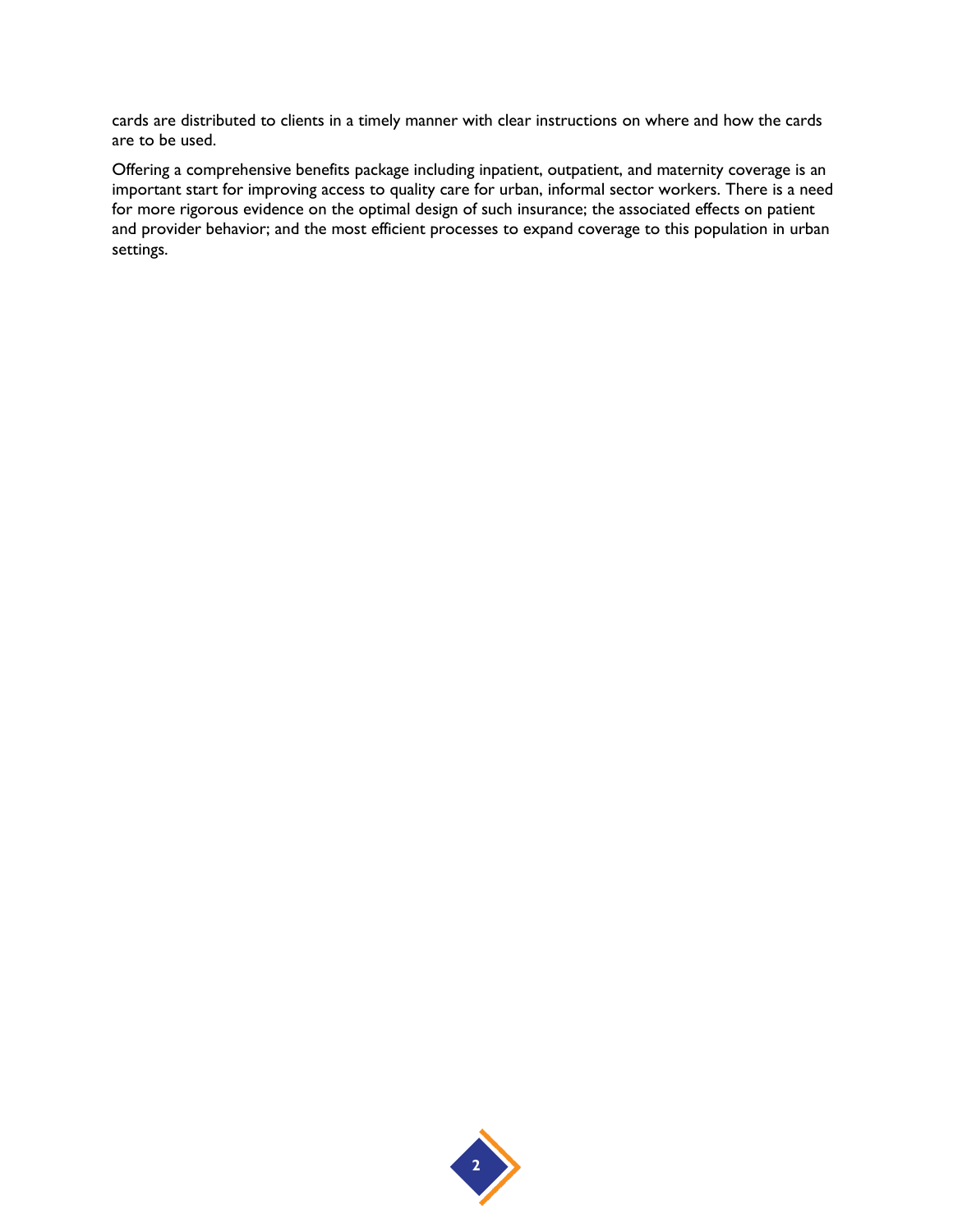## 1. INTRODUCTION

## **1.1** The need for financial protection in health

Globally, over one billion people are unable to access the health services needed to effectively prevent, manage and treat their health problems [\(WHO, 2010\)](#page-42-0). The cost of care paired with limited financial protection is one of the most significant barriers to utilizing health services. As a result, low-income individuals are disproportionately vulnerable to health risks and the associated economic shocks. Of the approximately 150 million people who suffer financial catastrophe each year, more than 100 million of these individuals fall into poverty due to the cost of healthcare. At least 90% of these individuals impacted by health expenses live in low-income countries [\(Xu et al., 2007\)](#page-42-1), where the majority of the workers are employed in the informal sector and illness is mentioned more frequently than job loss as the primary cause of poverty [\(Xu et al., 2007,](#page-42-1) [Dodd and Munck, 2002\)](#page-42-2). Although low-income individuals often have informal means to manage risks such as depleting savings, borrowing from neighbors or selling assets, their coping methods often provide insufficient protection to manage both preventative and catastrophic health risks [\(WHO, 2010,](#page-42-0) [Collins et al., 2009\)](#page-42-3).

Catastrophic health events can be devastating to low-income households, yet managing ongoing, chronic health problems can also contribute to impoverishment. Evidence suggests that while spending on outpatient care may occur in smaller increments, cumulative annual expenditure on outpatient care may be catastrophic for low-income households, underscoring the need for providing financial protection for both inpatient and outpatient care. One study in India suggests that outpatient costs drive three times as many individuals in urban areas and four times as many individuals in rural regions into poverty as inpatient expenses [\(Berman et al., 2010\)](#page-42-4). Furthermore, evidence from 11 low- and middle-income countries in Asia shows that out-of-pocket health expenditures exacerbate the prevalence and depth of poverty [\(Van Doorslaer et al., 2006\)](#page-42-5). If medical treatment must be paid for directly, low-income individuals may choose to delay care or rely on traditional methods until their health deteriorates to the point that high-cost health services become necessary [\(Collins et al., 2009\)](#page-42-3).

## **1.2** Challenges of insuring the urban informal sector

l

In low- and middle-income countries (LMICs) where health insurance<sup>1</sup> programs are available, most were historically designed to cater to the needs of formal sector workers, namely civil servants, and rarely include informal sector workers and their families [\(Cutler and Zeckhauser, 2000,](#page-42-6) [Kimball et al.,](#page-42-7)  [2013\)](#page-42-7). In recent years, many LMIC governments have pledged to achieve universal health coverage (UHC) and develop or expand health benefit plans to reduce financial barriers and increase access to priority health services for all citizens. Some LMIC governments, including the government of Nigeria, have opted to enroll formal sector workers in national social health insurance funded through payroll deductions. In other contexts, rural populations are being covered through contributory community-

<sup>&</sup>lt;sup>1</sup> Broadly defined, health insurance is a financial mechanism that limits the financial burden of illness on a single household by pooling the risk with others in the community or large population. CUTLER, D. M. & ZECKHAUSER, R. J. 2000. The anatomy of health insurance. *In:* CULYER, A. J. & NEWHOUSE, J. P. (eds.) *Handbook of Health Economics.* Elsevier.

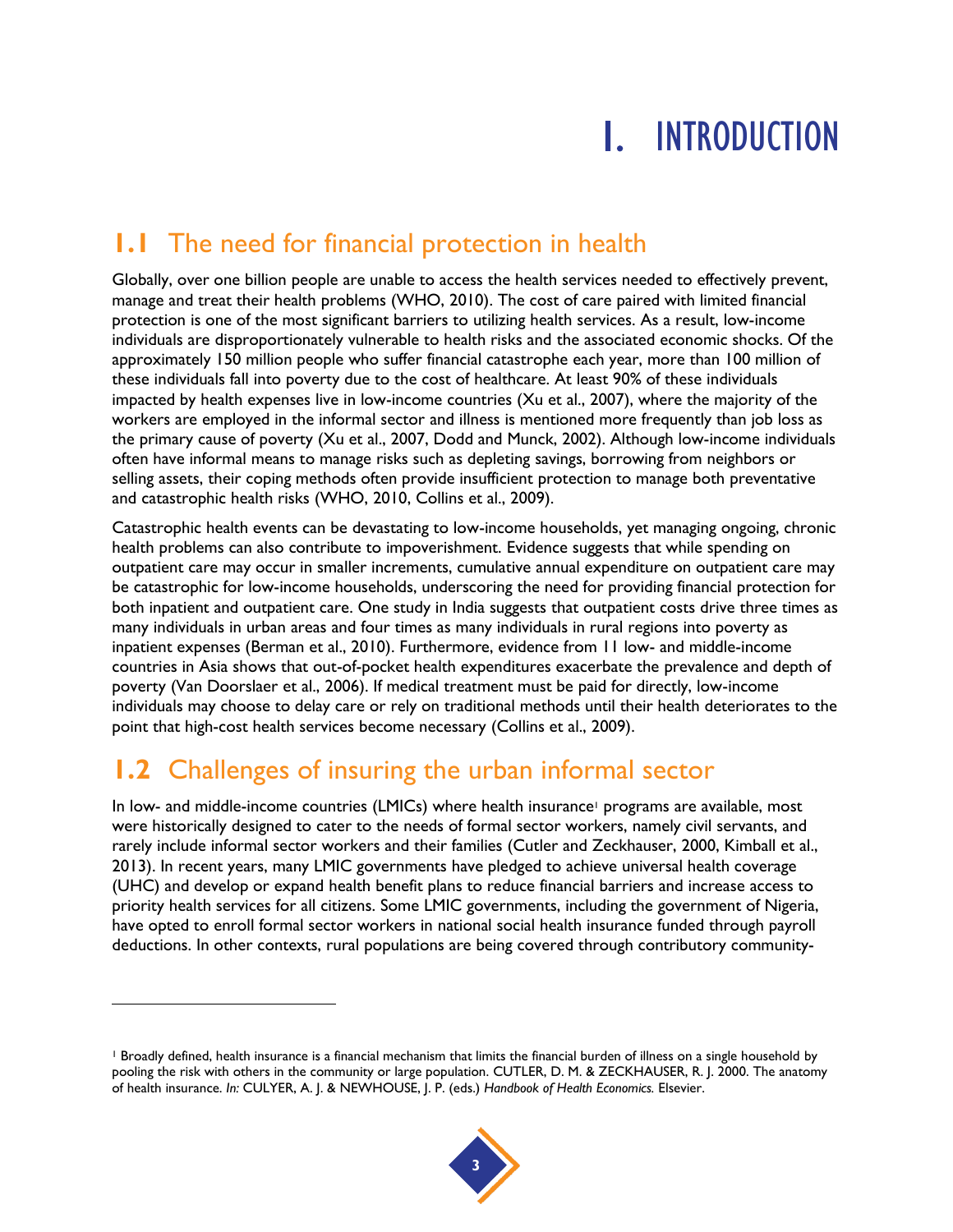based health insurance schemes. However, covering informal sector populations in urban settings presents unique challenges.

The challenges of enrolling informal workers in contributory health financing schemes have been well documented [\(Collins et al., 2009,](#page-42-3) [Leatherman et al., 2012,](#page-42-8) [Holtz et al., 2014\)](#page-42-9). These include locating eligible households without a formal address and collecting premium payments from individuals who have limited understanding of health insurance. However, in urban settings in particular, informal sector workers may be transient, difficult to reach through formal, established groups, and unable to predict their income flows (which in rural communities are often associated with harvests or seasons)[\(Wagstaff](#page-42-10)  [et al., 2007,](#page-42-10) [Leatherman et al., 2012,](#page-42-8) [Wagstaff et al., 2014\)](#page-42-11). In addition, while urban populations may not face the same geographic barriers to accessing health services as rural populations, health insurance providers must account for the unique preferences and behaviors of urban informal sector workers. Design of a health benefit plan targeting this population follows the same basic rules of conventional insurance, yet an understanding of these preferences and behaviors, in addition to innovations in marketing and distribution, is critical. Faced with the magnitude and immediacy of the need to increase access to healthcare, strengthen financial protection, and improve health outcomes for vulnerable populations in urban settings, many governments are seeking such insurance innovations.

## **1.3** The model: Micro health insurance

Health insurance schemes that are specifically designed and priced to meet the needs of low-income households are often referred to as "micro" health insurance. This often means charging lower premiums, offering restricted benefit packages, and utilizing alternative distribution channels. To remain affordable to the target population, micro health insurance products often offer a very basic package of covered services or simply "hospital cash" (a fixed sum to cover hospitalization and costs associated with illness).

Public-private partnerships can help these schemes to achieve scale. A common arrangement has the public sector responsible for mobilizing resources, while a private sector insurance company underwrites the scheme and private distributors (e.g. financial institutions or trade groups) market the product and enroll beneficiaries. In countries such as Nigeria where government-led initiatives for urban informal sector populations have not yet been designed or effectively implemented, private micro health insurance products are being explored as an approach to fill this critical gap [\(Kimball et al., 2013\)](#page-42-7).

The research described in this report studied such an initiative in Lagos, Nigeria. With support from the U.K. Department for International Development-funded Partnership for Transforming Health Systems Phase II (PATHS2) project, a partnership between a private microfinance bank and a private health insurer was brokered in order to develop and distribute a micro health insurance product for informal sector clients of the bank. Subsequently, the USAID-funded Health Finance and Governance project provided support to evaluate the initiative. The evaluation aimed to better understand the demographic and socio-economic profile of the target population, explore beneficiaries' experiences using the insurance product, and measure the use health services (particularly MNCH services) among those who enrolled in the PPPHI product. Results from the study are intended to contribute to the broader discussion about using micro health insurance to increase access to priority services, particularly MNCH care.

This report provides a brief overview of healthcare financing in Nigeria, background on the private micro health insurance scheme in Lagos, and motivations for the study. Section 3 details the study methods and sampling; Section 4 presents findings; and Section 5 discusses limitations. Finally, Section 6 interprets the findings in the context of the limitations and provides recommendations, and Section 7 provides conclusions.

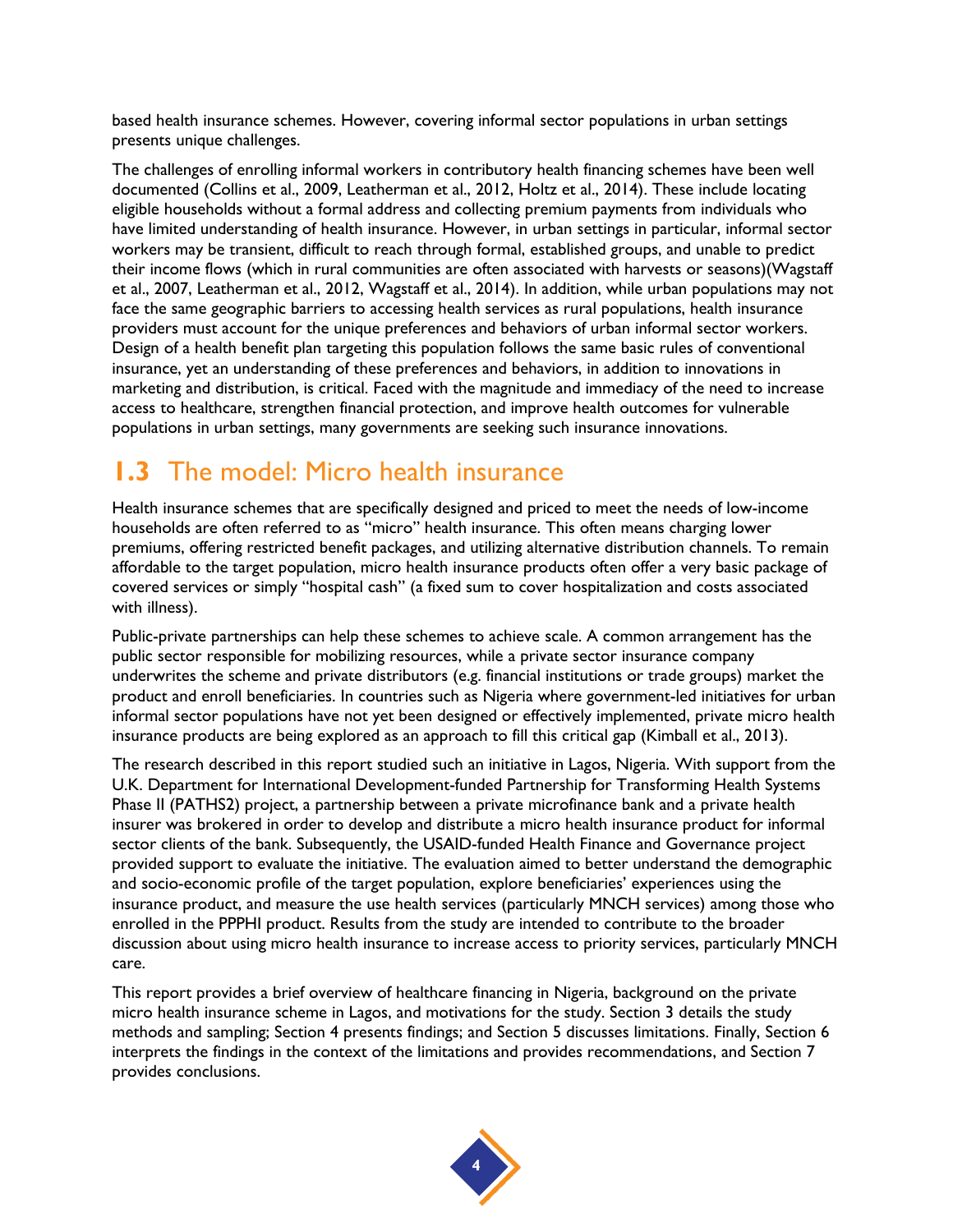## 2. BACKGROUND AND CONTEXT

Examining micro health insurance targeting urban, informal sector workers is particularly justified in the context of Lagos, Nigeria because of the magnitude of the uninsured pool in the most populous country and city in Africa. After China and India, Nigeria is expected to see the greatest urban population growth in the coming decades, with an increase of 212 million people by 2050 [\(UNFP, 2014\)](#page-42-12). The population of Lagos is already greater than 20 million.

The DFID-funded PATHS2 project<sup>2</sup> facilitated an innovative partnership between a microfinance bank (MFB) and a private health insurance company, referred to locally and throughout this report as a health maintenance organization (HMO), to develop a low-cost micro health insurance product for MFB clients and their families in Lagos. Given the disproportionately female clientele of MFBs in Nigeria, the product was specially designed to meet the needs of women. The "Pro-Poor Private Health Insurance Product" (PPPHI) developed by the MFB and the HMO in partnership with PATHS2 covered a basic package of inpatient and outpatient health services, including maternal and newborn care, at public and private health facilities with no waiting periods. The product was priced to promote long-term financial viability without external subsidies.

The comprehensive PPPHI product provided a unique opportunity to examine not only the potential to reduce financial barriers to quality healthcare for urban, informal sector workers but also to improve access to MNCH services. While health insurance can have a positive impact on the use of health services<sup>3</sup>, evidence demonstrating the specific effects on MNCH care access and utilization in low- and middle-income countries is limited [\(Comfort et al., 2013\)](#page-42-13).

## **2.1** Health Status and Access to Health Insurance in Nigeria

Despite its rapidly growing economy and middle-income status, health outcomes in Nigeria are poor. Current life expectancy is 51 years and the mortality rate of children under five is 143 deaths per 1,000 live births. With 46% of individuals living below the poverty line, Nigeria has consistently reported among the highest maternal and child mortality rates in the world, accounting for 14% of global maternal deaths [\(DHS, 2013,](#page-42-14) [2014\)](#page-42-15); the country is on the list of USAID Ending Preventable Child and Maternal Deaths (EPCMD) countries. Approximately 66% of the burden of mortality is due to communicable diseases, MNCH complications, or conditions related to nutrition. Health care is primarily financed through out-of-pocket (OOP) payments. The most recent data show that total per capita health spending is \$69, 60% of which consists of OOP spending [\(2012\)](#page-42-16).

Few Nigerians have health insurance coverage. Most who do obtain their coverage through formal sector employers, amounting to 2.4% of men and 1.4% of women aged 15 to 49, a figure that has changed only minimally since 2008 [\(DHS, 2013\)](#page-42-14). An even smaller percentage of people (0.9%) obtain insurance through community-based or voluntary private health insurance purchased from commercial

l

<sup>3</sup> Relevant studies include Aggarwal et al. (2010), Islam et al (2012), Ranson et al. (2003), Smith and Sulzbach (2008), Spaan et al. (2012), and Yip et al. (2009).



<sup>2</sup> The Partnership for Transforming Health Systems Phase II (PATHS2) project was a six-year, national, DFID-funded program to strengthen Nigeria's health system.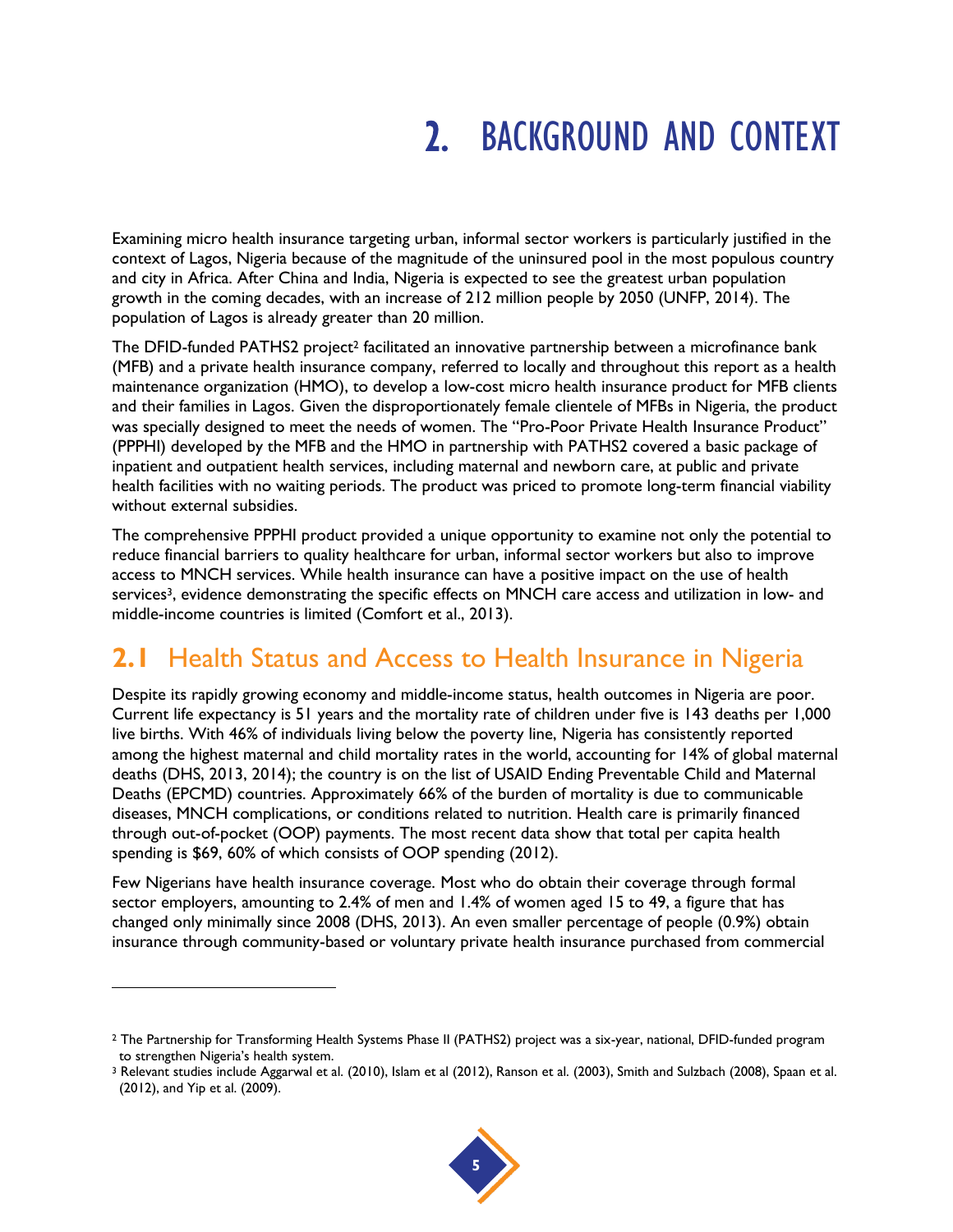schemes [\(DHS, 2013\)](#page-42-14). In Lagos State, 97.7% of the population is not covered by any form of health insurance [\(DHS, 2013\)](#page-42-14).

Nigeria established a National Health Insurance Scheme (NHIS) mainly targeting formal sector workers in 1999. Despite efforts to expand NHIS coverage in recent years, the scheme covers just 3% of the Nigerian population (five million people). For the formal sector, NHIS premium contributions (15% of workers' salaries with a 5% contribution from employers) are deducted from payrolls. While the Government of Nigeria has publicly announced a goal to expand NHIS coverage to vulnerable populations including urban, informal sector workers as part of its strategy to achieve UHC, no formal action is publicly underway to extend coverage or modify the design of the NHIS to enroll this population. In theory, informal sector workers with the financial means to pay the full contribution outof-pocket are eligible for several benefit packages but enrollment processes are not well-publicized or understood. The government has outlined a proposed policy to cover rural populations with Community Based Health Insurance (CBHI) [\(Dutta and Hongoro, 2013\)](#page-42-17).

### **2.2** "Partner-Agent" Micro Health Insurance Models

The micro health insurance scheme studied in this evaluation used a "partner-agent" model. In this model, a financial organization or non-governmental organization that routinely works with informal sector workers (such as an MFB or a cooperative) serves as the "agent" for a commercial health insurer "partner" (HMO in the case of Nigeria). In other countries, such as the Philippines, the government might serve as the insurance partner. The agent is typically responsible for marketing the insurance, collecting premiums and transferring them to the insurer, and often, enrolling clients in the insurance scheme, distributing benefit cards, or distributing claims payments to insured clients [\(McCord, 2006\)](#page-42-18). The insurance partner benefits by reaching a new, virtually untapped market. The agent benefits by offering a new product that, if designed properly, should offer value to its clients. For agents that are MFBs, providing health insurance to clients may improve their ability to pay back loans and thus benefit the MFB's financial stability [\(McCord, 2006\)](#page-42-18).

In the context of moving towards UHC, the partner-agent micro health insurance model may hold promise where governments lack adequate resources to reach or cover the informal sector. MFBs traditionally target female clients who work in the informal sector. These individuals are often disproportionately excluded from access to social health insurance or formal private health insurance products. In contexts where care at public facilities is of poor quality, membership in an affordable micro health insurance scheme could represent one of the few possible channels these individuals and their households have to access affordable, quality healthcare. MFB clients are often among the lower-income segments of the population, lacking financial resources to pay annual commercial insurance premiums in full. By advancing payment for insurance premiums upfront, MFBs can allow clients to benefit from insurance coverage while paying their premium in weekly or monthly installments and mitigating cash flow issues that often limit the affordability of health insurance. In addition, micro health insurance with "cashless" benefits (meaning that participating health facilities can directly bill the insurer, and patients do not have to pay at the point of service) offers similar value to clients, protecting them from having to use savings or borrow money before receiving treatment.

### **2.3** Development of the Lagos Pro-Poor Private Health Insurance Product

In 2011, the Government of Nigeria expressed interest in the possibility of providing health insurance coverage to urban, informal sector workers by leveraging existing private insurance products and MFB

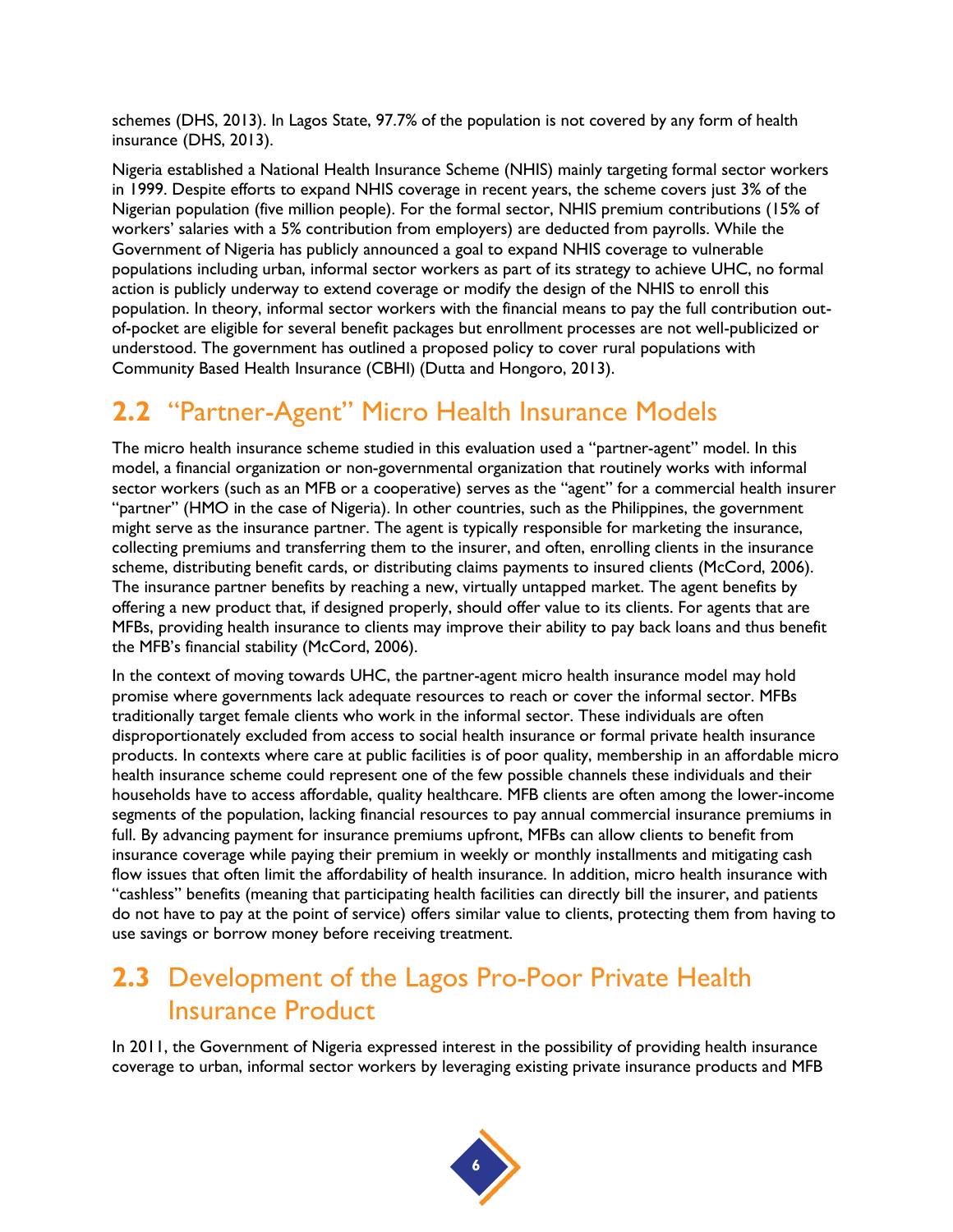client networks. If such channels were already in place and functional, it was thought, the government might more rapidly expand coverage by providing premium subsidies rather than directly paying the full cost of care for these households. In response to this interest, the PATHS2 project offered technical support in developing, pricing, and launching such micro insurance partnerships. Several large MFBs and HMOs in Lagos State agreed to partner with PATHS2 project in this effort.

MFB and HMO partners in Lagos were chosen on the basis of a number of criteria, which included adequate size and reach in Lagos State (to ensure a large potential client base for the insurance product pilots) as well as presence in several other states (to facilitate the expansion of this health insurance model to other parts of Nigeria). Private HMOs with which the NHIS already subcontracted for formal sector social health insurance were preferred, given their record of being financially solid insurance underwriters.

In order to design and price a viable product that met the needs of the target population, PATHS2 conducted a joint market research and willingness-to-pay (WTP) study in 2012 with clients of three MFBs active in Lagos. The WTP study investigated the current health seeking behavior of the target population, identifying where clients receive health services and how they finance their care; their perceived health care needs; preferences around proposed benefits packages; and how much clients would be willing to pay to enroll in these packages on an individual basis. In parallel, PATHS2 conducted an in-depth actuarial analysis with three leading HMOs to price these benefits packages.

Results from the WTP study revealed that clients<sup>4</sup> were most interested in and willing to pay the highest amount for maternity-only coverage, at 972 Naira (\$6) per month. In comparison, on average, clients were willing to pay 801 Naira (\$4.90) per month for comprehensive inpatient and outpatient coverage, suggesting access to MNCH services is a high priority for the target population.<sup>5</sup> Table 1 outlines WTP for health insurance relative to clients' total consumption (a proxy for income) and total health expenditure, among clients at each MFB. Total average health expenditure per month was nearly identical among clients of the three MFBs. Reported WTP for insurance was also very similar across MFBs. While clients from all three MFBs currently spent about 1 - 2% of their total budget on health services, clients indicated willingness to spend about 7.5% of total income on health insurance premiums. The WTP study suggested that clients from all three MFBs were willing to pay more than five times what they currently spend on healthcare<sup>6</sup> for health insurance.

| <b>Micro Finance</b><br><b>Bank (MFB)</b> | <b>Total monthly</b><br>health<br>expenditure<br>per client, in<br><b>Naira</b><br>$(n = 1,343)$ | <b>Health</b><br>Expenditure/<br>Total<br><b>Consumption</b><br>per client | <b>WTP</b> per<br>month for first<br>choice<br>package, per<br>client in Naira<br>$(n = 1, 117)$ | <b>WTP/Total</b><br><b>Consumption</b><br>per client | <b>WTP/Health</b><br><b>Expenditure</b><br>per client |
|-------------------------------------------|--------------------------------------------------------------------------------------------------|----------------------------------------------------------------------------|--------------------------------------------------------------------------------------------------|------------------------------------------------------|-------------------------------------------------------|
| Bank 1*                                   | 151 (\$0.95)                                                                                     | 1.33%                                                                      | 856 (\$5.25)                                                                                     | 7.55%                                                | 5.66                                                  |
| Bank 2                                    | 161(1.00)                                                                                        | 2.22%                                                                      | 808 (\$4.95)                                                                                     | 11.13%                                               | 5.01                                                  |
| Bank 3                                    | 144 (\$0.90)                                                                                     | 88% I                                                                      | 822 (\$5.00)                                                                                     | 10.76%                                               | 5.71                                                  |

#### <span id="page-14-0"></span>**Table 1: Willingness to pay for health insurance, relative to observed health expenditures and as a share of total consumption per month, by MFB**

*Note*: \*This figure excludes the health events of two clients that were identified as outliers.

l

<sup>6</sup> The value was calculated by averaging self-reported health expenditures across the total study population.



<sup>4</sup> Clients recruited for the WTP study were group loan microfinance clients with an average loan size of 37,704 Naira (\$190).

<sup>5</sup> Based on the conversion ratio from Naira to USD in September 2012 when WTP report was finalized.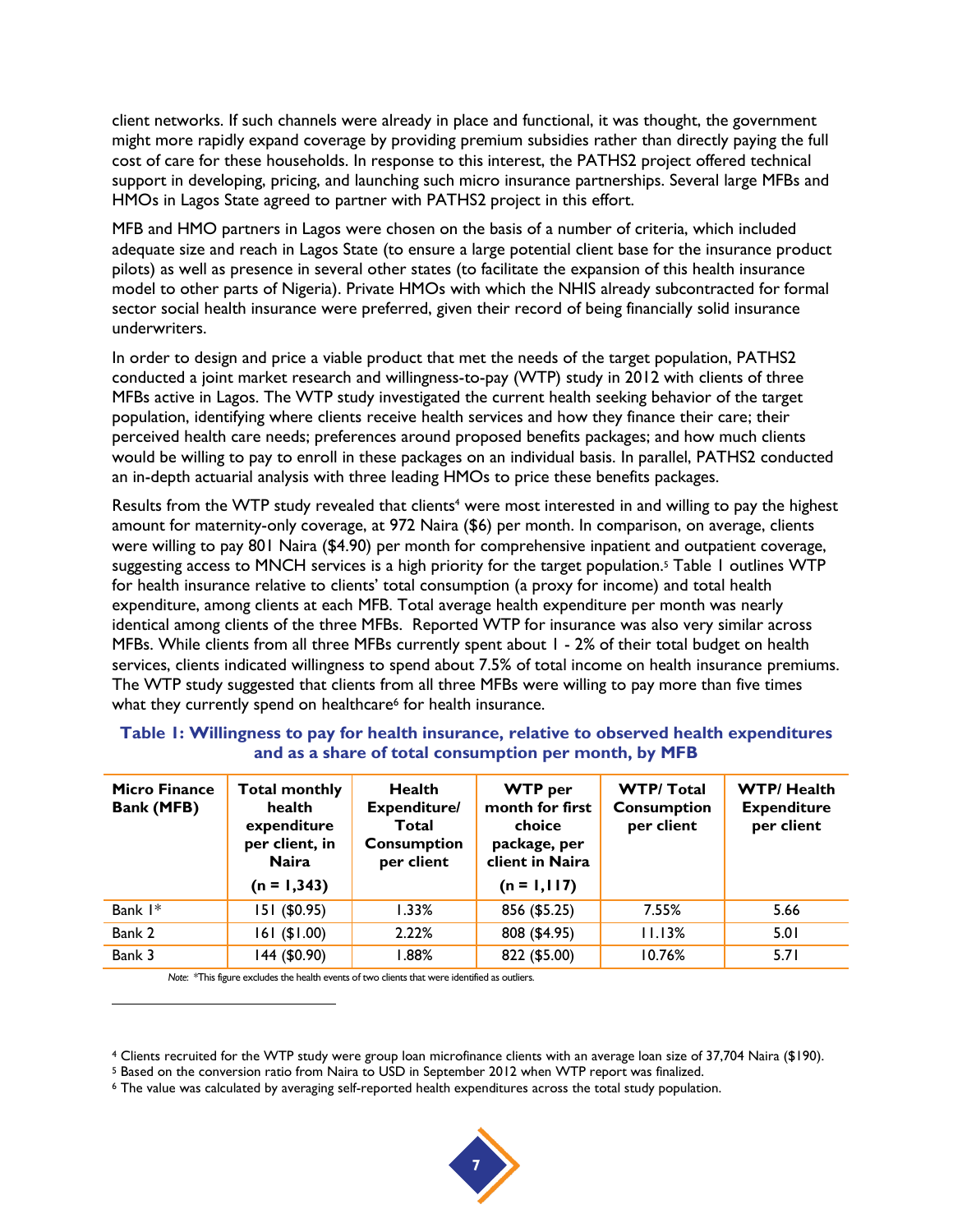In November 2012, PATHS2 convened a meeting among the three MFBs and the three HMOs to jointly select health insurance benefit packages that would be sold to the MFBs' clients. Several options had been designed in consultation with micro health insurance technical experts and actuaries. The MFBs agreed upon a package that would cover inpatient, outpatient, and MNCH services (see Table 2 below). Clients would be able to select the level of coverage and the option of enrolling additional family members.

| Annual premium per person (age<br>$21-65$                                                                        | 7,000 Naira (\$35) **                                                            |
|------------------------------------------------------------------------------------------------------------------|----------------------------------------------------------------------------------|
| Annual premium per family of six*                                                                                | 40,000 Naira (\$200)                                                             |
| Maximum benefit per person                                                                                       | 200,000 Naira (\$1004)                                                           |
| <b>Benefit package</b>                                                                                           |                                                                                  |
| Hospitalization                                                                                                  | Covered                                                                          |
| Consultations                                                                                                    | Covered                                                                          |
| Prescribed drugs & consumables                                                                                   | Covered                                                                          |
| Laboratory/diagnostic tests                                                                                      | Covered                                                                          |
| Minor surgeries                                                                                                  | Covered                                                                          |
| Major surgeries                                                                                                  | Not covered                                                                      |
| Annual physical examination                                                                                      | Covered                                                                          |
| Health education/ counseling                                                                                     | Covered                                                                          |
| Maternity services***<br>Antenatal care <sup>+</sup><br>Normal deliveries<br>Caesarean section<br>Postnatal care | Covered                                                                          |
| Nigerian National Program on<br>Immunization (NPI) ‡                                                             | Covered                                                                          |
| HIV/AIDS diagnostics and drugs                                                                                   | Diagnosis covered, patients referred to free<br>government centers for treatment |
| Optical services                                                                                                 | Not covered                                                                      |
| Dental care                                                                                                      | Not covered                                                                      |

#### <span id="page-15-0"></span>**Table 2: Description of the Pro-Poor Private Health Insurance product for MFB clients**

*Notes*: \*A family was defined as the beneficiary, a spouse, and up to four unmarried children under the age of 21. Additional family members can be added for a fee. \*\*The Basic Plan was offered to MFB clients for 6,000 Naira (US\$30).

\*\*\*There was no waiting period for maternity benefits. Maternity coverage includes emergency transportation from primary to secondary health provider and health services for complications with delivery (e.g. blood transfusions for post-partum hemorrhage).

†ANC services include diagnostic tests (e.g. urine tests, blood tests, STD tests, Strep B), iron folate supplements, anti-malarias, and intermittent preventative therapy. The product does not cover insecticide treated nets.

‡NPI immunizations include BCG, OPV, DPT, and Yellow Fever.

**Premiums**

The study described in this report focused on the PPPHI product offered to clients of one MFB which entered into partnership with an HMO. The market research and actuarial pricing studies led these two partners to initially offer the product for 7,000 Naira (\$35) per year, for individual coverage. The selected MFB was thought to be an ideal distribution channel for the PPPHI product. Not only did its clients have bank accounts making it easy to collect premium payments in regular increments, but the HMO could leverage the established relationships that the MFB's clients had with loan officers. The

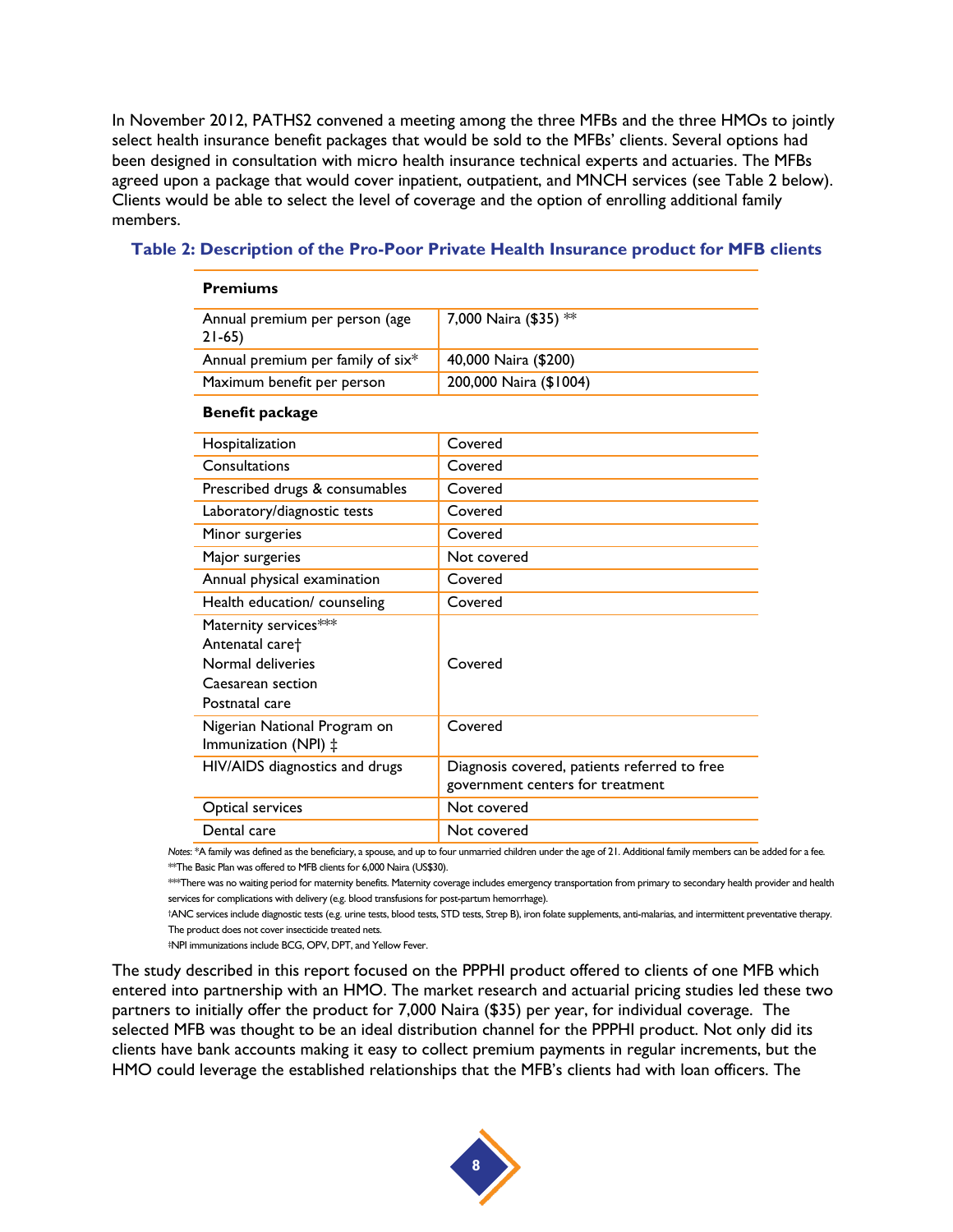clients were thought to be less risky to insure because they had essentially been vetted by the MFB as long-term borrowers who had successfully repaid their loans.

#### **2.3.1** Initial Implementation of the PPPHI Pilot

The PPPHI product was first piloted in early 2013. Initially, the MFB and the HMO agreed to offer any of the MFB's clients the opportunity to voluntarily purchase the PPPHI product for themselves and their families.

Potential insurance clients can be difficult to locate in urban environments, making it costly and inefficient for insurers to follow up regularly to educate clients, complete enrollment processes, and ensure client satisfaction. In this pilot, the partners tried to leverage the existing relationship between loan officers and clients; loan officers visited clients at their place of business on a weekly basis. Sales staff from the HMO followed the MFB's loan officers as they collected loan repayments from clients. The partners believed that relying on loan officers as "intermediaries" would not only make it easier to locate clients without a formal address, but also help to build trust with potential clients. The MFB advanced premium payments to the HMO up front, and then deducted smaller weekly increments from clients' loan accounts.

In May 2013, the HMO began to express concerns about adverse selection. <sup>7</sup> As many as 20% of the clients with group loans who voluntarily enrolled in the health insurance scheme were pregnant or had a pregnant spouse– leading to higher than expected healthcare costs for the insurer. Unlike many other health insurance products, the PPPHI product had not established a waiting period for any services, including maternity care.

This challenge was compounded by limited understanding of health insurance among the target population. Findings from the WTP study had suggested that fewer than half of the MFB clients had ever heard of any type of insurance; of these clients, 37% had a family member who had ever used insurance and just 4% had ever enrolled in any form of health insurance. Lacking experience with health insurance, some clients may have undervalued its potential benefits for their families. This likely depressed uptake among healthy clients and their families.

But the partners' assumption that MFB loan officers and HMO sales agents could effectively accomplish this "insurance education" function was also not borne out. Loan officers' primary duty was to collect weekly loan payments from their regular customers; having the HMO sales agents provide detailed explanations about insurance took extra time during these visits, for which the loan officers received no additional compensation. HMO sales agents, who received commissions for insurance sales, may have inadvertently encouraged adverse selection by highlighting maternity coverage and other benefits and targeting the "most likely" clients, trying to quickly close the sale.

#### **2.3.2** Revisions to the PPPHI product and processes

l

In August and September 2013, the PATHS2 project provided technical assistance to formalize revised terms of the partnership between the HMO and the MFB. In particular, the partners agreed to make substantial changes to enrollment processes. To address the HMO's concerns regarding adverse

<sup>7</sup> Adverse selection is the tendency of individuals who are sicker or more likely to experience a health event (e.g. pregnancy) to enroll in a health insurance scheme. Conversely, healthy individuals may be less likely to voluntarily enroll in insurance, believing they are unlikely to use it.

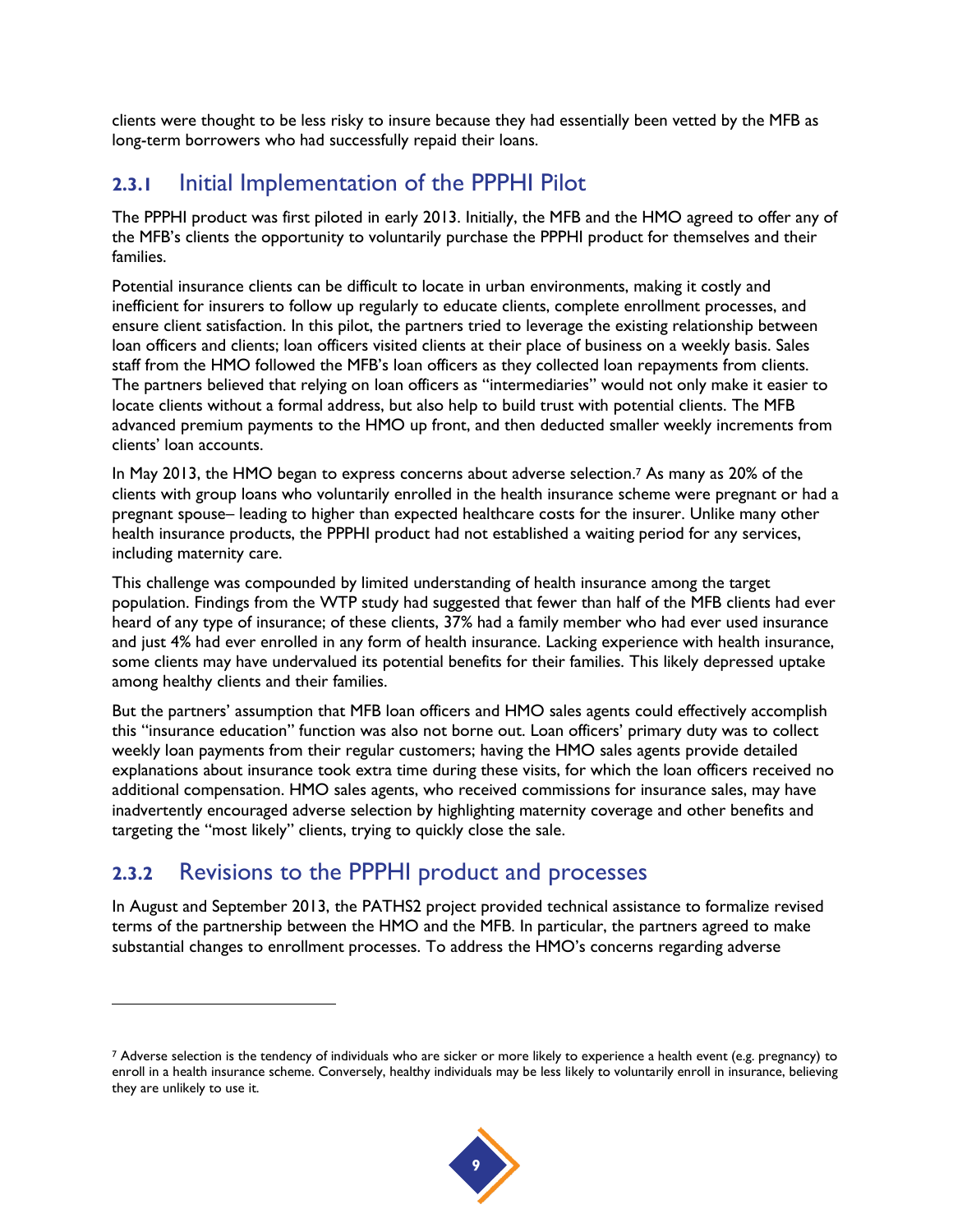selection, the MFB agreed to make enrollment in the insurance product mandatory for the MFB's higher-income clients, and all insurance processes were redeveloped.

The MFB offers both group loans and individual loans; clients for group loans tend in general to have lower socioeconomic status than clients for individual loans. The MFB proposed that mandatory insurance enrollment be pilot tested with the better-off individual clients, theorizing that they would be best able to afford the premiums. Thus, as individual loans above 100,000 Naira (\$502) were authorized for new clients, and as existing clients renewed their individual loans, these clients were automatically enrolled in the insurance and premiums were added to their loan balances. Simultaneously, the MFB negotiated with the HMO to lower the premium from 7,000 Naira (\$35) to 6000 Naira (\$30) per year. This essentially meant that the HMO had to subsidize these enrollees. In return, to promote the financial viability of the insurance scheme, the MFB agreed to enroll at least 1000 clients in the first six months. This turned out to be challenging, however, as there were significantly fewer individual clients than group clients.

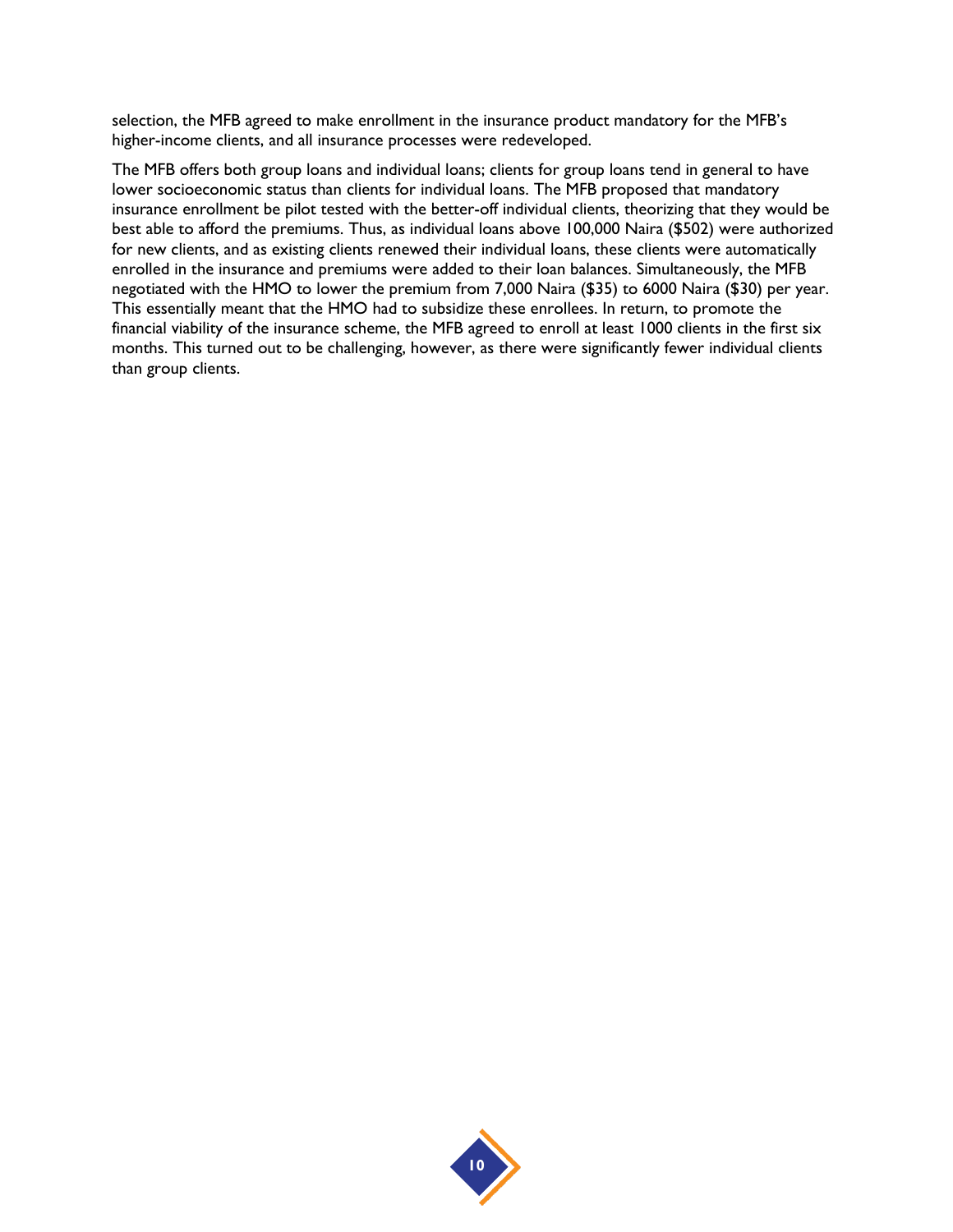## 3. METHODS

In 2013, the USAID-funded Health Finance and Governance project identified the opportunity to evaluate the PPPHI pilot program in collaboration with the U.K Department for International Development-funded PATHS2 project. Results from the study are intended to contribute to the broader discussion about using micro health insurance to increase access to priority services, particularly MNCH care, among urban, informal sector individuals. This chapter summarizes the research questions, data collection, and analysis methods used in a baseline assessment.<sup>8</sup> Section 4 summarizes findings from the baseline study, while section 5 discusses lessons learned and recommendations.

## **3.1** Research Questions

l

The overall study purpose was to assess the effects of the PPPHI micro health insurance pilot on access to health services (particularly MNCH services), financial risk protection, and self-reported health outcomes using a pre-post evaluation among micro-lending clients. Assuming that MFB clients did not have access to health insurance prior to it being available through the MFB, and assuming that no other concurrent changes during this time period affected access to health services, this pre-post comparison was intended to provide evidence of the impact of health insurance on these outcomes. The study also explored individuals' initial experience with using the health insurance product and sought to identify ways the insurance product could be improved to better meet the needs of clients.

Frequently, studies of the impact of health insurance tend to suffer from selection bias because individuals who enroll in health insurance programs tend to have different characteristics (in terms of income, health status, and type of employment) than those who decide not to enroll. However, since the PPPHI partners (the MFB and the HMO) agreed to make enrollment in the insurance product mandatory for individual loan clients, endogenous factors that might normally influence an individual's decision to enroll in the insurance – such as knowledge she is pregnant – were believed to have minimal effect.

The baseline survey presented in this report aimed to better understand:

- the demographic and socio-economic profile of the target population for the micro health insurance product,
- beneficiaries' self-reported use of health services, particularly MNCH services, prior to enrolling in the health insurance product, and
- beneficiaries' initial experiences using the insurance product.

<sup>8</sup> All research activities were approved by the Abt Associates Institutional Review Board and the Nigerian Institute of Medical Research Institutional Review Board. Client participants gave informed consent.

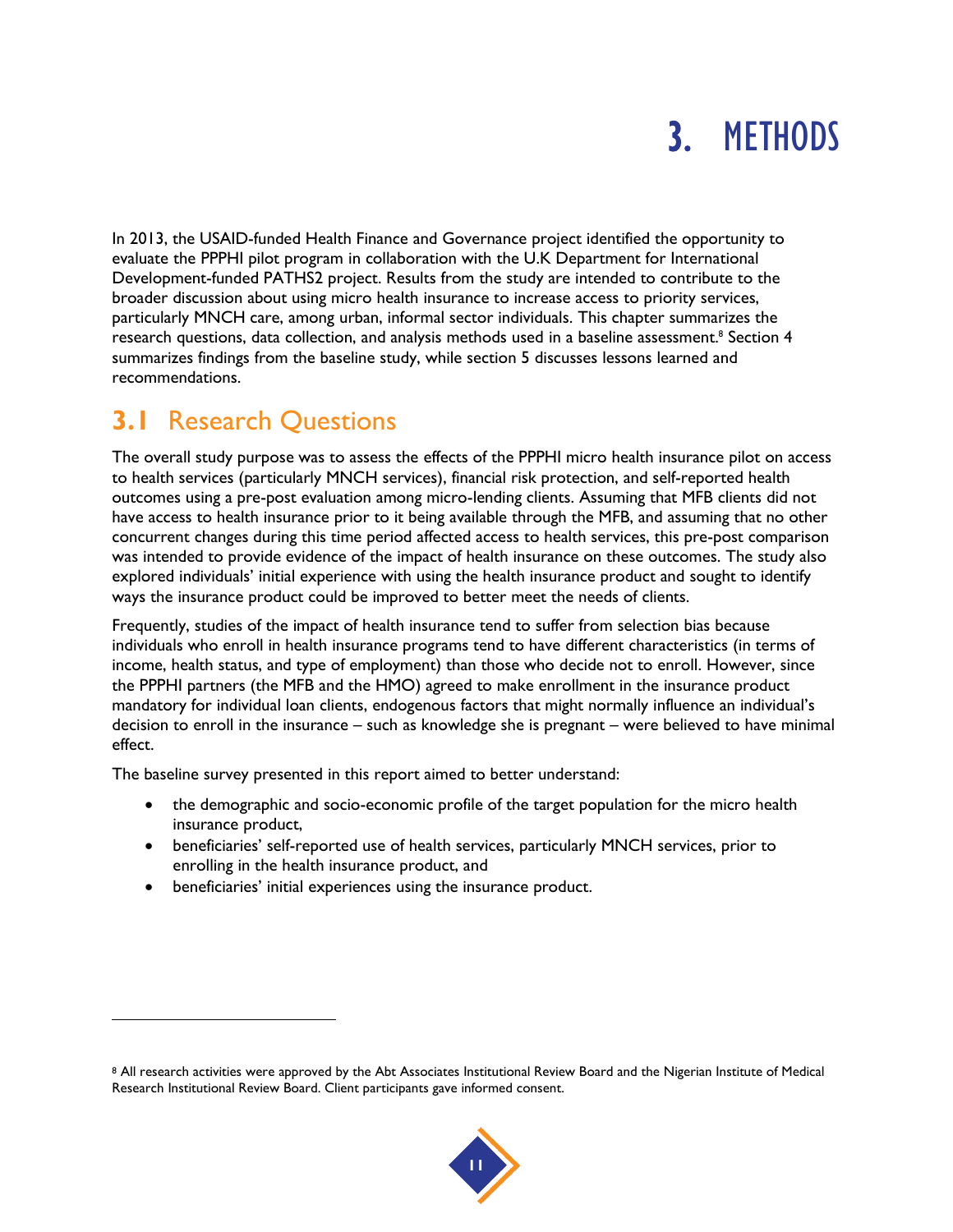## **3.2** Data Collection

#### **3.2.1** Sample selection

Based on the terms of the partnership agreement signed by the MFB and the HMO in 2013, MFB clients having a current, individual loan of at least 100,000 Naira (\$502) were eligible for the insurance. All of these clients were considered eligible for this evaluation. At the outset of the study, a total 1,386 unique micro-lending clients, registered in the MFB's client roster, were identified as immediately eligible.

Prior to study initiation, the research team planned to randomly select 1,000 of the eligible clients from ten branches of the MFB located throughout Lagos. During the pilot testing of the survey instrument in Lagos, it became apparent that not only were eligible clients extremely difficult to locate, but their businesses were not necessarily located near their assigned MFB branch. As a result of logistical challenges locating clients, inconsistent implementation of insurance enrollment processes (described below), and time and budget constraints, the research team was unable to randomly select clients. Instead, the research team identified clients who could be located with assistance from the loan officers and who were willing to be interviewed. The research team contacted some clients who had just enrolled in the insurance (since the pilot unexpectedly began to be rolled out concurrently with data collection) as well as clients who would be enrolled in the coming months after they renewed their loans.

As noted above, beginning in November of 2013, the MFB began to roll out the mandatory insurance product among clients taking out new loans worth more than 100,000 Naira. Of these clients, approximately 71% had loans ranging from 100,000 to 199,999 Naira (roughly \$502 to \$1,004 US dollars), while the remaining 29% had loans of 200,000 Naira (approximately \$1,004) or more. Concurrent with the launch of this study in January 2014, the MFB decided to change the threshold for mandatory enrollment to 200,000 Naira, fearing that long-term clients would choose to leave the MFB rather than pay the mandatory premium for the health insurance. Clients with loans less than 200,000 Naira were still allowed to enroll in the insurance product on a voluntary basis.

At study initiation, HFG was able to identify through painstaking manual review the 496 eligible clients who had had initial premiums deducted from their accounts. None of these individuals had registered an insurance claim as of January 1, 2014, thus limiting any effect that access to the PPPHI product might have had at the time of baseline data collection. Another 143 individuals were identified who had loans of 200,000 Naira or more and would be enrolled in the insurance in subsequent months. This brought the total target sample to 639 clients who were expected to be enrolled in the health insurance scheme by the end of June 2014.

Out of these 639 clients, 464 clients (73%) were surveyed by the data collection team over a period of 40 days. This represented 33% of the 1,386 clients with individual loans above 100,000 Naira and 45% of clients with individual loans above 200,000 Naira. Of the remaining 175 clients contacted by data collectors who did not complete an interview, 91 individuals could not be located by the data collector to schedule an interview, 63 individuals declined to be interviewed, and 21 individuals failed to show up for interviews scheduled on three separate dates. Reasons for declining to be interviewed included: the client was traveling outside of Lagos (often to their home village), illness or death in the family, concerns the interview would take them away from their business for too long, reservations regarding privacy, and fears the survey was an attempt to locate clients who had defaulted on loans.

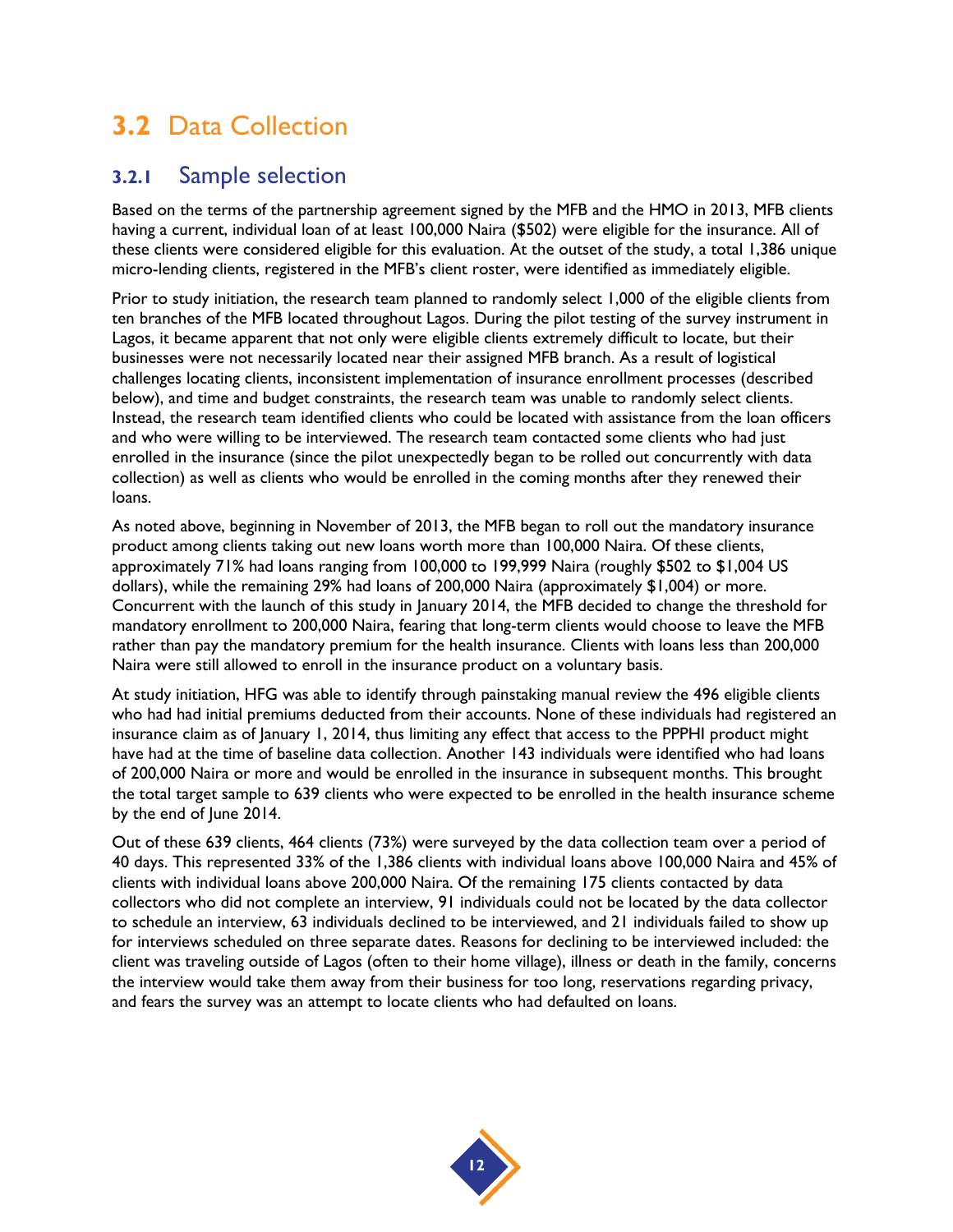## **3.3** Analysis

Variables included in the baseline survey included client and household demographic characteristics, including a principal component analysis (PCA) asset index variable; indicators of clients' knowledge and understanding of health insurance; and clients' self-reported health seeking behavior and health spending prior to insurance enrollment. Although some clients had paid insurance premiums prior to completing the baseline survey, they did not have access to the insurance product for technical reasons (e.g. not receiving insurance card). For the purposes of this report, all respondents were assumed not yet effectively insured.

#### **3.3.1** Self-reported Household Expenditures

Respondents were asked to estimate their individual and household income. They could report household members' income in daily, weekly, or monthly increments; the research team summed individual contributions to determine total monthly household income. Mean household income presented in the results section excluded the top and bottom 2%, because these data represent outliers beyond three standard deviations of the mean. Only 217 households (47%) reported sufficient information to derive a monthly household outcome estimate; clients cited challenges with recall and privacy concerns as reasons for not providing this information.

#### **3.3.2** Principal Component Asset Index

Given the unreliable nature of self-reported household income and anecdotal evidence that suggested male and female household heads maintained separate accounts to pay for different household needs, a principal component asset index was constructed to proxy for socioeconomic status. The PC analysis used thirty-nine binary variables representing household demographic and asset characteristics with weight given to the top seven components. Using this index, the sample was categorized into quintiles for analysis.

## **3.4** Limitations

Challenges with the implementation of the pilot and with the logistics of data collection at baseline affected the size and composition of the sample. The same challenges which make urban, informal sector workers difficult to insure – the transient nature of the population, lack a formal address, and, in many cases, limited connections to formal groups or organizations – also limited the research team's ability to survey the target population in an efficient manner. The research team discovered that the MFB's client rosters included multiple entries for the same client or business. The MFB and the HMO used client names instead of a unique identifier to determine which clients should be enrolled in the scheme, who had paid their premium, and who had received their benefit cards; this made sample identification particularly difficult. Data collectors relied on the help of the MFB's loan offers to contact clients, facilitate introductions, and locate the clients' businesses in the absence of formal addresses or updated contact information. Clients were geographically dispersed within the city of Lagos, and data collectors spent more time locating clients than anticipated. More of those surveyed were affiliated with the main MFB branch office that served the most established clients with the largest loans.

As a result of the changes to the product design, the eligible sample of clients was better educated and reported higher household incomes and higher indicators of socioeconomic status than the full population of the MFB's clients. This affects the inferences that can be drawn from the study.

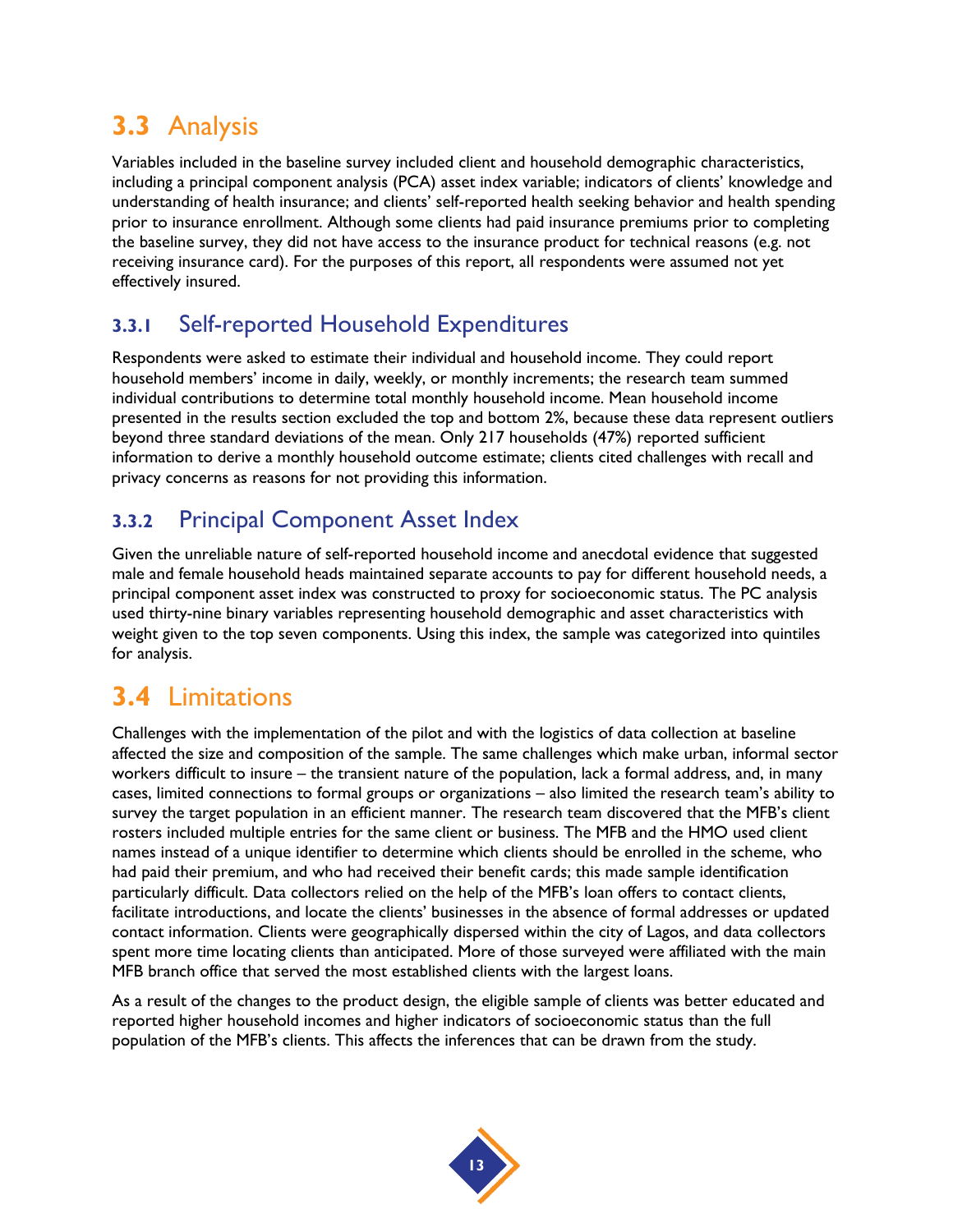Given the revisions to the design of the PPPHI scheme and associated delays in implementation, data collection occurred concurrently with the rollout of the mandatory health insurance product for individual loan clients.

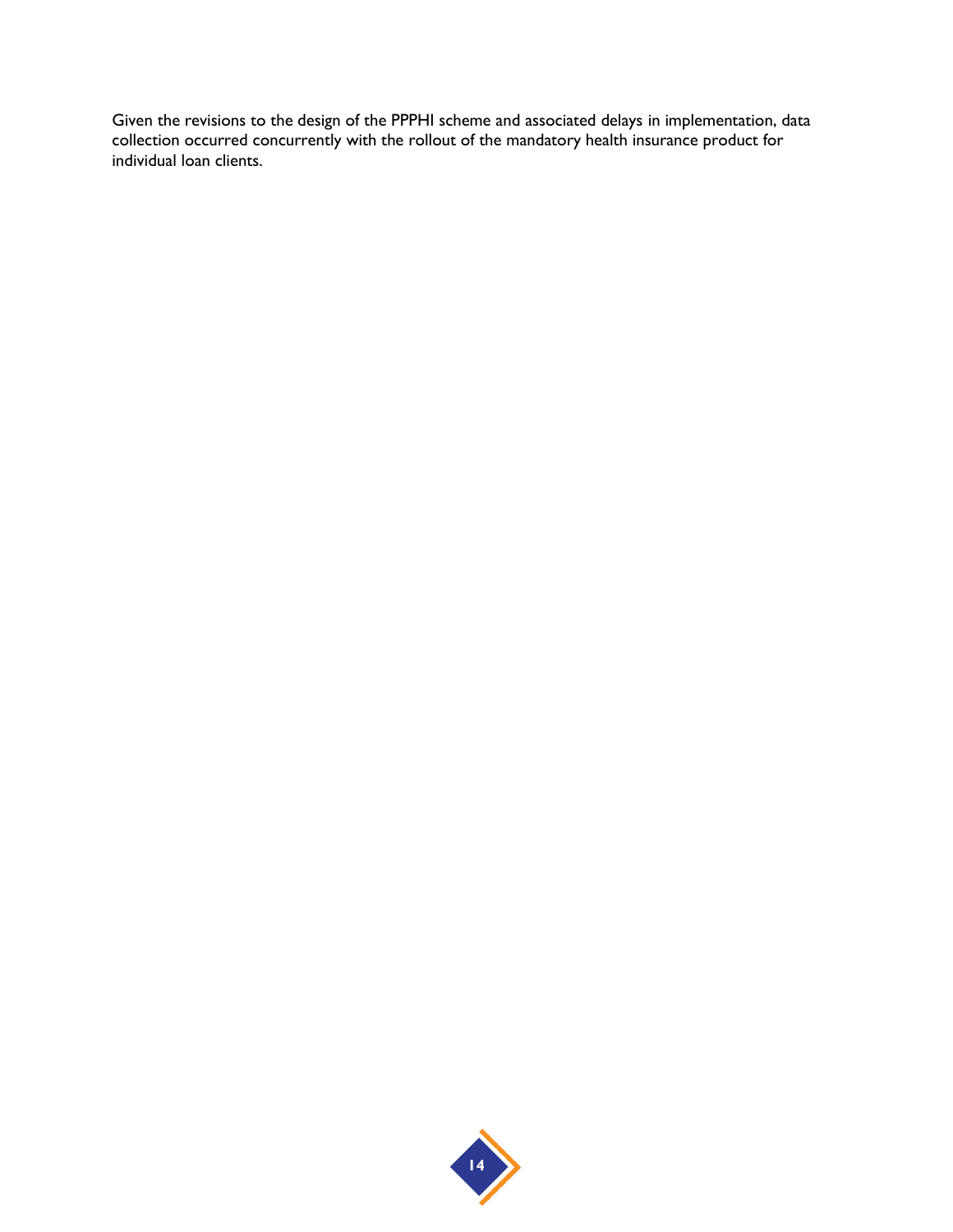## 4. FINDINGS

This section summarizes descriptive results from the baseline survey. Results are organized thematically, according to the key research questions.

### **4.1** Sample Characteristics at Baseline

The characteristics of clients interviewed for this study are outlined in Table 3. Fifty five percent of the study sample was female. As the MFB clients who were ultimately targeted for the mandatory health insurance product were the most established clients with the largest loans, 45% of the sample had loans greater than 200,000 Naira. This finding is also reflected in the age of the clients, with a mean age of 41 years for men and 43 years for women. Clients were highly educated; nearly 40% of clients completed secondary school and approximately 35% held a university degree or higher. Close to 90% of clients selfidentified as the household head.

<span id="page-22-0"></span>

| Variable                                               | Mean (SD)  | N   |
|--------------------------------------------------------|------------|-----|
| Female                                                 | 55%        | 464 |
| Age in years (males)                                   | 41 $(9.0)$ | 211 |
| Age in years (females)                                 | 43 (9.2)   | 249 |
| Ethnicity                                              |            | 464 |
| Yoruba                                                 | 70%        |     |
| Igbo                                                   | 24%        |     |
| Other                                                  | 6%         |     |
| Married                                                | 89%        | 464 |
| Head of household                                      | 88%        | 463 |
| Education                                              |            | 443 |
| Primary complete                                       | 21%        |     |
| Secondary complete                                     | 40%        |     |
| University/polytechnic or higher                       | 36%        |     |
| Other                                                  | 3%         |     |
| Any living children                                    | 88%        | 462 |
| Number of living children                              | 3.2(1.5)   | 400 |
| Households with at least one child age 5 or younger    | 41%        | 464 |
| Average distance to nearest public health clinic (min) | 17(14.1)   | 293 |

#### **Table 3. Client characteristics**

Nearly all clients were married (89%) and had at least one living child (88%). Close to five percent of female clients and ten percent of male clients reported that they or their wife was currently pregnant.

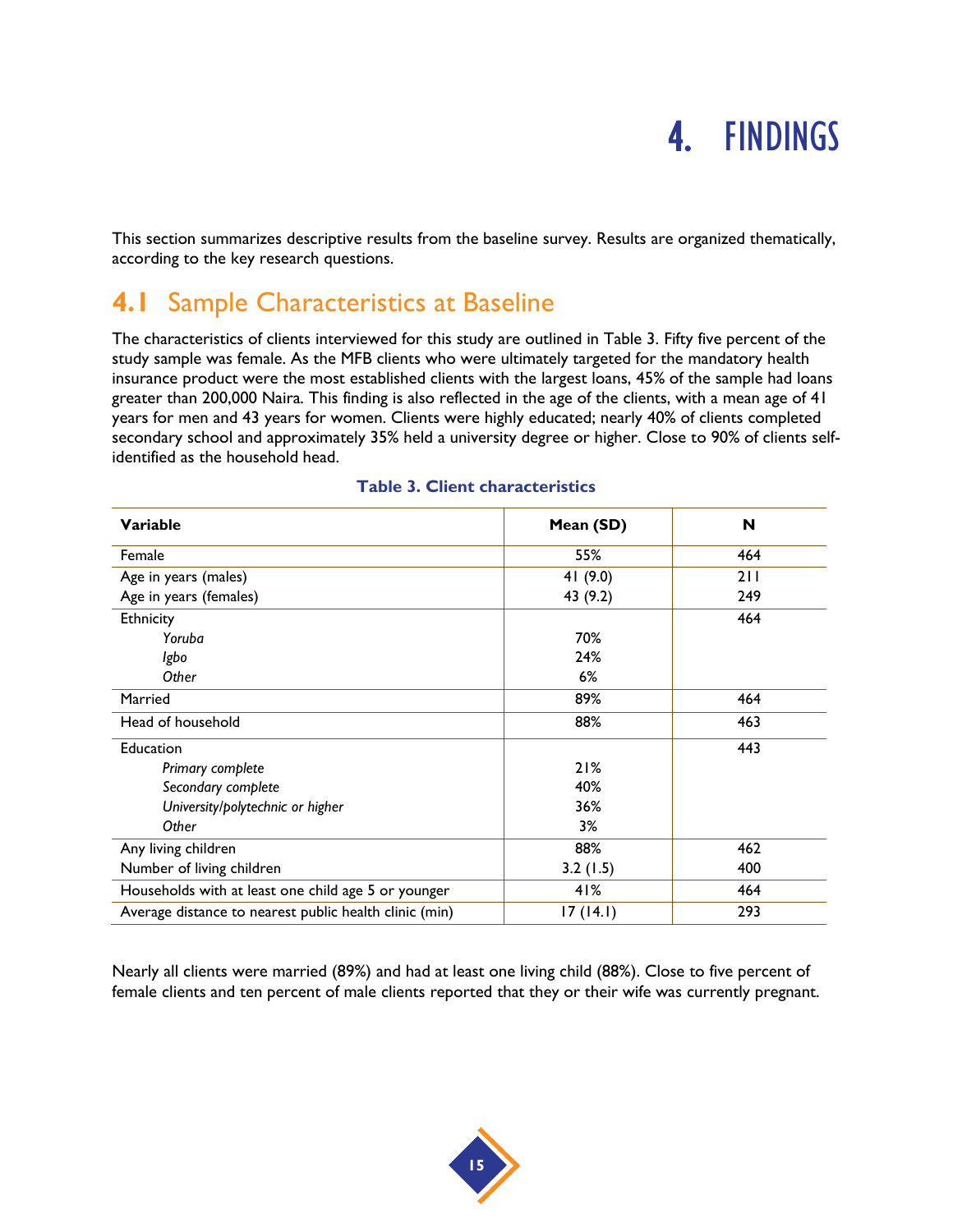Approximately 22% of households<sup>9</sup> had at least one child less than two years of age and 40% of households reported at least one child less than five years of age. These represent priority households for obtaining family insurance coverage.

Table 4 presents household characteristics. On average, clients in the sample reported approximately five members living in their households. Most households had a flush toilet, and the majority had access to electricity. Nearly all households owned a refrigerator, a mobile telephone, and a television, while approximately half of all households owned a car.

<span id="page-23-0"></span>

| <b>Variable</b>                                           | Mean (SD) | N   |
|-----------------------------------------------------------|-----------|-----|
| Number of household members                               | 4.8(1.94) | 464 |
| Main source of drinking water for household               |           | 464 |
| <b>Bottled</b> water                                      | 50%       |     |
| Tube well or borehole                                     | 41%       |     |
| Public tap or standpipe                                   | 4%        |     |
| Piped into dwelling                                       | 4%        |     |
| Other                                                     | 1%        |     |
| Type of toilet used by household                          |           | 464 |
| Flush to septic tank                                      | 48%       |     |
| Flush to piped sewer system                               | 44%       |     |
| Flush to pit latrine                                      | 6%        |     |
| Other                                                     | 2%        |     |
| Share toilet facilities with at least one other household | 30%       | 464 |
| Household has electricity (electricity grid or generator) | 63%       | 463 |
| Main source of cooking fuel                               |           | 464 |
| Gas                                                       | 54%       |     |
| Kerosene or oil                                           | 40%       |     |
| Other                                                     | 6%        |     |
| Main material for roof of dwelling                        |           | 464 |
| Roofing shingles                                          | 31%       |     |
| Wood                                                      | 28%       |     |
| Metal                                                     | 20%       |     |
| Asbestos                                                  | 13%       |     |
| Cement                                                    | 8%        |     |
| Main material for floor of dwelling                       |           | 463 |
| Vinyl or asphalt                                          | 44%       |     |
| Ceramic tiles                                             | 38%       |     |
| Cement                                                    | 12%       |     |
| Other                                                     | 6%        |     |
| Number of rooms in dwelling                               | 3.7(1.95) | 462 |

#### **Table 4. Household characteristics**

l



<sup>9</sup> A household is defined as a group of people who currently sleep in the same dwelling and share meals. All household members who have been away from the household for more than six months are not considered to be household members unless they are still identified as head of the household, are newborn children, are students who are still financially dependent on the household or are seasonal workers who contribute to the household income.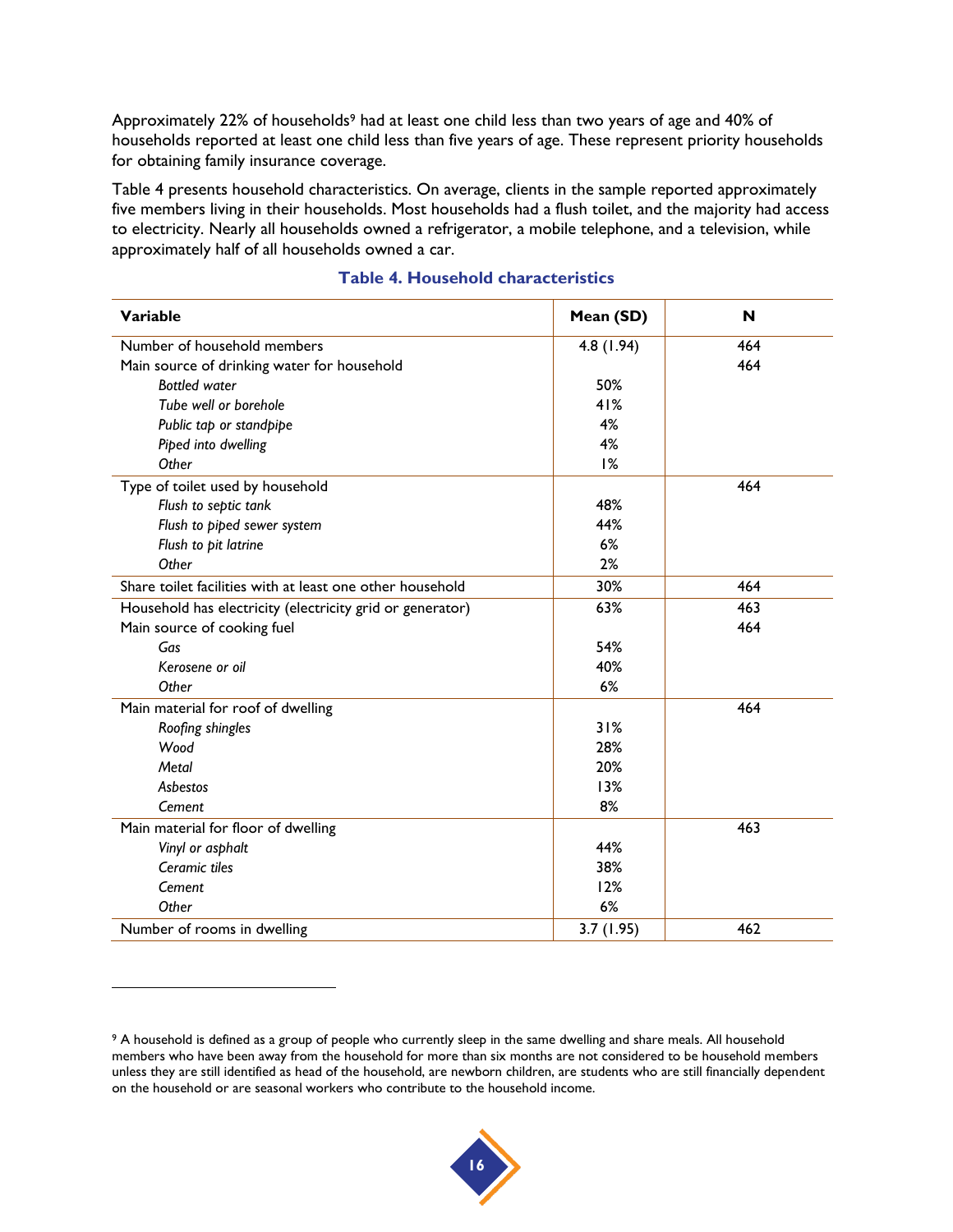| Variable                  | Mean (SD) | N |
|---------------------------|-----------|---|
| Household asset ownership |           |   |
| Air conditioner           | 42%       |   |
| Refrigerator              | 93%       |   |
| Gas cooker                | 42%       |   |
| Mobile telephone          | 99%       |   |
| Television                | 99%       |   |
| Computer                  | 41%       |   |
| Car                       | 53%       |   |

Nearly all clients were self-employed in the informal sector (92%) as shown in Table 5. Most clients had small businesses where they sold clothing, general merchandise, or groceries and ready-made food. The average monthly self-reported income per-capita was 23,556 Naira (\$118) among those who reported their income; however only 47% of clients were willing to report their monthly income. Clients who reported having household savings greater than zero (about one-quarter of the sample) had an average of 202,454 Naira (\$1,017) in current savings.

<span id="page-24-0"></span>

| Variable                                                                    | Mean (SD)         | N   |
|-----------------------------------------------------------------------------|-------------------|-----|
| Employer                                                                    |                   | 456 |
| Self-employed in the informal sector                                        | 92%               |     |
| Formally employed in the private sector                                     | 5%                |     |
| Formally employed in the public sector                                      | 2%                |     |
| Other                                                                       | 1%                |     |
| Type of business                                                            |                   | 454 |
| Clothing, footwear, and accessories                                         | 27%               |     |
| General merchant                                                            | 19%               |     |
| Groceries/food products                                                     | 14%               |     |
| Ready-made food/beverages                                                   | 12%               |     |
| <b>Services</b>                                                             | 6%                |     |
| Charcoal/kerosene sales                                                     | 6%                |     |
| Transportation                                                              | 6%                |     |
| <b>Building materials</b>                                                   | 5%                |     |
| <b>Electronics</b>                                                          | 4%                |     |
| Other                                                                       | 1%                |     |
| Primary source of household income                                          |                   | 456 |
| Self-employed non-agriculture                                               | 90%               |     |
| Regular wage/salary earning                                                 | 8%                |     |
| Remittances                                                                 | 2%                |     |
| Total monthly self-reported income per-capita                               | 23,556 (34,451)   | 217 |
| Total self-reported household savings (formal and informal)                 | 47,610 (162,881)  | 455 |
| Total self-reported household savings (formal and informal if<br>savings>0) | 202,454 (286,331) | 107 |

#### **Table 5. Self-Reported household income**

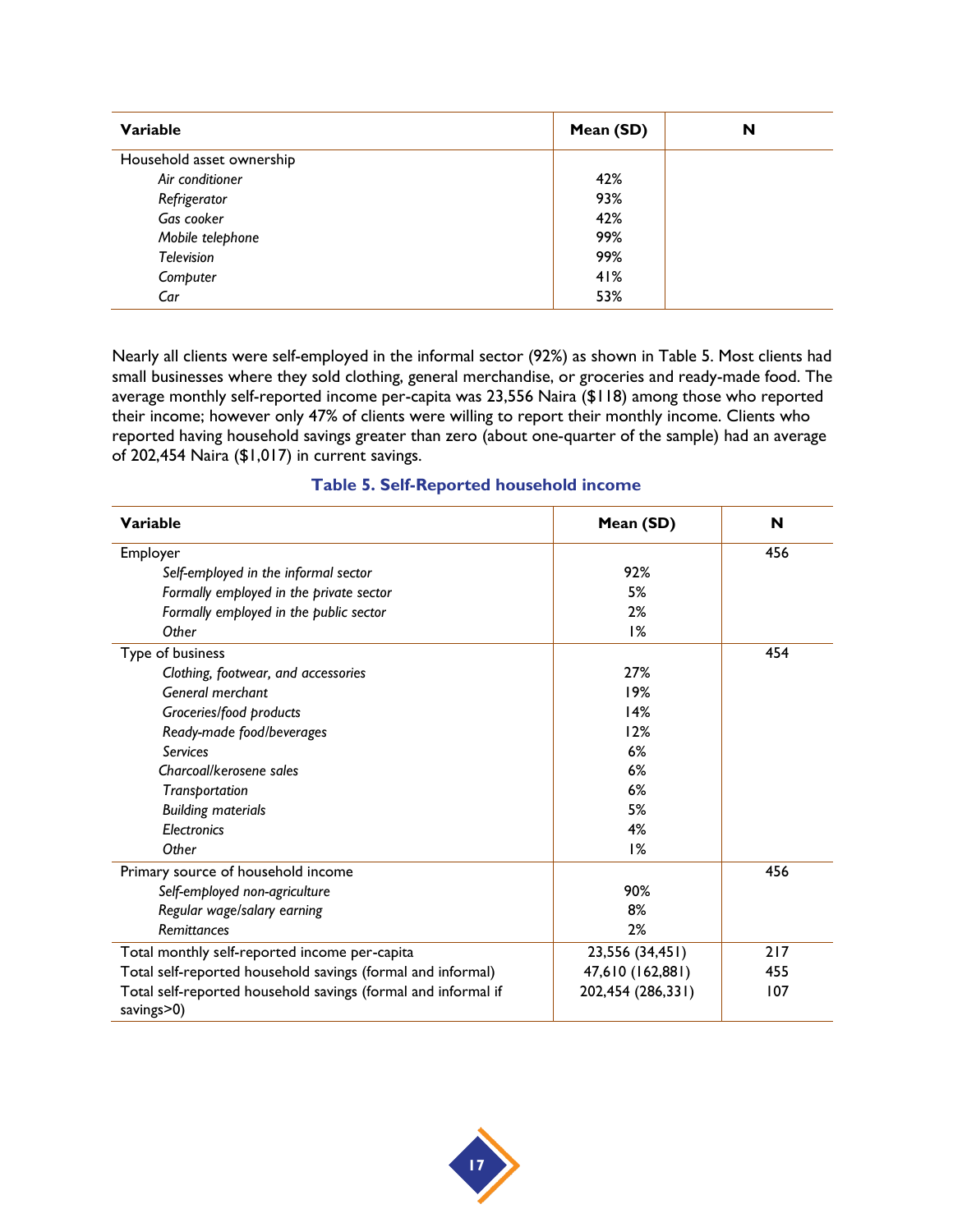Table 6 presents average household income, loan, and savings figures by asset index quintile. Overall, mean monthly household income was 100,447 Naira (\$844) while median monthly household income was 50,000 Naira (\$251) for all clients who reported data. Across quintiles, average monthly household income ranged from 42,618 Naira (\$214) in the poorest quintile to 146,770 Naira (\$738) in the wealthiest quintile. While mean monthly household income for quintile 4 was greater than quintile 5, this can be attributed to one outlier within quintile 4. Mean and median loan size increased by quintile.

<span id="page-25-0"></span>

| Variable   | <b>Monthly Household</b><br>Income |              | <b>Size of Most Recent Loan</b> |               | <b>Total Current Savings with</b><br>the MFB |              |
|------------|------------------------------------|--------------|---------------------------------|---------------|----------------------------------------------|--------------|
|            | Mean (SD)                          | Median (N)   | Mean (SD)                       | Median (N)    | Mean (SD)                                    | Median (N)   |
| Quintile 1 | 42.618<br>(98, 761)                | 20,000 (38)  | 251,500<br>(151, 257)           | 180,000 (76)  | 87.146<br>(78, 219)                          | 60,000(48)   |
| Quintile 2 | 69,646<br>(119, 540)               | 30,000(41)   | 293,150<br>(246, 606)           | 200,000 (80)  | 87.776<br>(121, 750)                         | 60,000 (53)  |
| Ouintile 3 | 71,357<br>(87, 365)                | 47,500 (42)  | 350,513<br>(372, 942)           | 220,000 (78)  | 78.816<br>(58, 985)                          | 72,500 (58)  |
| Quintile 4 | 151,880<br>(146, 449)              | 100,000(46)  | 452,395<br>(300, 544)           | 400,000 (80)  | 102, 115<br>(73, 787)                        | 81,000 (59)  |
| Quintile 5 | 146,770<br>(158,051)               | 100,000(50)  | 531,845<br>(619, 615)           | 500,000 (84)  | 89,865<br>(70, 813)                          | 72,500 (52)  |
| Overall    | 100,447<br>(133,768)               | 50,000 (217) | 378,826<br>(390, 417)           | 320,000 (398) | 98,274<br>(82, 794)                          | 65,500 (270) |

**Table 6. Income, savings, and loan amounts by asset index quintile**

The data show that households in the wealthier quintiles, on average, had larger loans than households in poorer asset quintiles. However, it appears that clients across all socio-economic levels self-reported similar levels of current saving with the MFB.

#### **4.2** Awareness of Insurance

The survey's questions on awareness of insurance allowed clients to list any insurance products that they had heard of, as well as any insurance used by any members of their household. A majority of clients had heard of health insurance (58%). Approximately one-third of clients had heard of motor (car) insurance, and one-third had heard of life insurance (even though life insurance is mandatory for all of the MFB's clients).

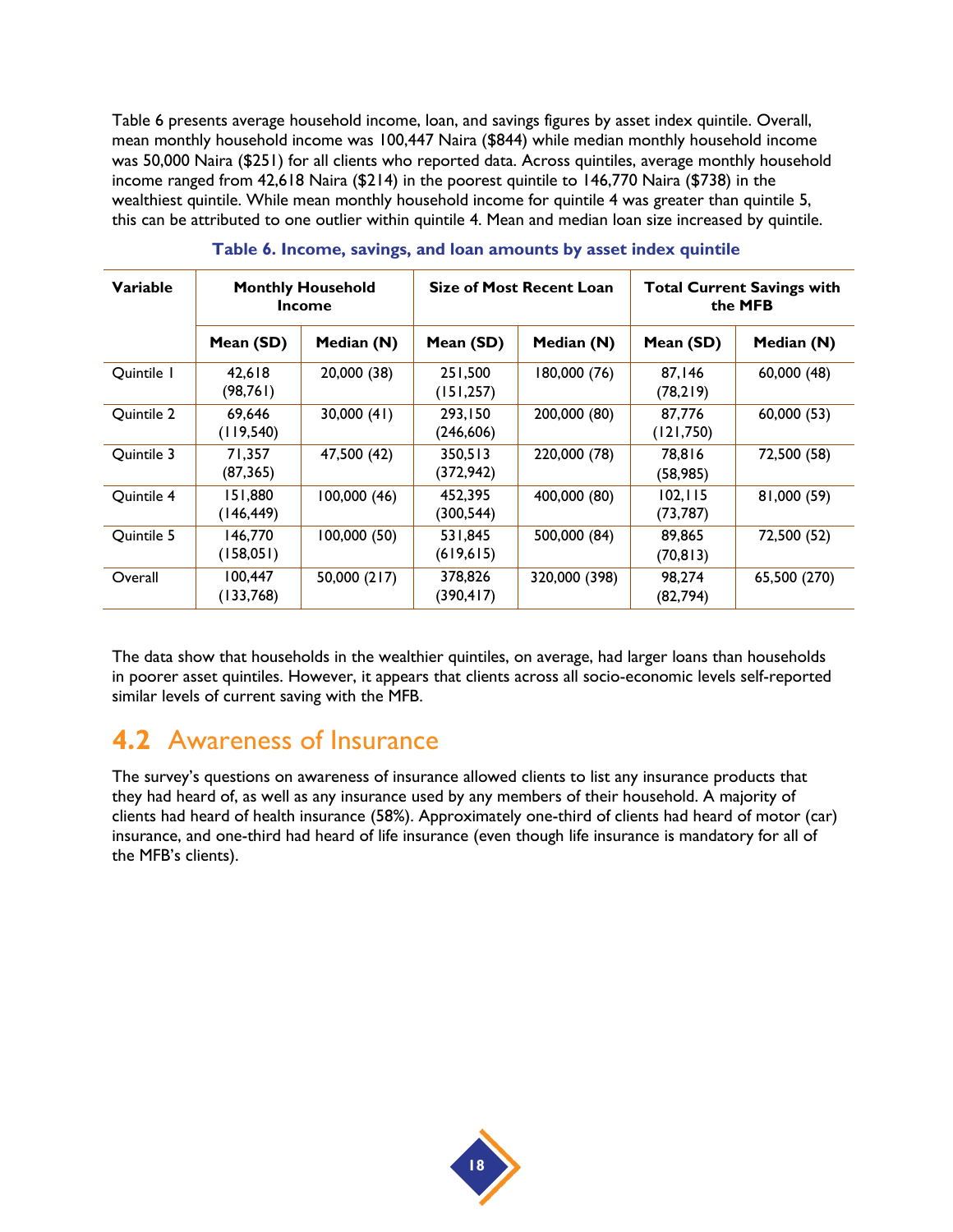<span id="page-26-0"></span>

| Variable                                                                                           | Percentage | N   |
|----------------------------------------------------------------------------------------------------|------------|-----|
| Type(s) of insurance heard of <sup>10</sup>                                                        |            | 464 |
| Health                                                                                             | 58%        |     |
| Motor (car)                                                                                        | 34%        |     |
| Life                                                                                               | 33%        |     |
| Home                                                                                               | 16%        |     |
| Other (e.g. fire or business insurance)                                                            | 10%        |     |
| Household member insured by any type of insurance $( \geq 1$ member<br>of extended family insured) | 52%        | 400 |
| Amount of time believed enrolled in the PPPHI scheme (among<br>those enrolled)                     |            | 273 |
| Less than 3 months                                                                                 | 12%        |     |
| $3 - 6$ months                                                                                     | 51%        |     |
| More than 6 months                                                                                 | 20%        |     |
| Does not know                                                                                      | 17%        |     |

#### **Table 7. Awareness of insurance**

As shown in Table 7, approximately half of the clients (52%) had at least one family member within their extended family who was covered by any type of insurance; other clients did not report a family member who was insured or said that they were uncertain whether any family members were insured.

Approximately 50% of enrolled clients reported that they had been enrolled within the last three to six months. Twenty percent of enrolled clients reported that they had been enrolled for more than six months and an additional 17% stated that they did not know how long they had been enrolled in the insurance scheme. However, the MFB had only begun deducting premium payments and distributing insurance cards to beneficiaries a maximum of three months prior to the survey. It is possible that clients did not accurately recall their enrollment date. The relatively large number of clients who thought they had been enrolled for longer than the product was available suggests that they are not fully aware of the health insurance product and its policies.

#### **4.3** Correlates of Insurance Enrollment

l

The majority of clients (59%) in the study sample reported that they were enrolled in the health insurance scheme at the time of data collection and an additional 9% stated that they were uncertain whether they were enrolled; 32% of clients stated that they were unenrolled in the PPPHI scheme at the time of the baseline evaluation. Table 8 presents demographic and socio-economic indicators according to insurance enrollment status. Clients in the highest wealth quintile were the least likely to be enrolled in the PPPHI scheme. Surprisingly, the average loan size for clients who were uninsured or uncertain of their enrollment status was higher than the average loan size for individuals who were enrolled in the PPPHI scheme. Enrolled clients were more likely to have a family member currently insured by any insurance product.

<sup>&</sup>lt;sup>10</sup> For the questions evaluating awareness of insurance, respondents were asked to name any type of insurance they had heard of, and for households who confirmed someone in their household was currently covered by any form of insurance, the type(s) of insurance. The enumerator was instructed not to read the list to the client and note all types of insurance that apply.

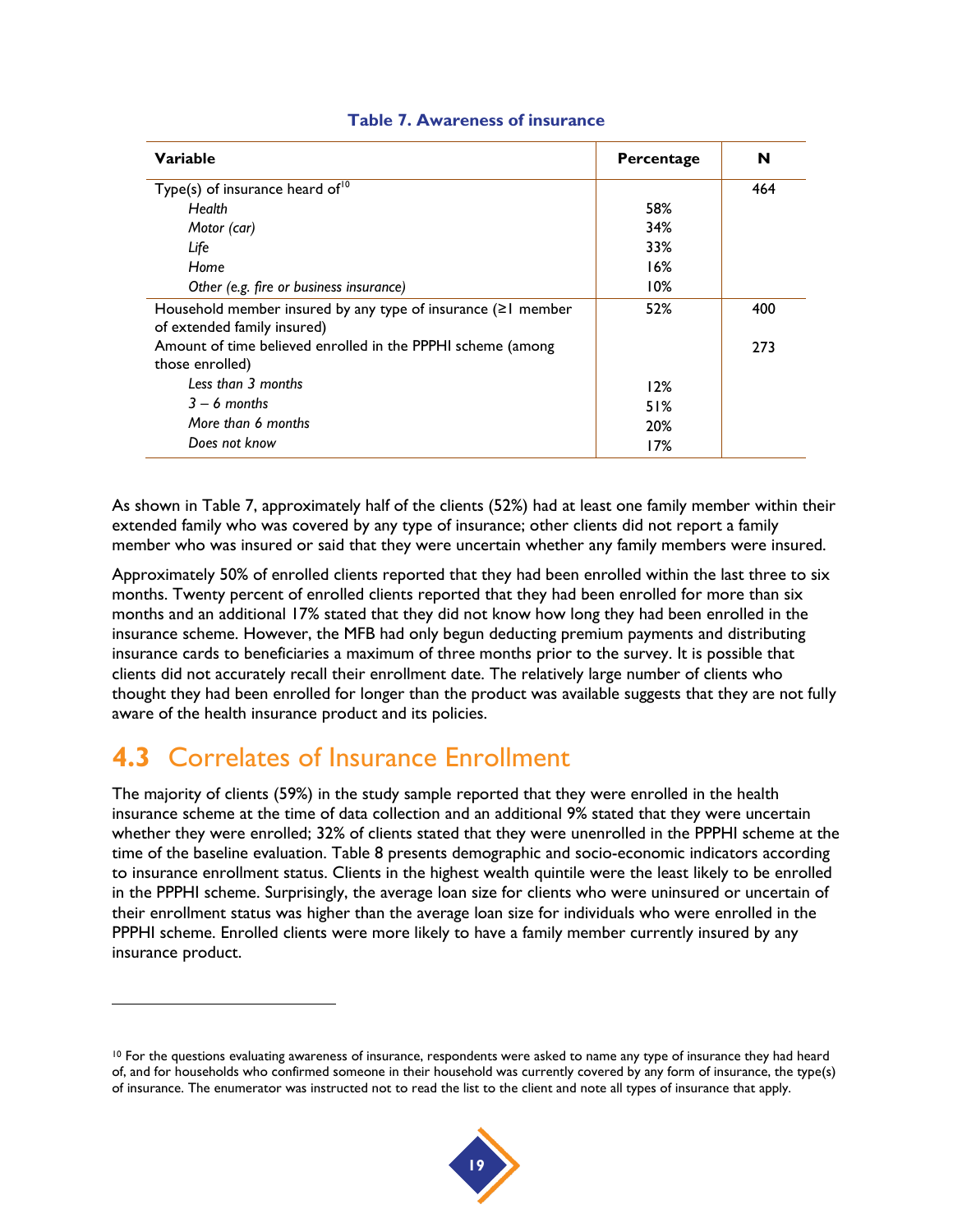<span id="page-27-0"></span>

| Variable                                                       | Among those enrolled in<br>individual or family insurance<br>products (N=273) | Among those unenrolled <sup>11</sup><br>$(N=146)$ |
|----------------------------------------------------------------|-------------------------------------------------------------------------------|---------------------------------------------------|
| Female                                                         | 54%                                                                           | 55%                                               |
| <b>SES Quintile</b>                                            |                                                                               |                                                   |
| Quintile 1                                                     | 22%                                                                           | 12%                                               |
| Quintile 2                                                     | 19%                                                                           | 23%                                               |
| Quintile 3                                                     | 22%                                                                           | 17%                                               |
| Quintile 4                                                     | 21%                                                                           | 20%                                               |
| Quintile 5                                                     | 17%                                                                           | 27%                                               |
| MFB loan size                                                  |                                                                               |                                                   |
| <100,000 Naira                                                 | 5%                                                                            | $6\%$                                             |
| 100,001 - 200,000 Naira                                        | 43%                                                                           | 16%                                               |
| >200,000 Naira                                                 | 52%                                                                           | 78%                                               |
| Average loan size                                              | 328,849                                                                       | 442,848                                           |
| (SD)                                                           | (129, 648)                                                                    | (295,700)                                         |
| Average monthly HH income                                      | 94,082                                                                        | 119,405                                           |
| (SD)                                                           | (129, 648)                                                                    | (130470)                                          |
| Household member currently<br>insured by any insurance product | 54%                                                                           | 43%                                               |

#### **Table 8. Enrollment of clients in PPPHI product (column percentages)**

### **4.4** Preventive Healthcare Utilization

l

Table 9 focuses on use of preventive health services by any member of the household in the prior year. The most common preventive health services reported were medical tests including blood pressure (46%), malaria diagnostic test (36%), blood test (32%) and urine test (22%). Approximately one-third of clients reported that at least one member of their household received a health check-up in the last 12 months. Sixteen percent of clients reported receiving an HIV test. Thirteen percent (13%) of clients stated that a woman in their household received a gynecological exam but almost none received a pap smear (1%). Other preventive health services including eye exams (7%) and dental exams (5%) also had low utilization rates.

<sup>11</sup> Unenrolled only includes clients who definitively stated that they had not been enrolled in the PPPHI scheme (defined as having premium payments deducted from their savings account). The 45 individuals who were uncertain of their enrollment status were excluded the findings detailed in Table 8.

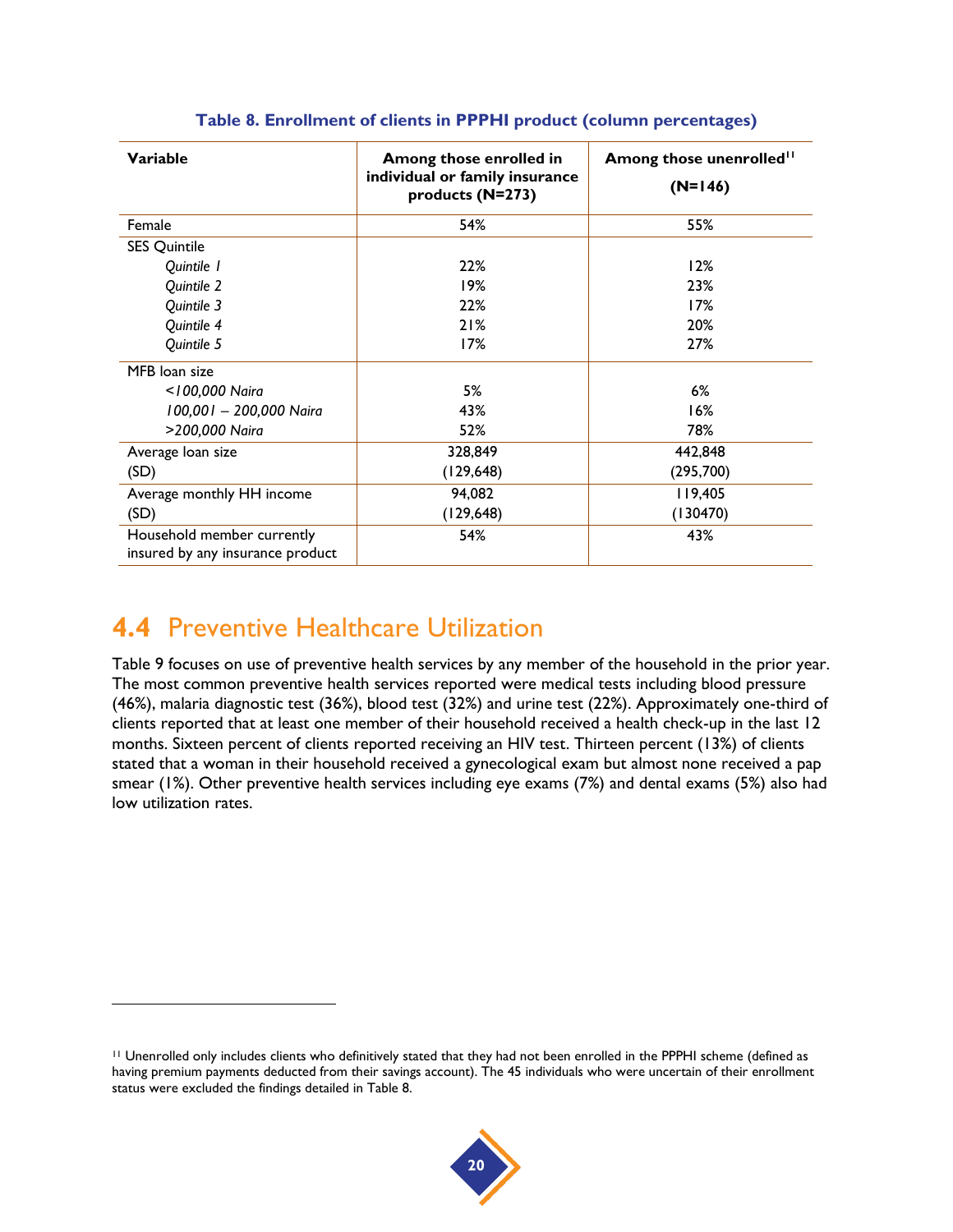<span id="page-28-0"></span>

| Variable                                                                      | Percentage | N    |
|-------------------------------------------------------------------------------|------------|------|
| Any household member received preventive health service in past 12 months     |            | 44 I |
| Eye exam                                                                      | 7%         |      |
| Hearing exam                                                                  | 1%         |      |
| Blood pressure test                                                           | 46%        |      |
| Urine test                                                                    | 22%        |      |
| <b>Blood test</b>                                                             | 32%        |      |
| Dental exam                                                                   | 5%         |      |
| Malaria diagnostic test                                                       | 36%        |      |
| Dengue fever test                                                             | 2%         |      |
| Pap smear                                                                     | 2%         |      |
| HIV test                                                                      | 16%        |      |
| Gynecological exam                                                            | 13%        |      |
| Overall health check-up                                                       | 34%        |      |
| Preventative health services for children (among clients with $\geq 1$ child) |            | 345  |
| BCG vaccine (Under 1 year of age)                                             | 62%        |      |
| Measles vaccine (Under 2 years of age)                                        | 64%        |      |
| DPT Vaccine (Under 2 years of age)                                            | 50%        |      |
| Polio vaccine (Under 2 years of age)                                          | 64%        |      |
| Vitamin A supplements (Under 5 years of age)                                  | 81%        |      |
| Deworming medicine (Under 5 years of age)                                     | 78%        |      |
| Well-child visit/growth monitoring (Under 5 years of age)                     | 59%        |      |
| Circumcision (male children under 1 year of age)                              | 27%        |      |

#### **Table 9. Use of preventive health services by any household member**

Among households with at least one child under one year of age, 61% reported that the child received the BCG vaccine to prevent childhood tuberculosis and meningitis. Among children under two years of age, 63% had received the measles vaccine, 50% had received the DPT vaccine, and 64% had received the polio vaccine. While the majority of clients reported having vaccinated their children with the main childhood vaccines, these rates are lower than the vaccination rates in the most recent DHS figures for Lagos State [\(DHS, 2013\)](#page-42-14). This could be the result of challenges with recall. It could also be due to limitations within the health system, since these households are likely wealthier than those targeted for vaccination campaigns but poorer than those with access to health insurance through the NHIS. A majority of the clients' children under five had received Vitamin A supplements (81%), deworming medication (78%), and a well-child visit (59%).

## **4.5** Hospitalizations

Six percent of all females in the sample (11 clients) delivered a baby in the past year, all in a hospital (Table 10). Close to seven percent of all clients (29 individuals) reported a hospitalization for a health event other than a delivery in the last year; eight clients who delivered in the past year were hospitalized again for a different ailment. Among reported hospitalizations in the past year, 28% were for a delivery.

#### **Table 10. Hospitalizations in the past year**

<span id="page-28-1"></span>

| Variable                                                                     | Percentage | N   |
|------------------------------------------------------------------------------|------------|-----|
| Percentage of female clients with hospital delivery in past year             | 6%         | 193 |
| Percentage of all clients with a (non-delivery) hospitalization in past year | 7%         | 446 |

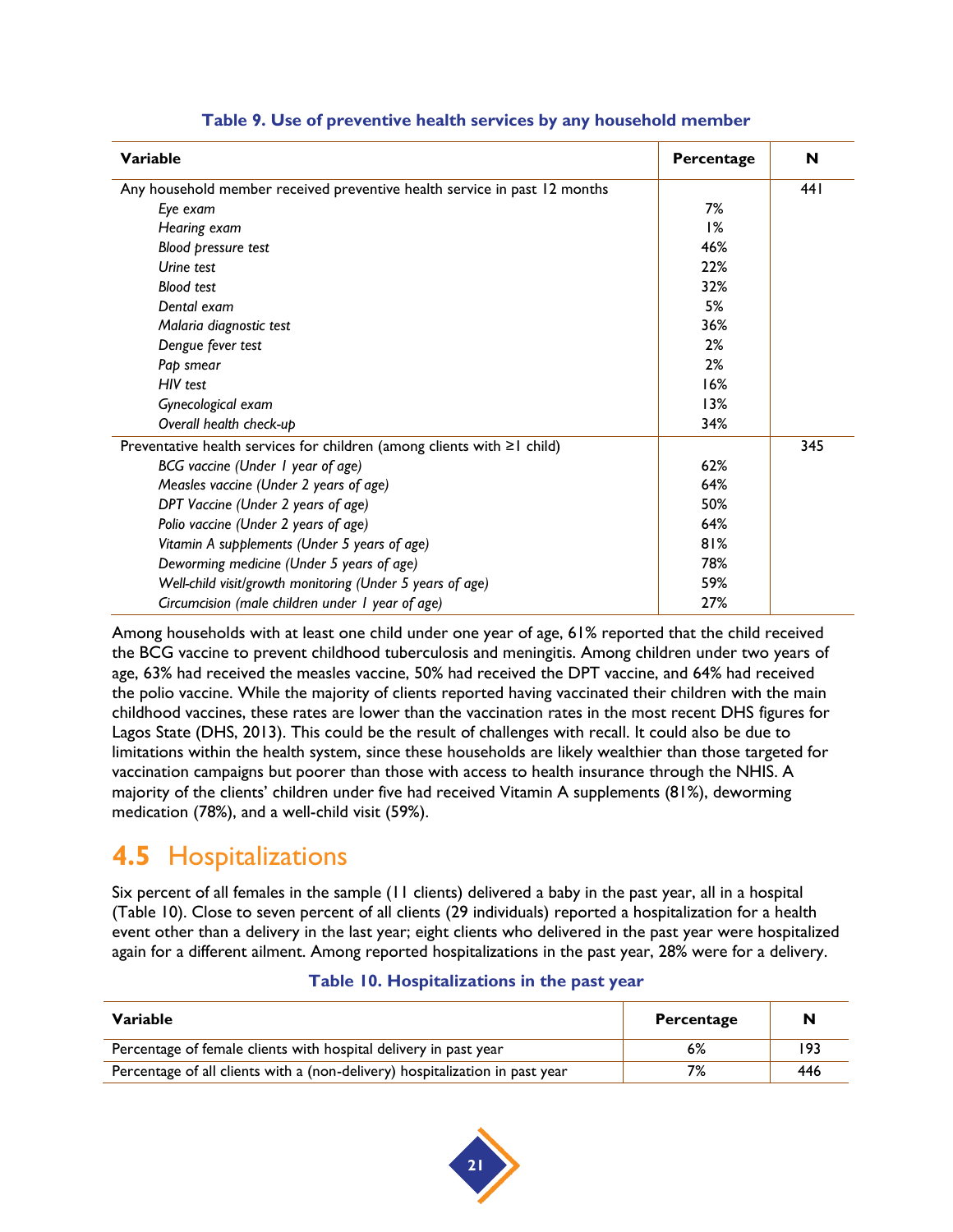## **4.6** Use of Maternal Health Services

Given the small number of clients who delivered in the past year (n=11), it is difficult to draw robust conclusions about maternal and newborn healthcare seeking behavior for this sample of clients. Among the clients who delivered in the past year, 82% delivered at a private clinic and two reported having a Caesarean section. In comparison, the 2013 DHS found that 56% of women in Lagos State deliver in a private health facility. All women were assisted by a skilled health provider compared to 87% of women assisted by a skilled provider in Lagos State (DHS, 2013). Two of the women reported receiving a blood transfusion for the delivery, and two reported receiving drugs to stop excessive bleeding. In addition, four women reported receiving drugs to prevent infection, and one woman reported receiving drugs to make contractions stronger. This evidence suggests that these particular clients have access to critical MNCH services during and following delivery. However, the small sample size and the potential difficulty in recalling which services were received at delivery makes it challenging to draw firm conclusions from these data. It is difficult to determine whether the clients currently have access to healthcare providers who are able to provide comprehensive MNCH benefits. Nearly all women who delivered in the past year reported receiving postnatal care provided by a healthcare provider (91%).

<span id="page-29-0"></span>

| Variable                                              | Percentage | N            |
|-------------------------------------------------------|------------|--------------|
| Vaginal delivery                                      | 82%        | П            |
| Location of delivery                                  |            | Н            |
| Public hospital                                       | 9%         |              |
| Private hospital                                      | 9%         |              |
| Private clinic                                        | 82%        |              |
| Assistance with delivery (multiple responses allowed) |            | $\mathsf{L}$ |
| Doctor                                                | 55%        |              |
| Nurse/midwife                                         | 64%        |              |
| Traditional birth attendant                           | 9%         |              |
| Family member/friend                                  | 0%         |              |
| Healthcare provided during delivery                   |            | $\mathbf{I}$ |
| <b>Blood transfusion</b>                              | 18%        |              |
| Drugs to stop bleeding                                | 18%        |              |
| Drugs to prevent infection                            | 36%        |              |
| Drugs to make contractions stronger                   | 9%         |              |
| None                                                  | 18%        |              |
| Postnatal care provided by healthcare provider        | 91%        | п            |

#### **Table 11. Client deliveries within the last year**

Table 12 provides data on how clients financed their delivery care. Only half of all clients who had a delivery reported having incurred expenses for a doctor or nurse fee (n=5), for hospital room and board (n=5), and for treatment and medications (n=6). Approximately a third incurred expenses for transportation (n=4), and almost 20% incurred expense for lab tests or X-rays and 20% for room and board for a companion. While clients reported having incurred expenses for these different categories, fewer were able to provide expense amounts due to challenges with recall (common responses included 'I do not remember' or 'my husband paid the bill'). Based on the available data, it is difficult to ascertain the financial burden of paying for a delivery out-of-pocket. Clients either reported estimated total spending on the delivery or spending by expense category. Of the clients who reported total spending, the results show that average spending for a normal delivery was 52,702 Naira (\$265). The operation

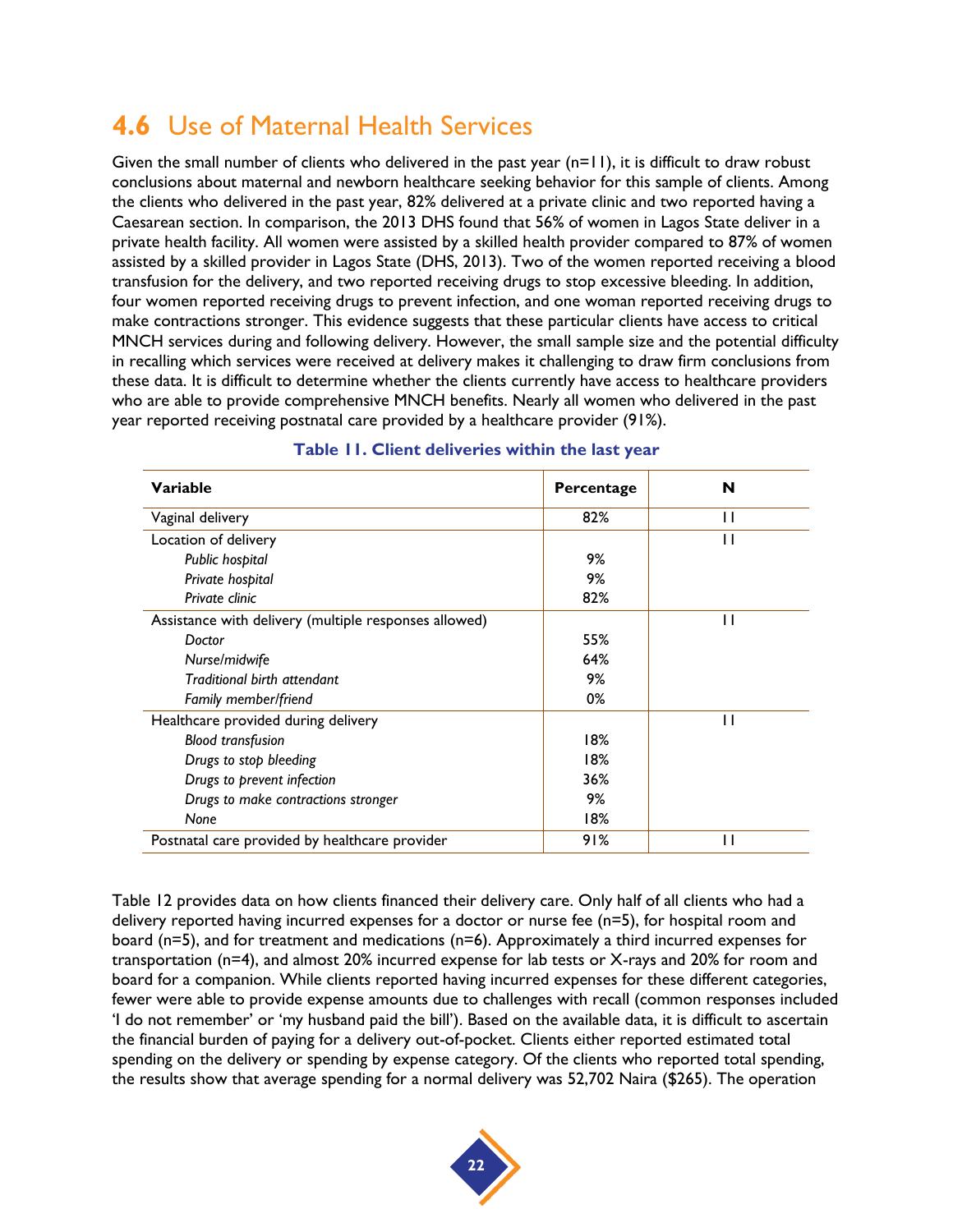fee for a Caesarean section was 150,000 Naira (\$754). All of the clients paid for the delivery out-ofpocket and/or used savings. No clients reported using health insurance, and common responses suggest that clients were not covered by a health insurance product that covered deliveries or did not know enough about health insurance. Nine clients (82%) reported that they were now enrolled in the PPPHI scheme but none were enrolled at the time of delivery.

<span id="page-30-0"></span>

| Variable                                                                          | Percentage | <b>Mean Expenses</b><br>(SD) | N            |
|-----------------------------------------------------------------------------------|------------|------------------------------|--------------|
| Expenses incurred for delivery                                                    |            |                              | $\mathbf{1}$ |
| Doctor/nurse payment                                                              | 46%        | 255,500 (15154)              |              |
| Hospital room and board                                                           | 46%        |                              |              |
| Operation fee                                                                     | 9%         | 150,000                      |              |
| Treatment/medications                                                             | 55%        |                              |              |
| Lab tests/x-rays                                                                  | 18%        |                              |              |
| Transportation                                                                    | 36%        | 1,164(290)                   |              |
| Room and board for companion                                                      | 18%        | --                           |              |
| Average expenses incurred for normal delivery                                     |            | 52,702 (55,115)              | 5            |
| Health insurance used to cover some costs of this delivery                        | 0%         |                              | 1 I          |
| Why health insurance was not used                                                 |            |                              | $\mathsf{I}$ |
| Does not have insurance                                                           | 36%        |                              |              |
| Does not know where could use insurance                                           | 27%        |                              |              |
| Does not know how to use insurance                                                | 27%        |                              |              |
| Treatment not covered by insurance                                                | 9%         |                              |              |
| Savings/personal cash used to pay for all or part of the costs<br>of the delivery | 100%       |                              | $\mathbf{1}$ |

#### **Table 12. Financing of client deliveries in past year**

All clients who delivered in the past year reported receiving antenatal care (ANC) (Table 13). While three clients stated that they had received 8 to 10 checkups during their pregnancy, most clients did not remember how many checkups they received. Most clients received ANC care at a private clinic (70%). During their pregnancy, clients report having received a blood pressure test (91%), fetal growth monitoring test (73%), urine test (82%), blood test (64%), and test for sexually transmitted infections (64%). Fewer clients received a fetal movement test (27%) or a strep B test (18%). All women received a tetanus toxoid injection, and all but one client received iron folate pills. To reduce exposure to malaria, 73% of clients received anti-malaria pills and 46% were given a bed net. These numbers are higher than the values reported by the DHS for access to antenatal care tests for Lagos state in 2013. In addition to lab tests and antenatal care services, the majority of clients (64%) had developed a birth plan.

|  | Table 13. Client healthcare seeking behavior during pregnancy |  |  |
|--|---------------------------------------------------------------|--|--|

<span id="page-30-1"></span>

| Variable                                   | Percentage | N |
|--------------------------------------------|------------|---|
| Received check-ups while pregnant          | 100%       |   |
| Number of check-ups with a health provider |            |   |
| 8-10 check-ups                             | 27%        |   |
| Does not know                              | 73%        |   |

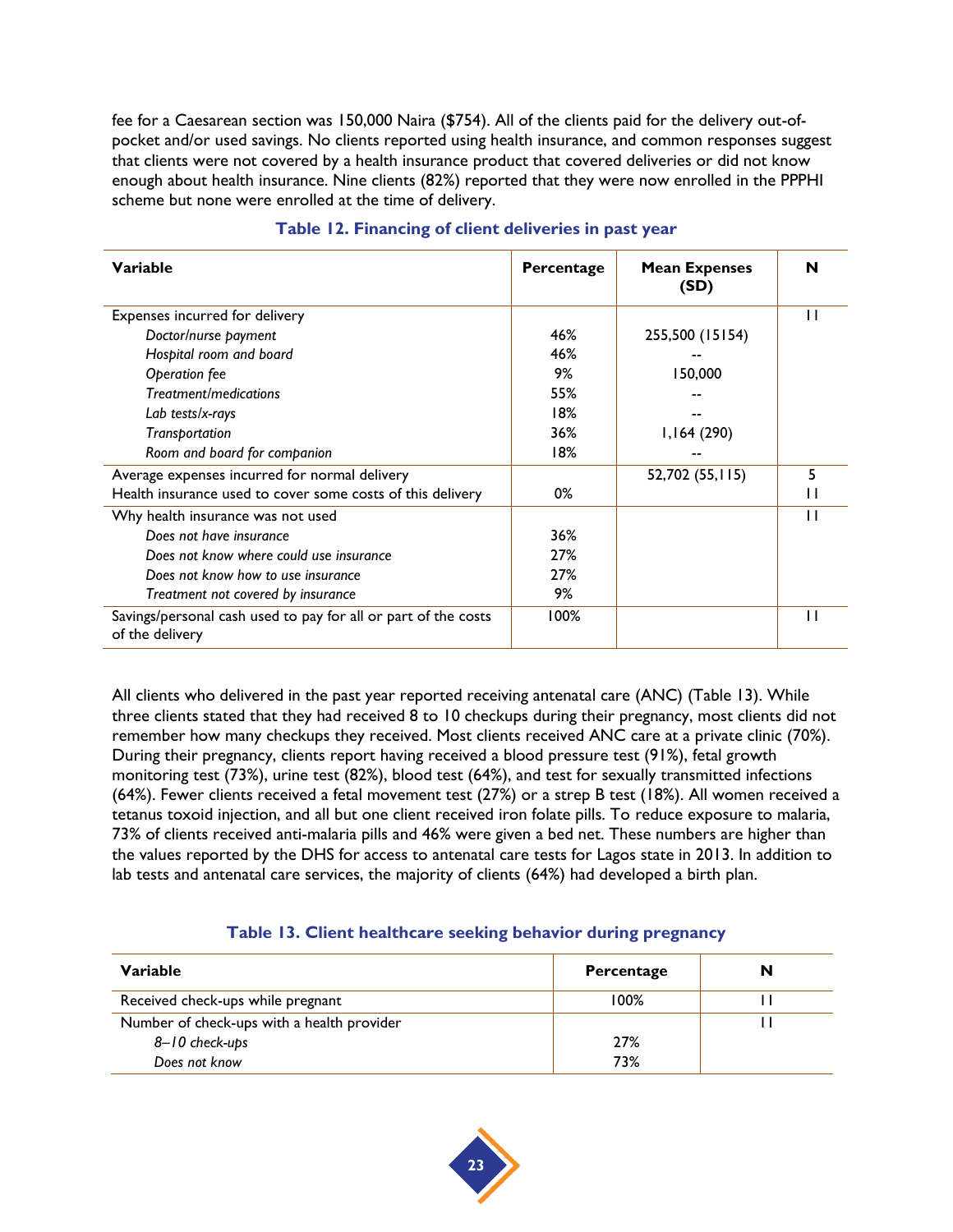| <b>Variable</b>                                 | Percentage | N              |
|-------------------------------------------------|------------|----------------|
| Healthcare provider where antenatal care sought |            | $\overline{0}$ |
| Private clinic                                  | 70%        |                |
| Public hospital                                 | 20%        |                |
| Private hospital                                | 10%        |                |
| Antenatal care lab tests received               |            | П              |
| Urine test                                      | 82%        |                |
| <b>Blood test</b>                               | 64%        |                |
| Test for STIs                                   | 64%        |                |
| Strep B tests                                   | 18%        |                |
| <b>Blood pressure</b>                           | 91%        |                |
| Fetal growth monitoring                         | 73%        |                |
| Fetal movement (heartbeat)                      | 27%        |                |
| Antenatal care services received                |            | п              |
| Iron folate pills                               | 91%        |                |
| Anti-malaria pills                              | 73%        |                |
| Tetanus toxoid injection                        | 100%       |                |
| Bed net                                         | 46%        |                |
| HIV test                                        | 46%        |                |
| Birth plan                                      | 64%        |                |

## **4.7** Use of Non-delivery Inpatient Health Services

Table 14 presents data for the 29 individuals hospitalized during the last year, excluding deliveries. Clients who were hospitalized in the past year were disproportionately female (84%). In addition, nearly one-third of all clients who were hospitalized in the past year were in the poorest quintile (29%) compared to 16% in the wealthiest quintile.

Aside from deliveries, the most common reason for hospitalization was malaria (41%). Another onethird of clients were hospitalized because of general aches and pains. Some of these particular hospitalizations were later diagnosed as being due other illnesses such as typhoid. Other conditions requiring hospitalization included diabetes (7%), hypertension (10%), and accident/injury (7%). Approximately 41% were hospitalized at a private hospital with an additional 17% hospitalized at a private clinic. Thirty-one percent were hospitalized at a public hospital.

|  |  | Table 14. Client hospitalization within the last year |  |  |  |
|--|--|-------------------------------------------------------|--|--|--|
|--|--|-------------------------------------------------------|--|--|--|

<span id="page-31-0"></span>

| Variable                               | Mean (SD) | N  |
|----------------------------------------|-----------|----|
| Main reason for admission              |           | 29 |
| <b>Diabetes</b>                        | 7%        |    |
| Malaria                                | 41%       |    |
| Hypertension                           | 10%       |    |
| Accident/injury                        | 7%        |    |
| Other (aches and pains e.g. back ache) | 35%       |    |

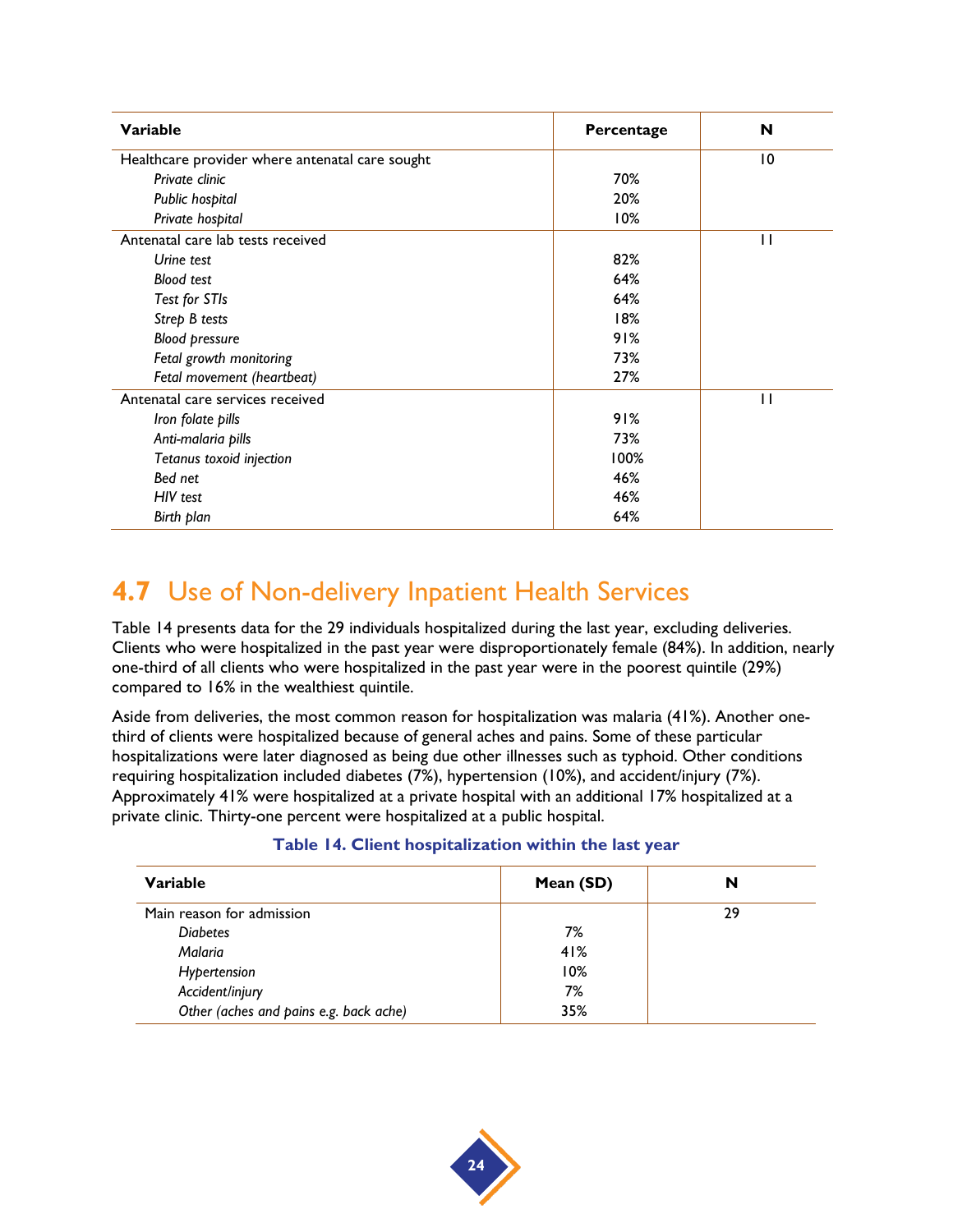| Variable                           | Mean (SD) | N  |
|------------------------------------|-----------|----|
| Type of health facility visited    |           | 29 |
| Public hospital                    | 31%       |    |
| Private hospital                   | 41%       |    |
| Private clinic                     | 17%       |    |
| Other                              | 10%       |    |
| Minutes traveled to reach facility | 22(18.8)  | າາ |

Table 15 reports how clients financed hospitalizations during the past year. Total expenses incurred for hospitalization equaled 103,458 Naira (\$520) on average. This was equivalent to 96% of total reported monthly income.

Just three clients reported using some form of health insurance to cover these expenses. The most common reasons for not using insurance include not having insurance (22%), not knowing where insurance could be used (22%), and not having an insurance card (30%) suggesting that clients are either not insured or had not received a health insurance card allowing them to utilize the health benefits. All clients paid for all or part of the costs of hospitalization using out-of-pocket payments drawing from individual savings (38%), cash from family members (55%), loans (11%), and reduced spending on other things (7%).

<span id="page-32-0"></span>

| Variable                                                          | Percentage | <b>Mean Expenses (SD)</b> | N  |
|-------------------------------------------------------------------|------------|---------------------------|----|
| Line item expenses reported for hospitalization                   |            |                           | 15 |
| Doctor/nurse payment                                              | 41%        | 9,000(10,148)             |    |
| Hospital room and board                                           | 50%        | 21,075 (19,811)           |    |
| Operation fee                                                     | 11%        | 53,032 (121,124)          |    |
| Treatment/medications                                             | 62%        | 17,665 (28,006)           |    |
| Lab tests/x-rays                                                  | 35%        | 628 (740)                 |    |
| Transportation                                                    | 52%        | 110,000 (127,279)         |    |
| Room and board for companion                                      | 14%        | 78,200 (79,490)           |    |
| Total expenses incurred for hospitalization                       |            | 103,458 (110,572)         | 22 |
| Health insurance used to cover some costs of<br>hospitalization   | 14%        |                           | 24 |
| Why health insurance was not used                                 |            |                           | 24 |
| Does not have insurance                                           | 22%        |                           |    |
| Does not know where could use insurance                           | 22%        |                           |    |
| Does not know how to use insurance                                | 17%        |                           |    |
| Did not receive insurance card                                    | 30%        |                           |    |
| Provider does not accept health insurance for service<br>provided | 9%         |                           |    |

#### **Table 15. Financing of hospitalization in past year (Naira)**

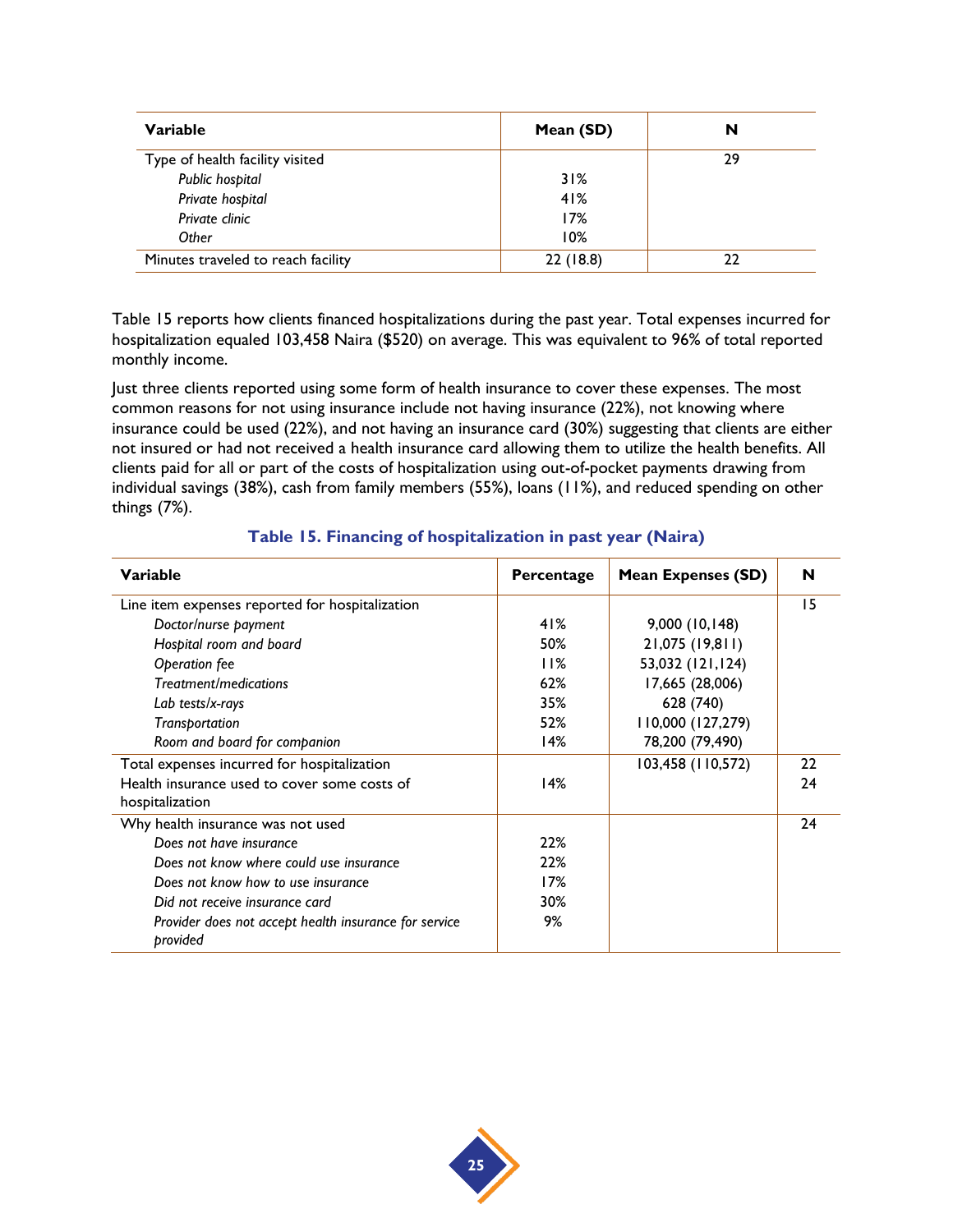| Variable                                                                                          | Percentage | <b>Mean Expenses (SD)</b> | N  |
|---------------------------------------------------------------------------------------------------|------------|---------------------------|----|
| Financing mechanisms used to pay for all or part of the<br>costs of hospitalization <sup>12</sup> |            |                           | 29 |
| Individual savings                                                                                | 38%        |                           |    |
| Cash from family members                                                                          | 55%        |                           |    |
| Loan from any source                                                                              | 11%        |                           |    |
| Reduce spending on other things                                                                   | 7%         |                           |    |

### **4.8** Use of Outpatient Health Services

Table 16 reports reported outpatient service utilization in the past four weeks. Sixteen percent of all respondents reported seeking outpatient care in the past month. Of these visits, two-thirds were sick visits and one-third were well visits (e.g. a check-up, antenatal care, vaccinations). Individuals in the higher wealth quintiles were slightly more likely to seek outpatient care for sick visits compared to those in the poorest wealth quintile.

#### **Table 16. Client outpatient seeking behavior in past 4 weeks**

<span id="page-33-0"></span>

| Variable                                | Total | Percentage<br>Female | Percentage<br><b>Enrolled</b> |
|-----------------------------------------|-------|----------------------|-------------------------------|
| Total $(N=77)$                          | 16%   | 68%                  | 82%                           |
| Outpatient visits for illness (N=56)    | l 2%  | 83%                  | 87%                           |
| Outpatient visits for well visit (N=26) | 7%    | 84%                  | 87%                           |

Table 17 shows that the most frequent reason for an outpatient visit was for malaria. Similar to health seeking behavior for inpatient care, one-third of the outpatient visits were for generalized aches and pains. Other reasons included diabetes (7%), hypertension (7%), and back pain (4%). Reasons for well visits included antenatal or postnatal care (11%), regular check-ups (17%) or immunizations (4%). Of the 84% of clients who sought care from a healthcare provider, approximately half visited a private hospital (47%) with an additional 12% seeking care from a private clinic. Approximately 29% of clients sought care from a public facility, while 12% visited a chemist or patent medicine dealer. Most clients who tried to self-medicate without consulting a healthcare provider (17%) used medication (63%), herbs (19%), or other traditional treatment (19%).

#### **Table 17. Client outpatient health seeking behavior in past 4 weeks**

<span id="page-33-1"></span>

| Variable                                                   | Mean (SD) | N  |
|------------------------------------------------------------|-----------|----|
| Main reason for outpatient visit to address illness/injury |           | 56 |
| <b>Diabetes</b>                                            | 7%        |    |
| Malaria                                                    | 50%       |    |
| Hypertension                                               | 7%        |    |
| Back pain                                                  | 4%        |    |
| Other (general aches and pains)                            | 32%       |    |

l



 $12$  Clients could list multiple financing mechanisms used to pay for all or part of the costs of hospitalization.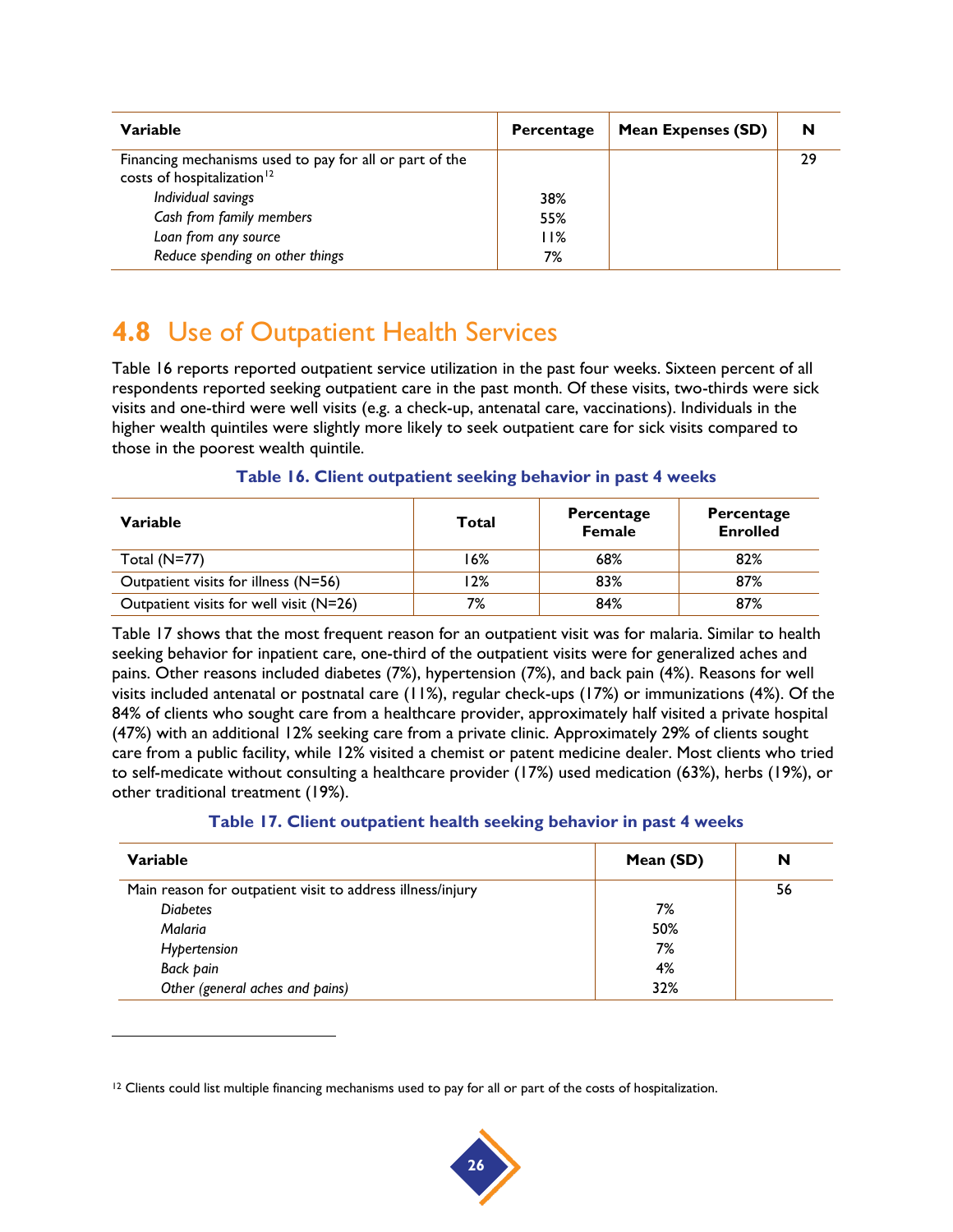| Variable                                                         | Mean (SD) | N  |
|------------------------------------------------------------------|-----------|----|
| Main reason for outpatient visit for preventative services       |           | 26 |
| Antenatal/postnatal care                                         | 35%       |    |
| Regular check-up                                                 | 52%       |    |
| <i>Immunizations</i>                                             | 13%       |    |
| Type of health facility visited                                  |           | 75 |
| Public hospital                                                  | 13%       |    |
| Public primary health center                                     | 16%       |    |
| Private hospital                                                 | 47%       |    |
| Private clinic                                                   | 12%       |    |
| Chemist/patent medicine dealer                                   | 12%       |    |
| Minutes traveled to reach facility                               | 22(17.2)  | 75 |
| Minutes waited to be seen by provider                            | 20(12.4)  | 60 |
| Type of treatment taken without consulting a healthcare provider |           | 27 |
| Medication                                                       | 63%       |    |
| <b>Herbs</b>                                                     | 19%       |    |
| Other traditional treatment                                      | 9% ا      |    |

As shown in Table 18, average total expenses incurred for outpatient visits totaled between 4,033 and 4,984 Naira (\$20 - \$25). Fifteen percent of clients used some form of health insurance. Other clients reported that they did not have health insurance (9%), did not know where they could use health insurance (14%), did not know how to use health insurance (10%) or could not use the health insurance at the healthcare provider for the treatment desired (17%). Similar to financing for MNCH and inpatient care, households used savings (52%) or paid out-of-pocket using cash (33%).

#### **Table 18. Financing of outpatient care visit in past four weeks (Naira)**

<span id="page-34-0"></span>

| Variable                                                | Percentage | <b>Mean Expenses</b><br>(SD) | N  |
|---------------------------------------------------------|------------|------------------------------|----|
| Line item expenses incurred for outpatient care $13$    |            |                              | 75 |
| Doctor/nurse payment                                    | 32%        | 7,605 (25,119)               | 17 |
| Treatment/medications                                   | 65%        | 4,062 (4,849)                | 40 |
| Lab tests/x-rays                                        | 30%        | 1,743(1,091)                 | 16 |
| Transportation                                          | 42%        | 426 (406)                    | 22 |
| Total expenses incurred for outpatient care             |            | 4,984 (532)                  | 43 |
| Health insurance used to cover some costs of outpatient | 15%        |                              | 76 |
| care                                                    |            |                              |    |

l



<sup>&</sup>lt;sup>13</sup> Some clients opted to respond about expenses for each individual category of expense while others responded about total expenditures. We use both sets of responses to estimate spending for outpatient visits.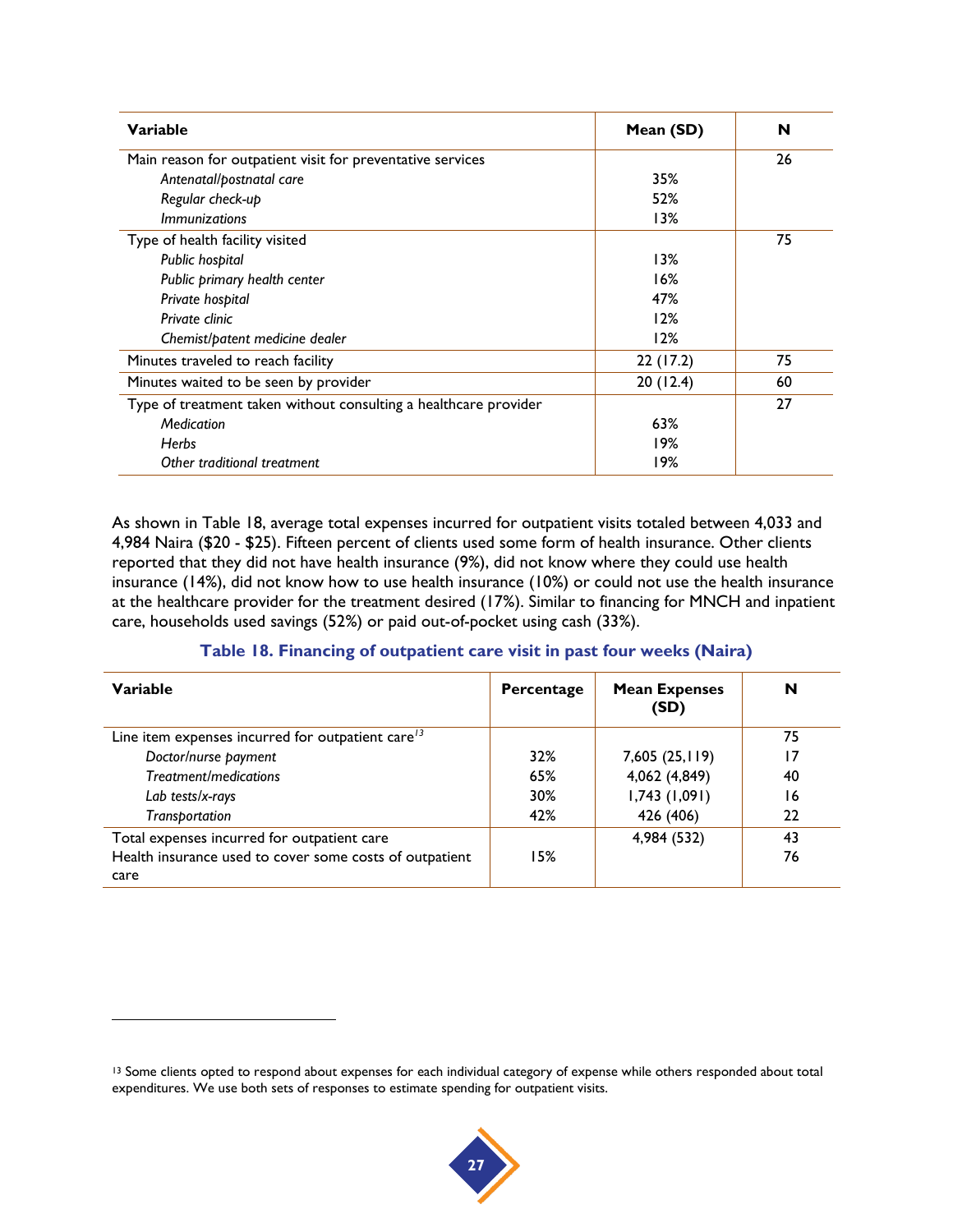| Variable                                                                           | Percentage | <b>Mean Expenses</b><br>(SD) | N  |
|------------------------------------------------------------------------------------|------------|------------------------------|----|
| Why health insurance was not used                                                  |            |                              | 59 |
| Does not have insurance                                                            | 9%         |                              |    |
| Does not know where could use insurance                                            | 14%        |                              |    |
| Provider does not accept insurance                                                 | 12%        |                              |    |
| Does not know how to use insurance                                                 | 10%        |                              |    |
| Treatment not covered by insurance                                                 | 7%         |                              |    |
| No insurance card                                                                  | 42%        |                              |    |
| Other                                                                              | 7%         |                              |    |
| Source of financing used to pay for all or part of the costs<br>of hospitalization |            |                              | 73 |
| Savings                                                                            | 52%        |                              |    |
| Cash                                                                               | 38%        |                              |    |
| Reduce spending on other things                                                    | 5%         |                              |    |
| Loan from any source                                                               | 4%         |                              |    |
| Total amount paid for treatments taken without<br>consulting a healthcare provider |            | 1,033(1,070)                 | 20 |

## **4.9** Health Events among Other Household Members

While this study focuses on the health seeking behavior of clients, the health needs of household members are also of critical importance in mitigating the financial impact of ill health on a household. Results from baseline data suggest that over half of the clients surveyed had at least one family member who experienced a health event during one of the recall periods. As detailed in Table 19, nearly 7% of households had at least one delivery in the past year, 13% reported at least one family member was hospitalized overnight for an illness (non-delivery) or accident in the past year, and 30% of clients had at least one family member seek outpatient care in the past four weeks.

<span id="page-35-0"></span>

|  |  | Table 19. Health seeking behavior of clients' household members (excluding client) |  |  |  |
|--|--|------------------------------------------------------------------------------------|--|--|--|
|--|--|------------------------------------------------------------------------------------|--|--|--|

| Variable                                                                          | Percentage | N   |
|-----------------------------------------------------------------------------------|------------|-----|
| Households with at least one member reporting a<br>delivery in past year          | 7%         | 464 |
| Households with at least one member hospitalized<br>overnight in past year        | 13%        | 464 |
| Households with at least one member seeking outpatient<br>care in past four weeks | 30%        | 464 |

### **4.10** Out-of-Pocket Expenditures

As shown in Table 20, the cost of financing one hospitalization for a non-MNCH service was approximately 96% of average monthly household income in this sample. For a normal delivery, expenses equaled approximately 59% of average monthly household income, while one patient who received a Caesarean section reported paying 150,000 Naira (\$754) for operation fees alone. On average across the sample, clients' total annual health expenditure was 8,793 Naira (\$44).

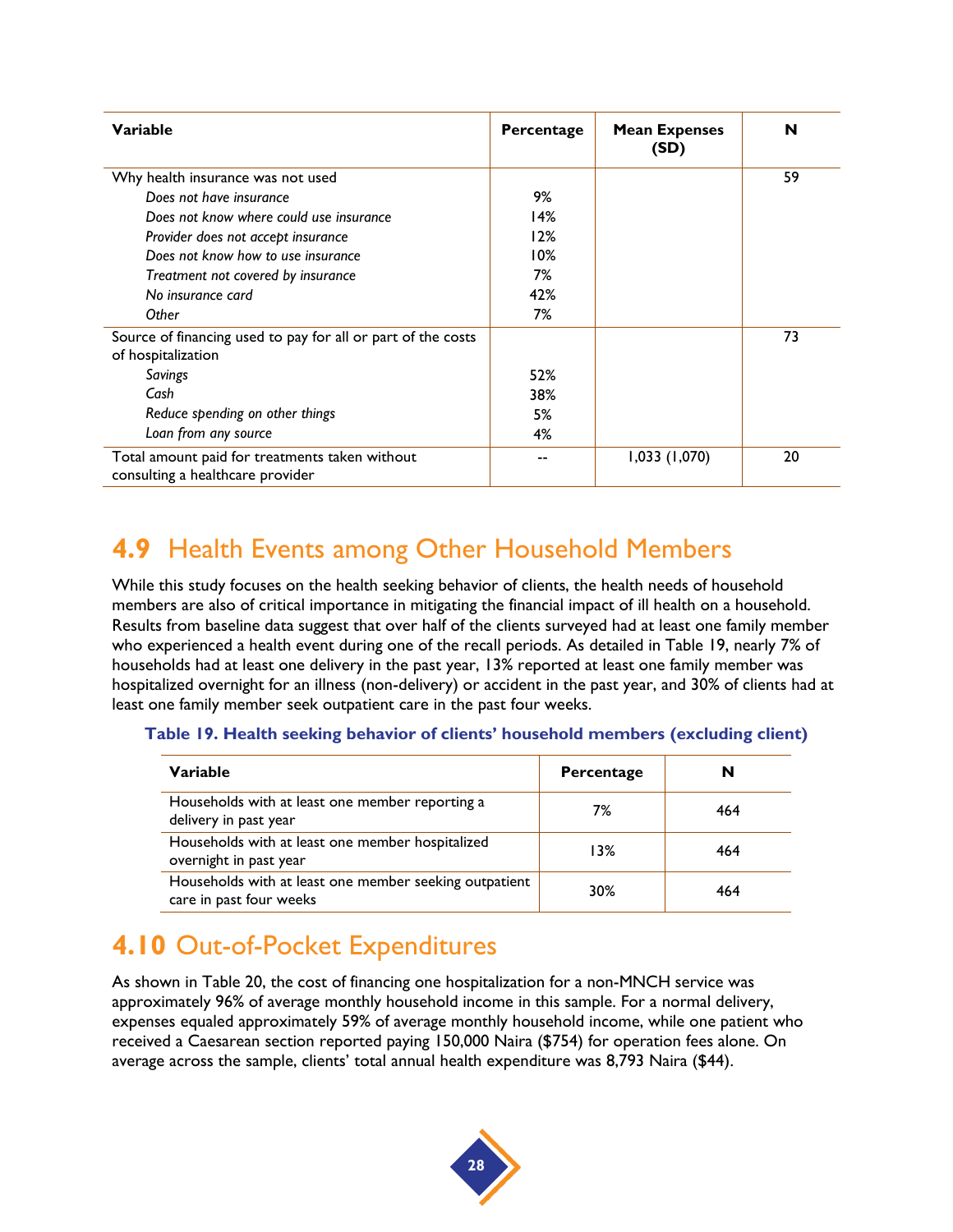#### <span id="page-36-0"></span>**Table 20. Ratio of spending on one delivery or one hospitalization to average monthly household income**

| Variable                             | <b>Mean Spending (Naira)</b> | % of Average Monthly<br><b>HH Income</b> |
|--------------------------------------|------------------------------|------------------------------------------|
| One normal delivery (N=5)            | 52.702                       | 59%                                      |
| One hospitalization episode $(N=13)$ | 95.730                       | 96%                                      |

Table 21 summarizes annual inpatient and outpatient health expenditures for the sample. Total annual health expenditure across this sample was 8,793 Naira, or \$44 on average. It was 5,797 Naira (\$29) for male clients and 11,292 Naira (\$57) for female clients. Estimated annual average inpatient expenditure (delivery and non-delivery admissions) was 3,250 Naira (\$16) for all clients and 1,707 Naira (\$8.50) and 4,536 Naira (\$23) for male and female clients, respectively. Estimated average health expenses for outpatient care over the course of one year were 5,543 Naira (\$28) for the overall sample, and 4,089 Naira (\$20.50) and 6,675 Naira (\$33.50) for male and female clients, respectively.

#### <span id="page-36-1"></span>**Table 21. Cost of health insurance (individual coverage) relative to average total health expenditure for the study sample in the past year in Naira<sup>14</sup>**

| Variable                                                                                   | Total | Male  | Female <sup>15</sup> |
|--------------------------------------------------------------------------------------------|-------|-------|----------------------|
| Average total health expenditure for study population (Naira)                              | 8,793 | 5,797 | 11,292               |
| Ratio of annual PPPHI premium to average annual health<br>expenditure for study population | 0.68  | 0.97  | 0.53                 |
| Average inpatient expenditure for study population (n=464) (Naira)                         | 3,250 | 1.707 | 4,536                |
| Ratio of PPPHI premium to average inpatient expenditure for study<br>population            | 1.85  | 3.51  | 1.32                 |
| Average outpatient expenditure for study population (n=464)<br>(Naira)                     | 5.543 | 4.089 | 6.675                |
| Ratio of PPPHI premium to average outpatient expenditure for<br>study population           | 1.08  | 1.47  | 0.90                 |

The individual premium charged for this micro health insurance product for one year of coverage was 6,000 Naira or \$30. Overall, the premium for the individual health insurance product was only 68% of average annual total health expenditure. Women in this sample demonstrated a greater need for health insurance and would potentially receive greater benefit from the PPPHI product. For female clients, the premium for the individual health insurance product was 53% of the annual average total health expenditure (including deliveries). The premium was nearly twice (1.85 times) the average annual

l

<sup>&</sup>lt;sup>15</sup> One female client was an outlier and removed from the sample. She reported one delivery, one non-delivery hospitalization, and four outpatient health events during the recall periods.



<sup>&</sup>lt;sup>14</sup> Average total health expenditure for the study population in the past year was calculated by averaging the sum of the total inpatient health expenditure (cost of most recent admission multiplied by number of reported admissions in the past year) and total outpatient health expenditure (cost of most recent outpatient visit multiplied by number of outpatient visits in the past month multiplied by 12) across the sample.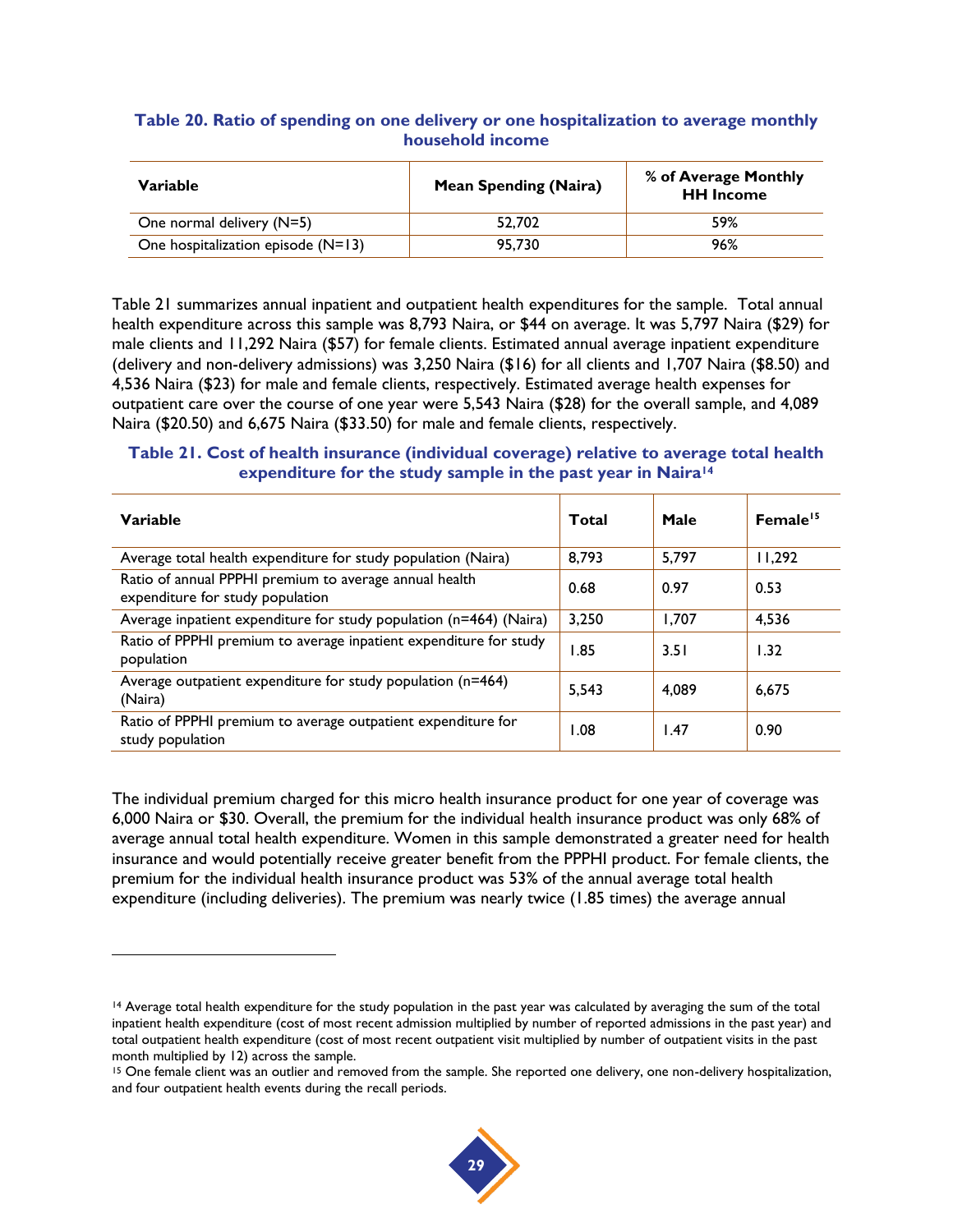inpatient health expenditure and nearly equal (1.08) to annual outpatient health expenditure. Thus, an inpatient or outpatient-only health insurance product potentially offers less value to clients.

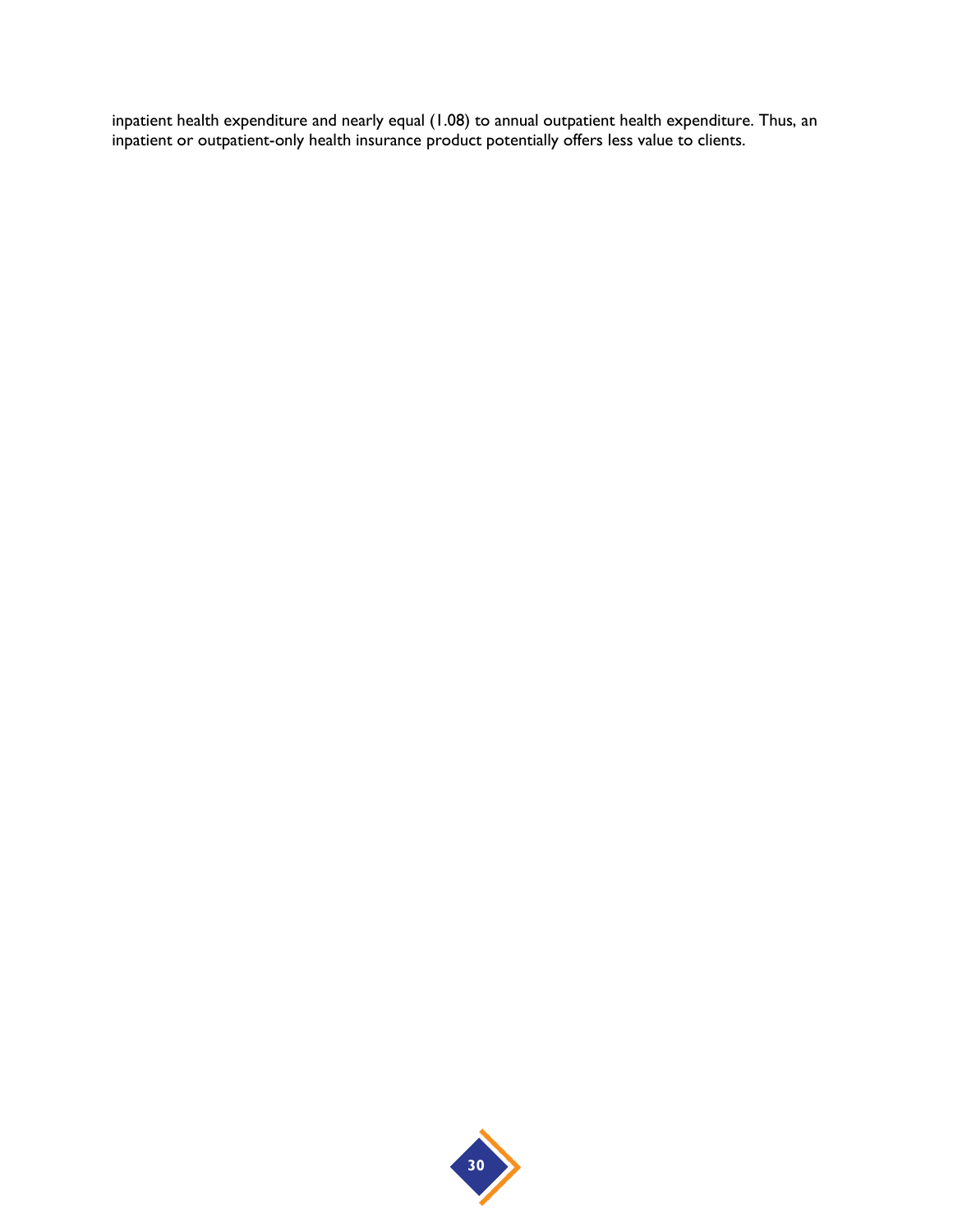## 5. DISCUSSION AND CONCLUSIONS

Below we discuss some of the main findings of the baseline study and highlight recommendations for practitioners in Nigeria and other LMICs, particularly as governments explore how to extend insurance coverage to urban, informal sectors workers. The findings highlighted in this report offer insights into the characteristics of the target population for micro health insurance. More research is needed to better understand how to overcome design challenges and deliver a health insurance product that meets their needs.

## **5.1** Client Demographics

The insurance pilot reviewed in this study showed promise in reaching the intended informal sector target population. More than ninety percent of respondents identified as informal sector workers who were excluded from access to other health insurance products in Nigeria. The baseline survey findings suggest that the MFB clients who were enrolled in the mandatory PPPHI product were of a higher income level and had greater access to healthcare services than anticipated at the outset of the study. Because the MFB decided to limit enrollment to clients with larger individual loans, clients were somewhat older, better educated, and reported higher socioeconomic status (defined by self-reported income and wealth index) on average than the clients with group loans who had been surveyed during the 2012 willingness-to-pay study.

While the study sample was somewhat better off than expected, they were an appropriate group among which to pilot test the product. Working with this group allowed the MFB and insurance partners the opportunity to make adjustments to the product and processes with less risk of unpaid premiums, overuse of health services, or loss of trust with less established clients. In addition, with education about the benefits of insurance and marketing of the PPPHI product, individual clients may have the greatest financial ability to purchase the family product, which could extend coverage to more individuals.

### **5.2** Health Seeking Behavior at Time of Insurance Enrollment

Close to ninety percent of clients surveyed self-identified as the head of the household and ninety percent reported that they were married with children, suggesting they would have a role in managing at least some of the household finances and making decisions regarding healthcare for themselves and their families.

While a review of MFB client data and the willingness-to-pay study conducted in 2012 suggests that approximately 90% of the MFB's clients are women, only 55% of respondents in this study were female. Again, this likely reflects the characteristics of those clients with larger, individual loans. Yet female respondents were substantially more likely to seek both inpatient and outpatient care during the recall periods defined in the study. Eleven women (approximately 6% of the female sample) reported a delivery in the past year, and 83% of the 29 clients who were hospitalized for a non-maternity condition were also female. Approximately 68% of clients who sought outpatient care were female, and all clients who received outpatient care more than once during the previous four weeks were women. While women in the lowest wealth quintiles were most likely to have delivered a baby in the past year, women in all wealth quintiles demonstrated a need for comprehensive (inpatient, outpatient, and maternity) health services.

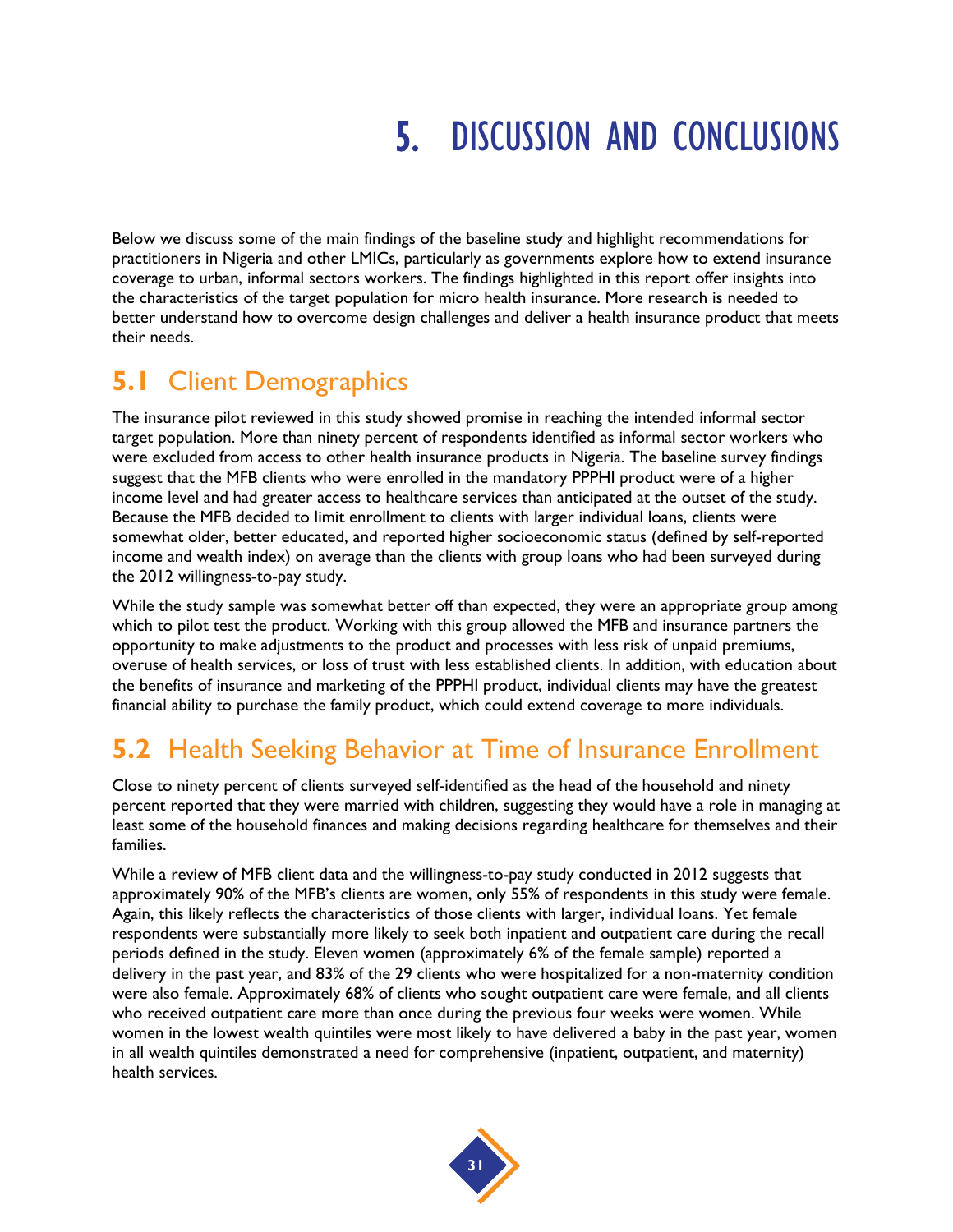It was not possible to evaluate the quality of care received from the clients' prior health service providers as compared to the healthcare offered by providers in the HMO's network. Clients were more likely to seek care from private providers than government providers in the prior year. For example, ten out of the eleven clients who delivered a baby in the past year did so in a private healthcare facility. Almost all of the women were assisted by a skilled health provider with 55% reporting assistance from a doctor and 64% reporting assistance from a nurse or midwife. All women reported using antenatal care—although most could not recall the number of visits—and almost all women (91%) reported receiving postnatal care by a skilled health provider. The majority (80%) of the women who reported using antenatal and postnatal care received these services at a private healthcare facility.

Aside from maternity care, the most common causes of hospitalization were severe malaria (41%) or other illnesses described as aches and pains and later diagnosed as an illness associated with hygiene or nutrition (e.g. typhoid). Nearly 60% of these clients were hospitalized in a private hospital or clinic. Similarly, most clients who sought outpatient care for a well visit or due to illness (half of which were due to malaria and the remaining due to general aches and pains (32%) associated with hygiene or poor nutrition) received care at a private health facility (60%). Just 17% of clients who were ill in the past month reported self-medicating without consulting a healthcare provider. This may suggest that while the costs associated with regular outpatient care or hospitalization were high (particularly a delivery or care requiring an operation -- one client reported the operation fee for a Caesarian section as 150,000 Naira (\$753)), they were not significant enough for clients to forgo seeking healthcare.

Nearly all clients who reported health events stated that they financed their healthcare by paying out-ofpocket. More than 90 percent reported using a combination of household income or savings to finance inpatient care. In addition, approximately 11% also took out a loan and 7% reduced spending on other things. This finding in particular suggests that health insurance coverage could provide financial protection for at least a subset of these clients who may be reducing spending on other essential commodities to finance their healthcare needs. If individuals were covered by a health insurance product, they may have made different decisions regarding their health (such as seeking care from better quality providers) and seeking preventive services or earlier treatment, potentially reducing total expenses.

Estimated annual health expenditures per client were 8,793 Naira (\$44). Female clients had substantially higher health expenditures, averaging 11,292 Naira (\$57); this was approximately two times higher than the health expenditures reported by male clients (5,797 Naira [\$29]). This finding implies that the PPPHI product potentially offered better value to women. While the annual premium was nearly equal to average estimated annual health expenditures for men, the ratio was 0.53 for women, representing significant savings. In reality, health expenditures of female clients may be even higher, since most clients who reported a delivery or other hospitalization were unable to recall how much was spent to cover their health expenses and often cited the fact that their husbands paid the bill as a reason for being unable to recall the amount. The findings also support perceived client demand for a comprehensive health insurance product (covering both inpatient and outpatient care) which had been reflected in the 2012 willingness to pay study.

### **5.3** Enrollment in PPPHI Product

A majority of clients (59%) in the study sample reported that they were enrolled in the health insurance scheme at the time of the study (defined as having the first premium payment deducted from their account, but not necessarily as receiving their benefit card) and an additional 9% reported they were uncertain of their enrollment status. Unexpectedly, lower-SES clients were more likely to be enrolled,

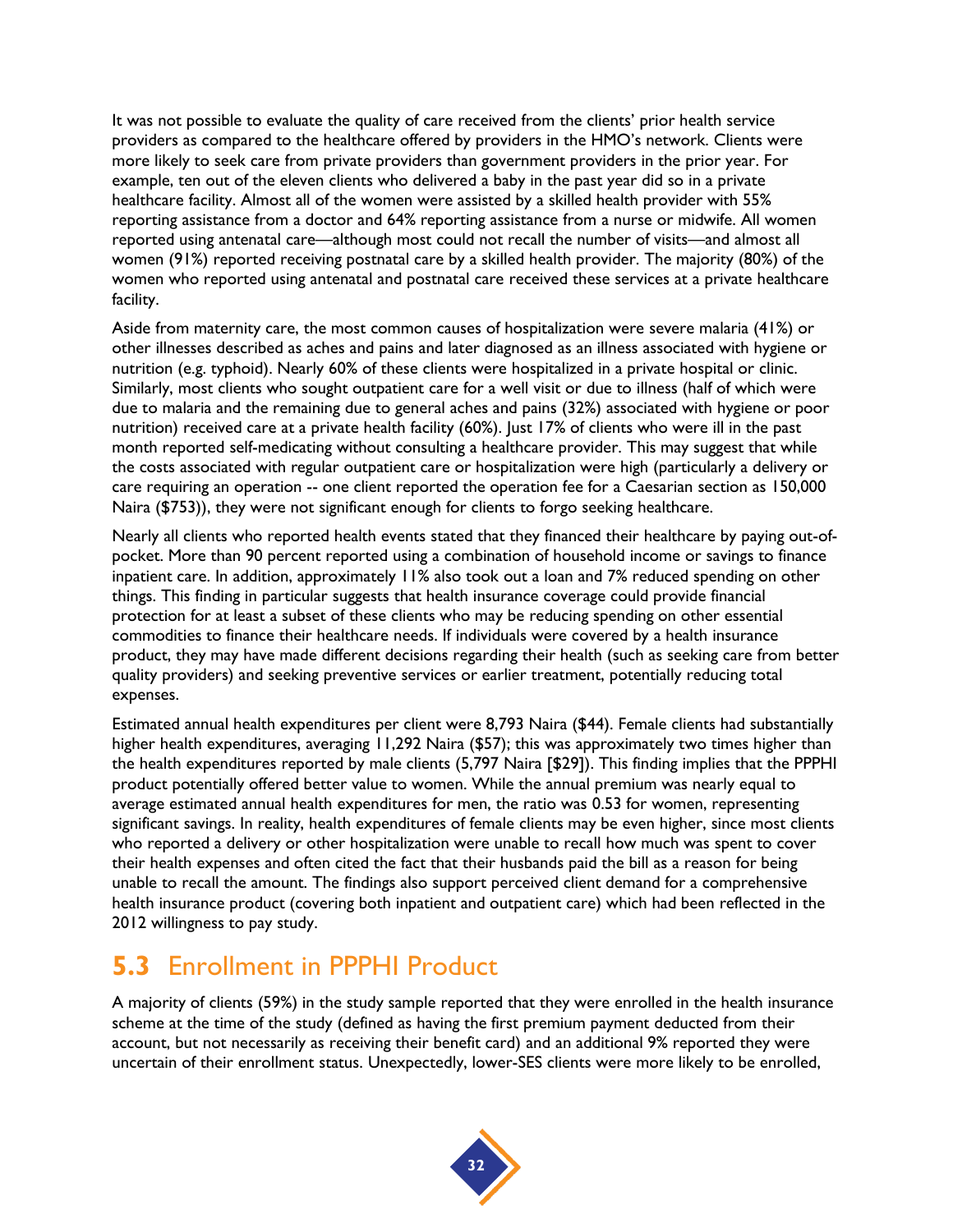while higher-SES clients were less likely to be enrolled and less likely to be certain of their enrollment status at the time of the survey.

As the wealth index was correlated with average loan size, clients with smaller loans were also more likely to be enrolled in the PPPHI scheme; approximately half of the sampled clients enrolled in the PPPHI scheme had loans below 200,000 Naira (\$1,004). While clients in the lowest wealth quintile may have the greatest need for health insurance coverage due to more limited resources to finance care outof-pocket, they would also be most in need of loans to finance their businesses and may have been less able to forgo renewing their loan. The researchers heard anecdotally that some clients were threatening to leave the MFB to avoid enrolling in the mandatory health insurance scheme, despite their long-term relationship with the MFB. The MFB may have allowed higher-income individuals with larger loans to opt out rather than lose their most lucrative clients.

Just five percent of clients reported enrolling in the family health insurance product. Most of these clients reported uncertainty about who was covered by the scheme, suggesting confusion about the benefits provided. While individual coverage is an important starting point for protecting informal sector workers who are key contributors to their household incomes, family coverage can ensure access to priority services for vulnerable populations including pregnant women and children. The fact that few, if any, clients voluntarily enrolled in the family health insurance product suggests that clients did not perceive value in the family PPPHI product.

Familiarity with health insurance was correlated with whether a client was enrolled in health insurance. More education about the concept of insurance and marketing to increase awareness of the PPPHI product is necessary in this population. Limited understanding of and familiarity with health insurance undermined the potential of the PPPHI product to increase access to services and reduce the financial burden of illness on households.

### **5.4** Conclusions

The PPPHI scheme was designed specifically for urban, informal sector workers with a particular emphasis on the unique needs of women, who constitute a majority of microfinance institutions' clientele. The HMO and MFB partners in Lagos hoped to leverage the infrastructure of the MFB and the MFB loan officers' relationships with clients to deliver a comprehensive insurance benefit package. A willingness-to-pay study and other market research were conducted to design a benefit package that would offer value to these clients; this research confirmed that clients are most interested in purchasing coverage for maternity and outpatient care. The product was priced at a level clients could afford without dependence on subsidies, thereby promoting the sustainability of the scheme. Given fluctuations in clients' income, premiums were paid upfront by the MFB and clients could repay the MFB in installments without interest as they repaid their loans. To improve access to priority MNCH services, there were no waiting periods for maternity care. Clients gained access to the provider network of a private HMO serving formal sector workers.

This baseline survey confirmed that the MFB's clients were in need of improved financial protection. They had financed their health care in the prior year entirely through out-of-pocket payments; all respondents were using personal savings and most were relying on support from family and neighbors to finance needed health services. A single health event could be devastating to this group. On average, health expenditures associated with a delivery were equivalent to more than half of self-reported monthly household income, while costs associated with a hospitalization were nearly equal to selfreported monthly income. The PPPHI's pricing appeared to provide good value for money; the premium was approximately two-thirds of the estimated average yearly health expenditure across the sample and one-half of the estimated average annual total health expenditure for women.

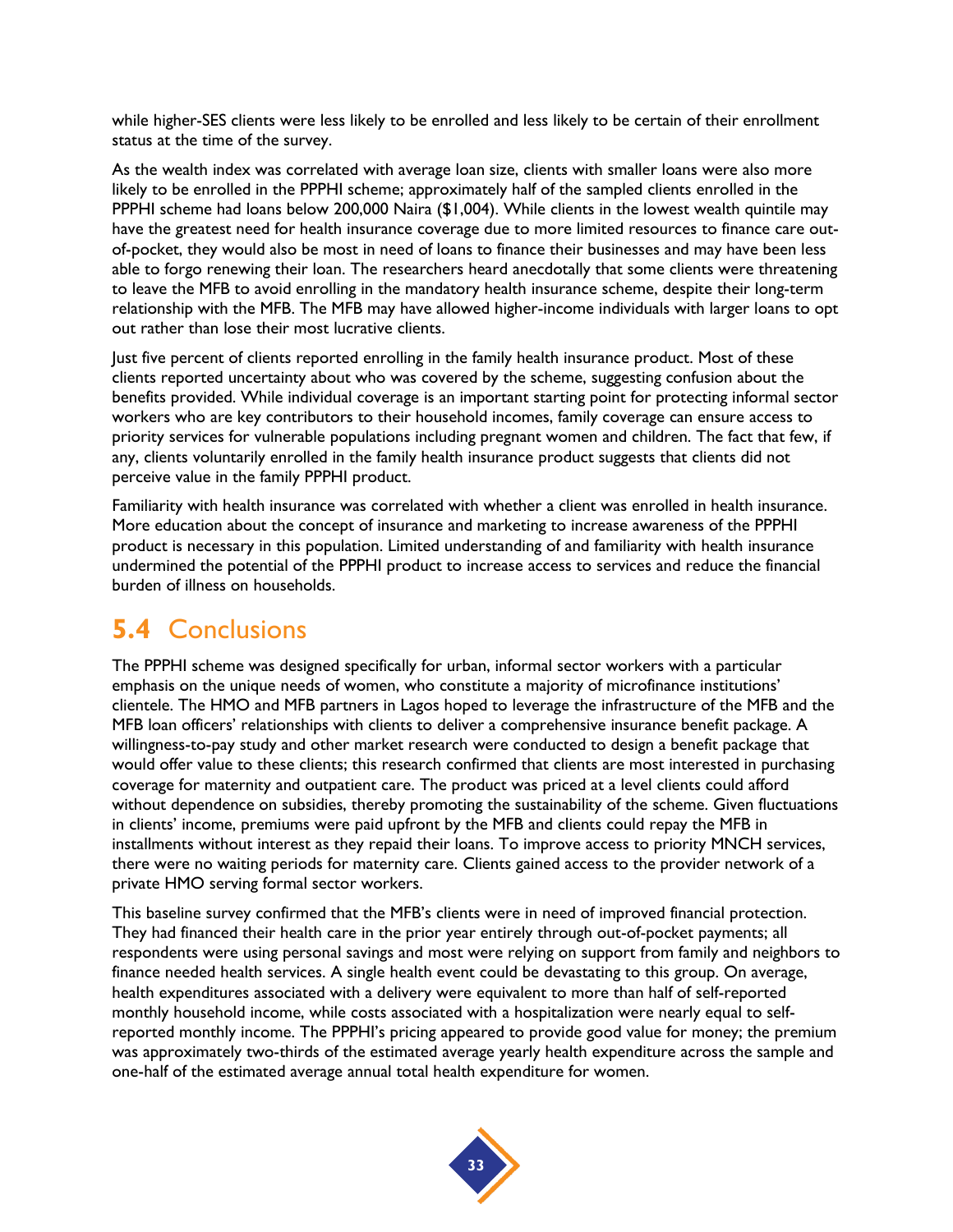However, survey findings indicated that respondents had poor understanding of the PPPHI insurance product, their enrollment status, and their entitlement to benefits. Despite the well-researched design of the product, challenges in its implementation have threatened the potential of the PPPHI. For instance, marketing could be improved by offering financial or in-kind incentives to loan officers to compensate them for time spent enrolling clients in the health insurance scheme and incentivize them to properly inform clients about the benefits of the PPPHI product. More education is needed for the HMO staff selling voluntary insurance, the loan officers enrolling clients, and the clients themselves. Every effort must be made to ensure clients are enrolled properly the first time and benefit cards are distributed to clients in a timely manner with clear instructions where and how the cards are to be used.

#### **5.4.1** Future research

A growing body of literature suggests that using alternative distribution channels such as MFBs to deliver health insurance coverage to the uninsured may be particularly promising when government programs have limited outreach and infrastructure [\(Churchill and Matul, 2012\)](#page-42-19). However, rigorous evaluations have underscored the complexity involved in developing successful partnerships [\(Banerjee et al., 2014,](#page-42-20) [Hatt et al., 2009\)](#page-42-21). Many of the implementation challenges identified during the initial PPPHI enrollment period are not unique to this scheme. To further investigate these challenges and identify potential solutions, in late 2014 the HFG project conducted qualitative research with stakeholders involved in the Lagos partnership, including implementing partners, clients, and healthcare providers. Findings from this research are detailed in a forthcoming publication.

There is a need for more rigorous evidence on the optimal design of health insurance schemes covering urban, informal sector workers and how best to implement them in resource-poor contexts. As urban populations continue to rapidly increase, additional research with these populations would allow stakeholders to better meet their unique needs as countries throughout the world strive to achieve UHC.

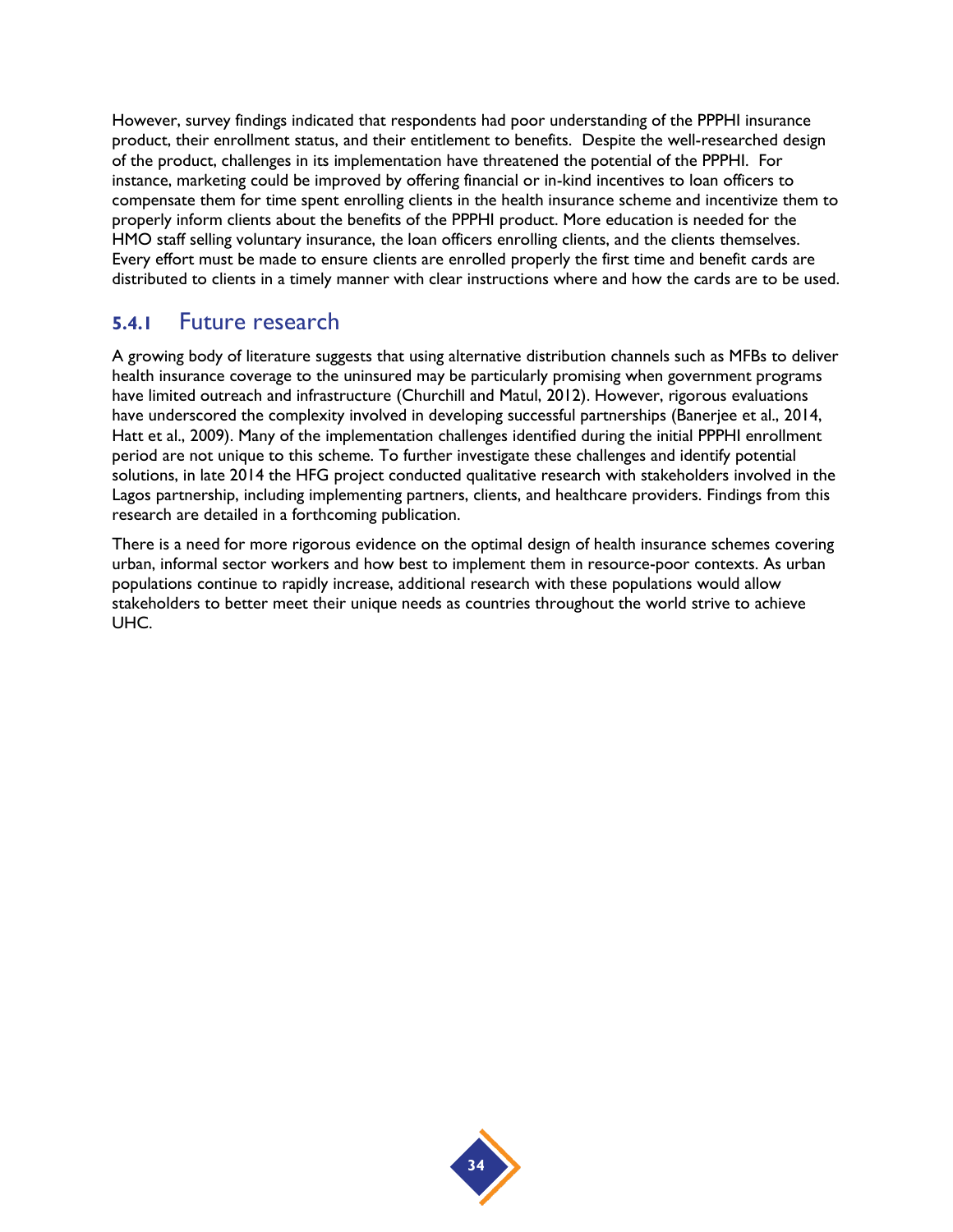## **BIBLIOGRAPHY**

- <span id="page-42-16"></span>2012. World Development Indicators. Washington DC: World Bank.
- <span id="page-42-15"></span>2014. World Development Indicators. Washington DC: World Bank.
- <span id="page-42-20"></span>BANERJEE, A., DUFLO, E. & HORNBECK, R. 2014. Bundling Health Insurance and Microfinance in India: There Cannot Be Adverse Selection If There Is No Demand. *American Economic Review,* 103**,** 291-97.
- <span id="page-42-4"></span>BERMAN, P., AHUJA, J. & BHANDARI, L. 2010. The impoverishing effect of healthcare payments in India: New methodology and findings. *Economic and Political Weekly,* 45**,** 65-71.
- <span id="page-42-19"></span>CHURCHILL, C. & MATUL, M. (eds.) 2012. *Protecting the poor: A microinsurance compendium,* Geneva: Interantional Labour Organization.
- <span id="page-42-3"></span>COLLINS, D., MORDUCH, J., RUTHERFORD, S. & RUTHVEN, O. 2009. *Portfolios of the Poor: How the World's Poor Live on \$2 a Day,* Princeton, NJ, Princeton University Press.
- <span id="page-42-13"></span>COMFORT, A., PETERSON, L. & HATT, L. 2013. Effect of Health Insurance on the Use and Provision of Maternal Health Services and Maternal and Neonatal Health Outcomes: A Systematic Review. *Journal of Health, Population, and Nutrition,* 4**,** S81-S105.
- <span id="page-42-6"></span>CUTLER, D. M. & ZECKHAUSER, R. J. 2000. The anatomy of health insurance. *In:* CULYER, A. J. & NEWHOUSE, J. P. (eds.) *Handbook of Health Economics.* Elsevier.
- <span id="page-42-14"></span>DHS 2013. Nigeria DHS Final Report. Rockville, Maryland: ICF International.
- <span id="page-42-2"></span>DODD, R. & MUNCK, L. 2002. Dying for change: Poor people's experience of health and ill health. Geneva: World Health Organization, World Bank, Voices of the Poor.
- <span id="page-42-17"></span>DUTTA, A. & HONGORO, C. 2013. Scaling up Health Insurance in Nigeria: Learning from Case Studies of Colombia, India, and Thailand. Washington, DC: USAID.
- <span id="page-42-21"></span>HATT, L., THORNTON, R., MAGNONI, B. & ISLAM, M. 2009. EXTENDING SOCIAL INSURANCE TO INFORMAL SECTOR WORKERS IN NICARAGUA VIA MICROFINANCE INSTITUTIONS: RESULTS FROM A RANDOMIZED EVALUATION. Washington DC: USAID.
- <span id="page-42-9"></span>HOLTZ, J., HOFFARTH, T. & PHILY, C. 2014. Making Health Microinsurance Work: Ten Recommendations for Practitioners. Geneva: International Labour Organization.
- <span id="page-42-7"></span>KIMBALL, M., PHILY, C., FOLSOM, A., LAGOMARSINO, G. & HOLTZ, J. 2013. Leveraging Health Microinsurance to Promote Universal Health Coverage. Geneva: International Labour Organization.
- <span id="page-42-8"></span>LEATHERMAN, S., CHRISTENSEN, L. J. & HOLTZ, J. 2012. Innovations and barriers in health microinsurance. *In:* CHURCHILL, C. & MATUL, M. (eds.) *Protecting the poor: A microinsurance compendium.* Geneva: International Labour Organization.
- <span id="page-42-18"></span>MCCORD, M. 2006. The partner-agent model: Challenges and opportunities. *In:* CHURCHILL, C. (ed.) *Proctecting the Poor: A Microinsurance ComPendium.* Geneva: International Labour Organization.
- <span id="page-42-12"></span>UNFP 2014. World Urbanization Prospects. Geneva: United Nations.
- <span id="page-42-5"></span>VAN DOORSLAER, E., O'CONNELL, O. & RANNAN-ELIYA, R. 2006. Effects of payments for health care on poverty estimates in 11 countries in Asia: an analysis of household survey data. *The Lancet,* 368**,** 1357- 1364.
- <span id="page-42-10"></span>WAGSTAFF, A., LINDELOB, M., JUN, G., LING, X. & JUNCHENG, Q. 2007. Extending Health Insurance to the Rural Population: An Impact Evaluation of China's New Cooperative Medical Scheme. *Impact Evaluation Series.* Washington DC: World Bank.
- <span id="page-42-11"></span>WAGSTAFF, A., NGUYEN, H. T. H., DAO, H. & BALES, S. 2014. Encouraging Health Insurance for the Informal Sector: A Cluster Randomized Trial. *Policy Research Working Papers.* Washington DC: World Bank.
- WANG, H., YIP, W., ZHANG, L., WANG, L. & HSIAO, W. 2005. Community-based health insurance in poor rural China: the distribution of net benefits. *Health Policy and Planning,* 20**,** 366-74.
- <span id="page-42-0"></span>WHO 2010. The world health report: health systems financing: the path to universal coverage. Geneva: World Health Organization.
- <span id="page-42-1"></span>XU, K., EVANS, D. B., CARRIN, G., AGUILAR-RIVERA, A. M., MUSGROVE, P. & EVANS, T. 2007. Protecting Households from Health Catastrophic Spending. *Health Affairs,* 26**,** 972-983.